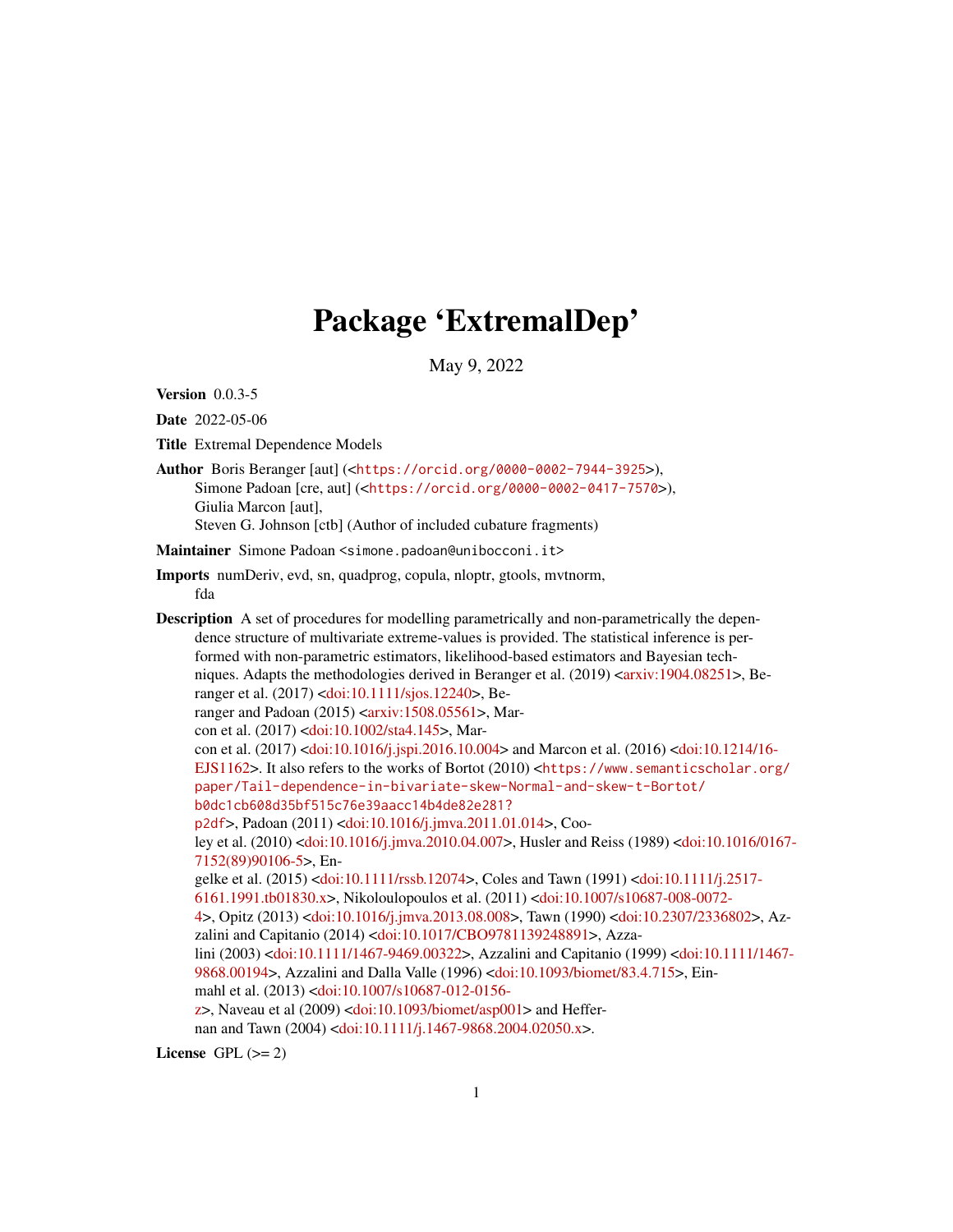LazyData yes **NeedsCompilation** yes **Repository CRAN** Repository/R-Forge/Project extremaldep Repository/R-Forge/Revision 145 Repository/R-Forge/DateTimeStamp 2022-05-09 06:25:17 Date/Publication 2022-05-09 09:00:09 UTC **Depends**  $R (= 2.10)$ URL https://mypage.unibocconi.it/simonepadoan/

## R topics documented:

| alik                  | 3            |
|-----------------------|--------------|
|                       | 5            |
|                       | $\mathbf{8}$ |
|                       | 10           |
|                       | 13           |
|                       | 15           |
|                       | 17           |
|                       | 19           |
|                       | 20           |
| dens                  | 21           |
|                       | 26           |
|                       | 27           |
|                       | 28           |
|                       | 29           |
|                       | 31           |
|                       | 32           |
|                       | 34           |
| $exponent\_extr\_mod$ | 35           |
|                       | 37           |
|                       | 41           |
|                       | 44           |
|                       | 45           |
|                       | 46           |
|                       | 47           |
|                       | 49           |
|                       | 50           |
|                       | 53           |
|                       | 55           |
|                       | 57           |
|                       | 59           |
|                       | 60           |
|                       | 61           |
|                       |              |

 $\overline{2}$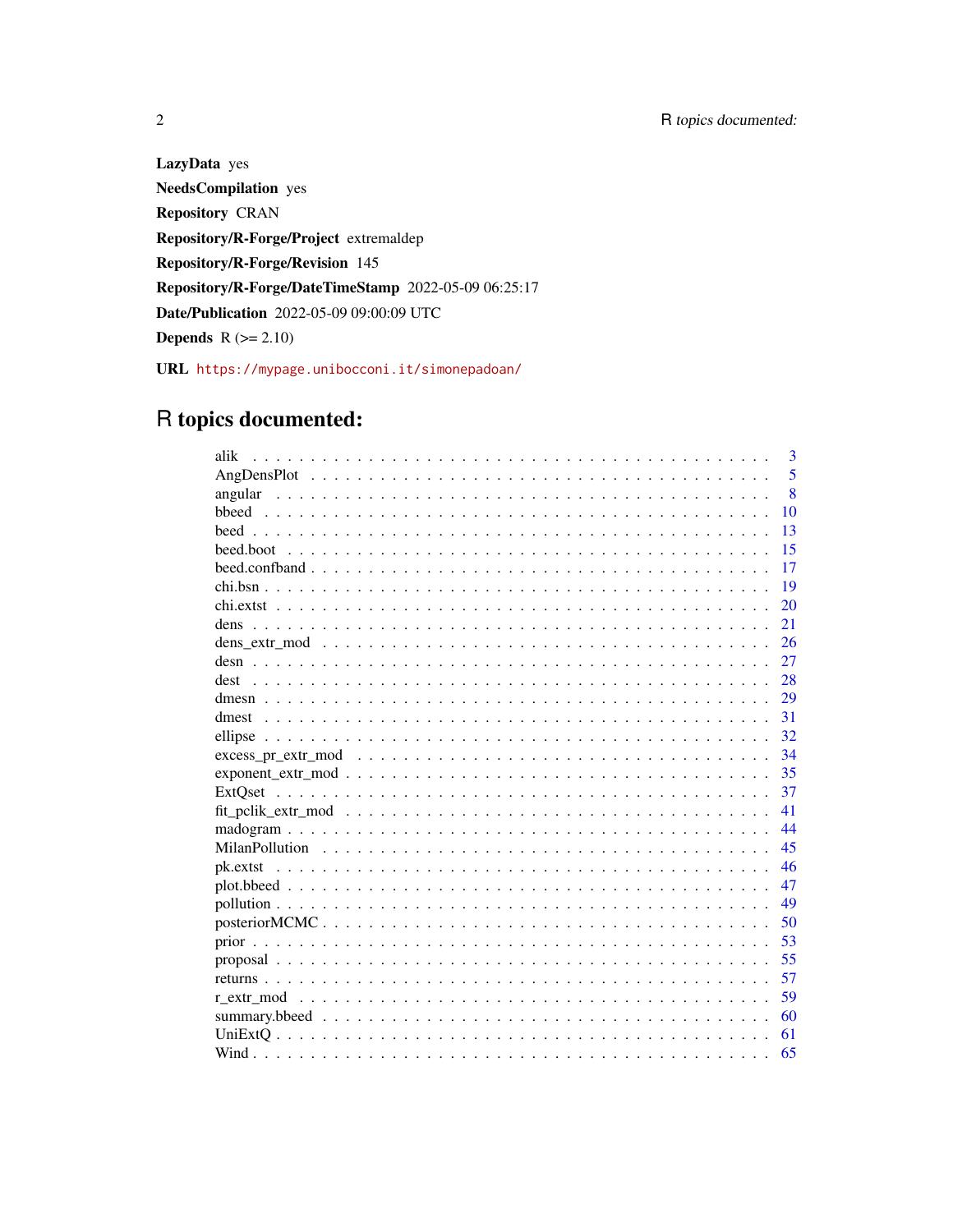#### <span id="page-2-0"></span>**Index** [66](#page-65-0)

<span id="page-2-1"></span>

#### Description

Estimates the parameters of extremal dependence models. It also provides standard errors and TIC.

#### Usage

alik(data, model, parastart, c=NULL, trace=0, sig=3)

#### Arguments

| data         | A $(n \times d)$ matrix of angular components, where the rows represent n independent<br>points in the $d$ -dimensional unit simplex.                                                               |
|--------------|-----------------------------------------------------------------------------------------------------------------------------------------------------------------------------------------------------|
| model        | A string with the name of the parametric model to be estimated. See <b>Details</b> .                                                                                                                |
| parastart    | A vector containing the starting values of the model's parameters for the max-<br>imisation of the log-approximate likelihood. See <b>Details</b> .                                                 |
| $\mathsf{C}$ | A real value in $[0, 1]$ , providing the decision rule to allocate a data point to a<br>subset of the simplex. Only required for the Extremal-t, Extremal Skew-t and<br>Asymmetric Logistic models. |
| trace        | Non-negative integer. See the options of the routine optim in $R$ for details.<br>trace= $\theta$ is the default.                                                                                   |
| sig          | Non-negative integer. Provides the number of decimal places for the returned<br>object. sig=3 is the default.                                                                                       |

#### Details

The available parametric extremal dependence models are:

- The **Pairwise Beta**, called with model="Pairwise". The number of parameters is choose( $d$ ,  $2$ )+1;
- The Husler-Reiss, called with model="Husler". The number of parameters is choose(d, 2);
- The Tilted Dirichlet, called with model="Dirichlet". The number of parameters is  $d$ ;
- The Extremal-t, called with model="Extremalt". The number of parameters is choose(d, 2)+1;
- The Extremal Skew-t, called with model="Skewt". The number of parameters is choose(d, 2)+d+1;
- The Asymmetric Logistic, that can be called with model="Asymmetric". The number of dependence parameters is  $2^{d-1}(d+2) - (2d+1)$ .

See References and the references therein.

Standard errors are calculated using the sandwich (Godambe) information matrix.

#### Value

Returns a list where par are the estimated parameters, LL is the value of the maximized loglikelihood, TIC is the Takeuchi Information Criterion and SE are the standard errors.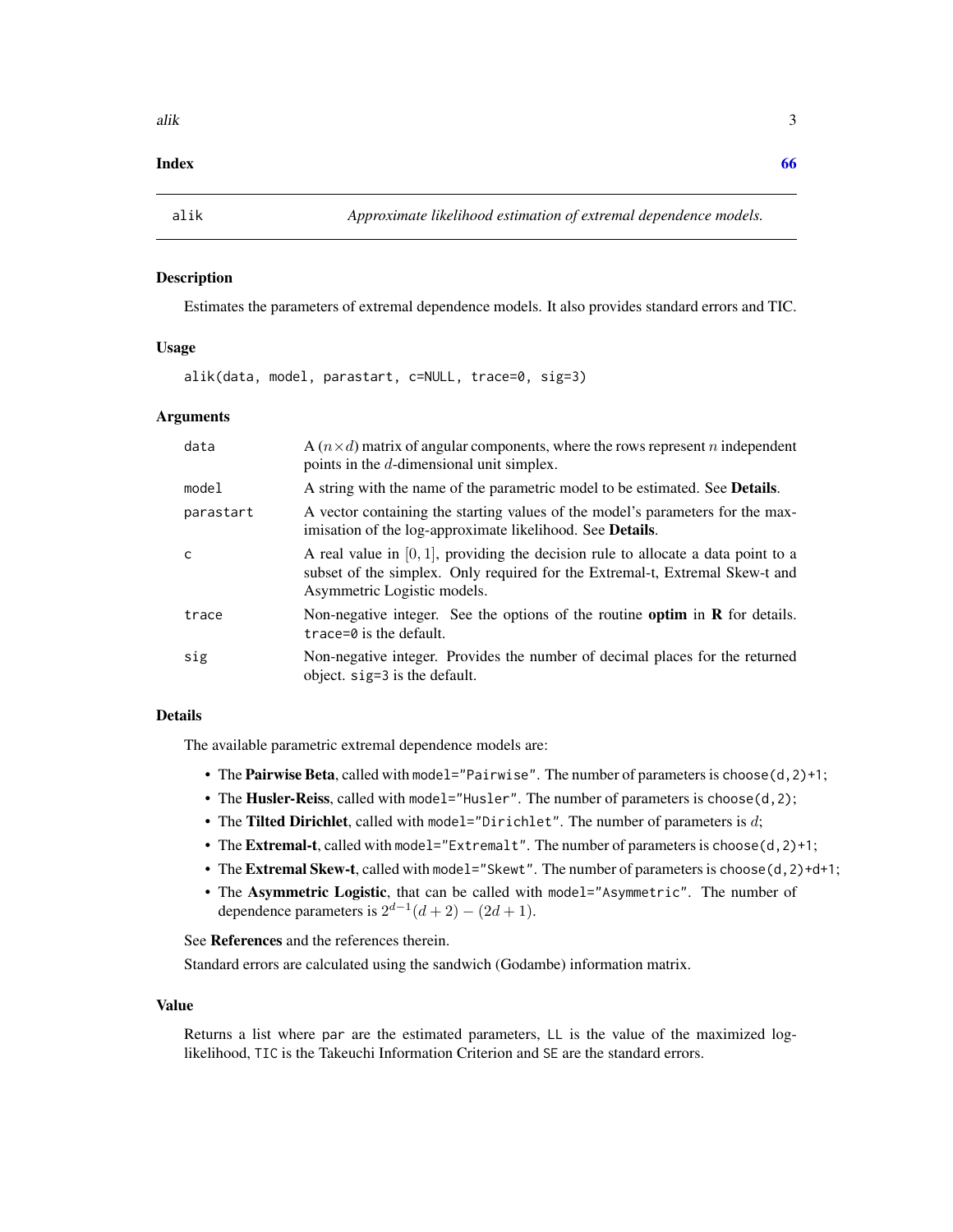#### Author(s)

Simone Padoan, <simone.padoan@unibocconi.it>, <https://mypage.unibocconi.it/simonepadoan/>; Boris Beranger, <borisberanger@gmail.com><https://www.borisberanger.com/>;

#### References

Beranger, B. and Padoan, S. A. (2015). Extreme dependence models, chapater of the book *Extreme Value Modeling and Risk Analysis: Methods and Applications*, Chapman Hall/CRC.

Beranger, B., Padoan, S. A. and Sisson, S. A. (2017). Models for extremal dependence derived from skew-symmetric families. *Scandinavian Journal of Statistics*, 44(1), 21-45.

#### Examples

```
################################################
# The following examples provide the fitting
# results of the air quality data recorded in
# the city center of Leeds, UK, analysed in
# Beranger and Padoan (2015).
################################################
## Load datsets
data(pollution)
## Dataset PM10-NO-SO2 (PNS)
if (interactive()){
alik(PNS,model="Pairwise",c(1,1,1,1),trace=2,sig=2)
alik(PNS,model="Husler",rep(1,3),trace=2,sig=2)
alik(PNS,model="Dirichlet",rep(0.1,3),trace=2,sig=2)
alik(PNS,model="Extremalt",c(-0.5,-0.4,-0.5,1),c=0.01,trace=2,sig=2)
alik(PNS,model="Asymmetric",c(rep(1.1,4),rep(0.1,9)),c=0.01,trace=2,sig=2)
}
## Dataset NO2-SO2-NO (NSN)
if (interactive()){
alik(NSN,model="Pairwise",c(1,1,1,1),trace=2,sig=2)
alik(NSN,model="Husler",rep(1,3),trace=2,sig=2)
alik(NSN,model="Dirichlet",rep(0.1,3),trace=2,sig=2)
alik(NSN,model="Extremalt",c(-0.5,-0.4,-0.5,1),c=0.01,trace=2,sig=2)
alik(NSN,model="Asymmetric",c(rep(1.1,4),rep(0.1,9)),c=0.01,trace=2,sig=2)
}
## Dataset PM10-NO-NO2 (PNN)
if (interactive()){
alik(PNN,model="Pairwise",c(1,1,1,1),trace=2,sig=2)
alik(PNN,model="Husler",rep(1,3),trace=2,sig=2)
alik(PNN,model="Dirichlet",rep(0.1,3),trace=2,sig=2)
alik(PNN,model="Extremalt",c(-0.5,-0.4,-0.5,1),c=0.01,trace=2,sig=2)
```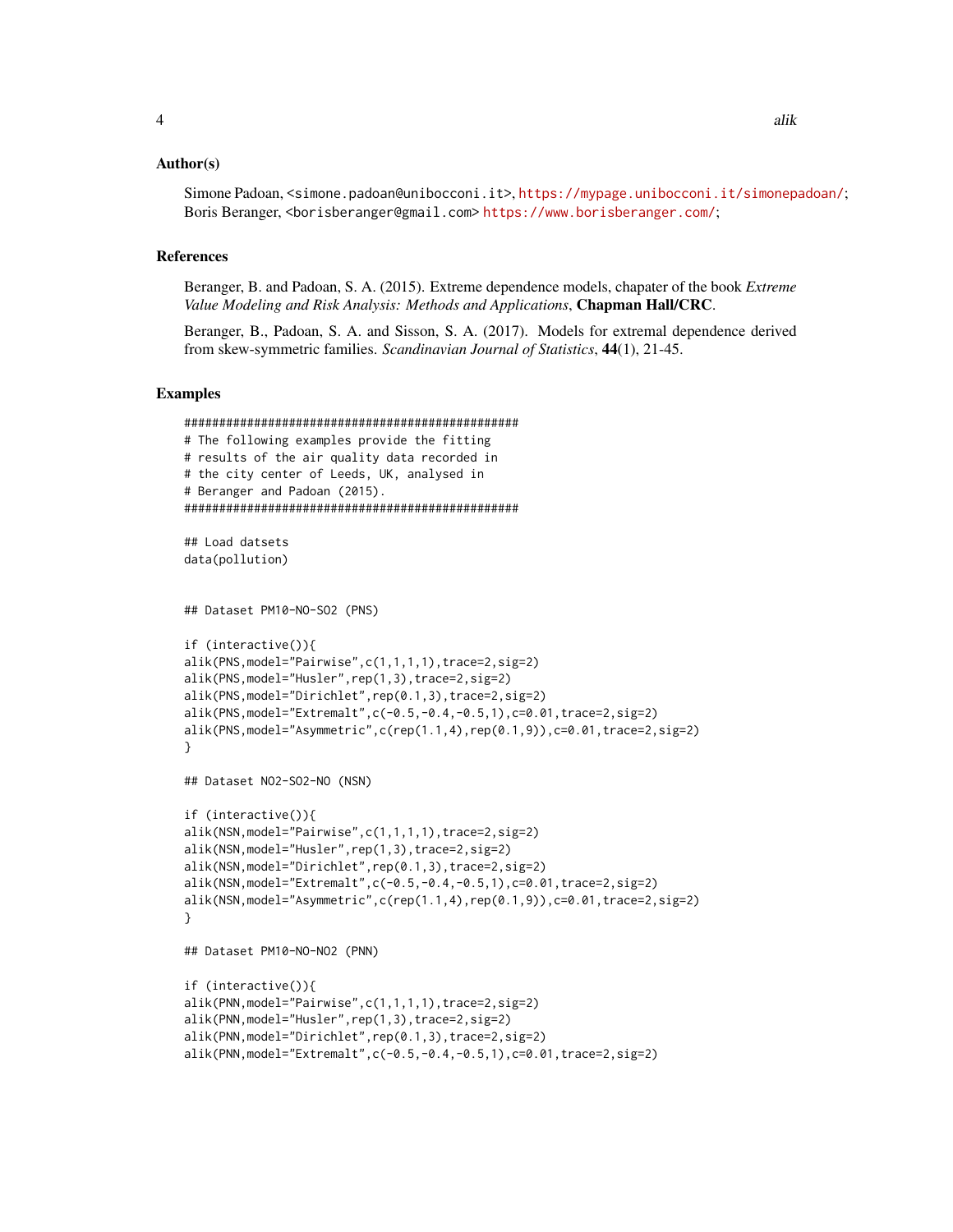#### <span id="page-4-0"></span>AngDensPlot 5

```
alik(PNN,model="Asymmetric",c(rep(1.1,4),rep(0.1,9)),c=0.01,trace=2,sig=2)
}
## Dataset PM10-NO-NO2-SO2 (PNNS)
if (interactive()){
alik(PNNS,model="Pairwise",rep(1,choose(ncol(PNNS),2)+1),trace=2,sig=2)
alik(PNNS,model="Husler",rep(1,choose(ncol(PNNS),2)),trace=2,sig=2)
alik(PNNS,model="Dirichlet",rep(1,ncol(PNNS)),trace=2,sig=2)
}
```
AngDensPlot *3-D plot of parametric angular densities.*

#### Description

Plots (log)-angular densities on the three-dimensional simplex. Contour levels and data points (optional) are represented.

#### Usage

```
AngDensPlot(model='Pairwise', para=c(2,4,15,1), log=TRUE, data=NULL,
            contour=TRUE, labels=c(expression(w[1]),expression(w[3]),
            expression(w[2])), cex.dat=1, cex.lab=1, cex.cont=1)
```
#### Arguments

| model    | A string with the name of the parametric model for the angular density. "Pairiwse"<br>is the default, see alik.                        |
|----------|----------------------------------------------------------------------------------------------------------------------------------------|
| para     | A numeric vector with the parameters of the parameteric model. Default is<br>para=c(2,4,15,1), parameters for the Pairwise Beta model. |
| log      | Logical; if log=TRUE (default) then the log-density is plotted.                                                                        |
| data     | If a (three-dimensional) dataset if provided then the data points are added to the<br>density plot.                                    |
| contour  | Logical; if contour=TRUE (default) then the contour levels are plotted.                                                                |
| labels   | Labels for the three corners of the simplex. Default is $labels = c(expression(w[1]), expression(w[3])$<br>See details.                |
| cex.dat  | Magnification of data points. Only if data ! = NULL.                                                                                   |
| cex.lab  | Magnification of the labels.                                                                                                           |
| cex.cont | Magnification of the contour labels.                                                                                                   |

#### Details

Contour levels are given for the deciles. If data != NULL then the deciles are calculated using the density values of each data point. If data = NULL then the deciles are calcuated using all the points of the grid.

labels are given in an anticlockwise order: bottom right, top middle and bottom left.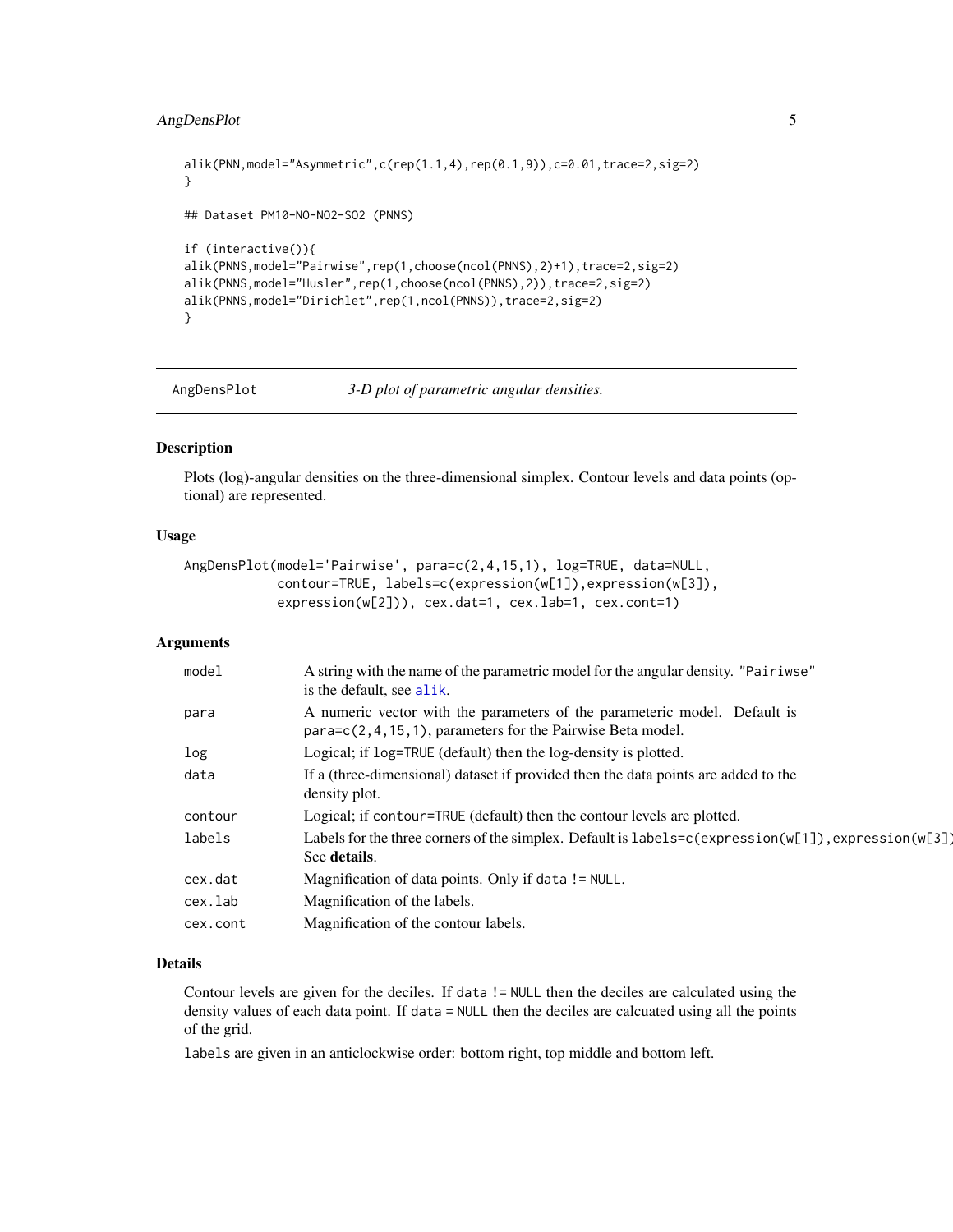#### Author(s)

Simone Padoan, <simone.padoan@unibocconi.it>, <https://mypage.unibocconi.it/simonepadoan/>; Boris Beranger, <borisberanger@gmail.com><https://www.borisberanger.com/>;

#### References

Beranger, B. and Padoan, S. A. (2015). Extreme dependence models, chapater of the book *Extreme Value Modeling and Risk Analysis: Methods and Applications*, Chapman Hall/CRC.

Beranger, B., Padoan, S. A. and Sisson, S. A. (2017). Models for extremal dependence derived from skew-symmetric families. *Scandinavian Journal of Statistics*, 44(1), 21-45.

#### Examples

```
################################################
# The following examples provide the plots of
# Figure 1.2 of the paper Beranger and Padoan (2015)
################################################
# The code has been frozen to speed up the package check.
# Please remove the hash symbol to test the code.
# Asymmetric Logistic
if (interactive()){
AngDensPlot('Asymmetric', c(rep(1,3),5.75, rep(0,6), 0.5,0.5,0.5), FALSE, cex.lab=1.5, cex.cont=1.3)
AngDensPlot('Asymmetric', c(rep(1,3),1.01, rep(0,6), 0.9,0.9,0.9), FALSE, cex.lab=1.5, cex.cont=1.3)
AngDensPlot('Asymmetric', c(rep(1,3),1.25, rep(0,6), 0.5,0.5,0.5), FALSE, cex.lab=1.5, cex.cont=1.3)
AngDensPlot('Asymmetric', c(rep(1,3),1.4, rep(0,6),0.7,0.15,0.15), FALSE, cex.lab=1.5, cex.cont=1.3)
}
# Tilted Dirichlet
if (interactive()){
AngDensPlot(model='Dirichlet', para=c(2,2,2), log=FALSE, cex.lab=1.5, cex.cont=1.3)
AngDensPlot(model='Dirichlet', para=c(0.5,0.5,0.5), log=FALSE, cex.lab=1.5, cex.cont=1.3)
AngDensPlot(model='Dirichlet', para=c(2,2.5,30), log=FALSE, cex.lab=1.5, cex.cont=1.3)
AngDensPlot(model='Dirichlet', para=c(0.1,0.25,0.95), log=FALSE, cex.lab=1.5, cex.cont=1.3)
}
# Pairwise Beta
if (interactive()){
AngDensPlot(model='Pairwise', para=c(2,2,2,4), log=FALSE, cex.lab=1.5, cex.cont=1.3)
AngDensPlot(model='Pairwise', para=c(1,1,1,0.5), log=FALSE, cex.lab=1.5, cex.cont=1.3)
AngDensPlot(model='Pairwise', para=c(2,4,15,1), log=FALSE, cex.lab=1.5, cex.cont=1.3)
AngDensPlot(model='Pairwise', para=c(10,10,10,1), log=FALSE, cex.lab=1.5, cex.cont=1.3)
}
# Husler-Reiss
if (interactive()){
```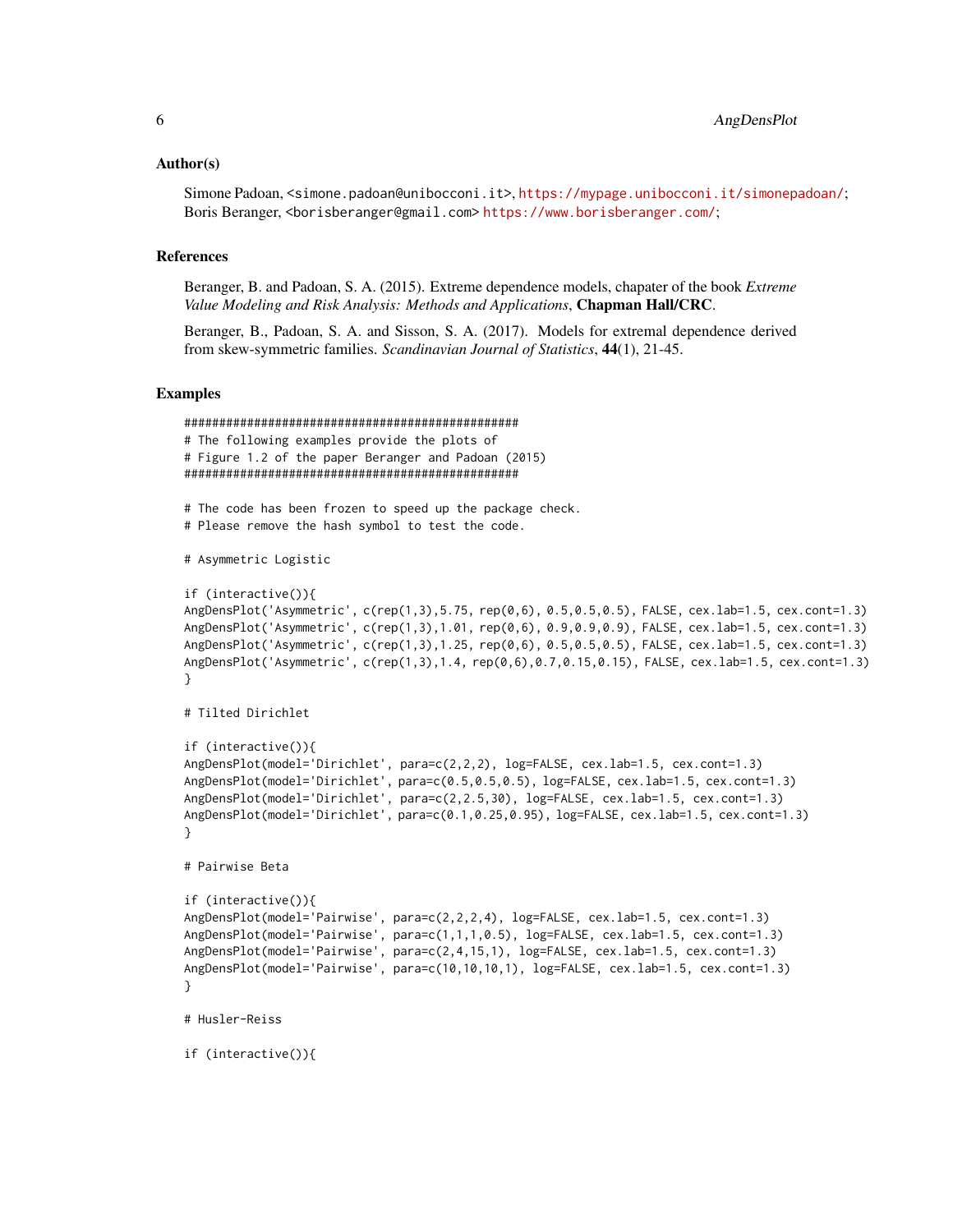```
AngDensPlot(model='Husler', para=c(0.3,0.3,0.3), log=FALSE, cex.lab=1.5, cex.cont=1.3)
AngDensPlot(model='Husler', para=c(1.4,1.4,1.4), log=FALSE, cex.lab=1.5, cex.cont=1.3)
AngDensPlot(model='Husler', para=c(1.7,0.7,1.1), log=FALSE, cex.lab=1.5, cex.cont=1.3)
AngDensPlot(model='Husler', para=c(0.52,0.71,0.52), log=FALSE, cex.lab=1.5, cex.cont=1.3)
}
# Extremal-t
if (interactive()){
AngDensPlot(model='Extremalt', para=c(0.95,0.95,0.95,2), log=FALSE, cex.lab=1.5, cex.cont=1.3)
AngDensPlot(model='Extremalt', para=c(-0.3,-0.3,-0.3,5), log=FALSE, cex.lab=1.5, cex.cont=1.3)
AngDensPlot(model='Extremalt', para=c(0.52,0.71,0.52,3), log=FALSE, cex.lab=1.5, cex.cont=1.3)
AngDensPlot(model='Extremalt', para=c(0.52,0.71,0.52,2), log=FALSE, cex.lab=1.5, cex.cont=1.3)
}
################################################
# The following examples provide
# the plots of Figure 1.3 of the paper
# Beranger and Padoan (2015)
################################################
## Load datasets
data(pollution)
Nsim <- 50e+4
Nbin <- 30e+4
MCpar < -0.35Hpar.pb <- list(mean.alpha=0, mean.beta=3,sd.alpha=3, sd.beta=3)
Hpar.hr <- list(mean.lambda=0, sd.lambda=3)
Hpar.di <- list(mean.alpha=0, sd.alpha=3)
Hpar.et <- list(mean.rho=0, mean.mu=3,sd.rho=3, sd.mu=3)
## PNS Data
if (interactive()){
est.pb.PNS <- posteriorMCMC(Nsim, Nbin, Hpar.pb, MCpar, PNS, seed=14342, model='Pairwise')
est.hr.PNS <- posteriorMCMC(Nsim, Nbin, Hpar.hr, MCpar, PNS, seed=14342, model='Husler')
est.di.PNS <- posteriorMCMC(Nsim, Nbin, Hpar.di, MCpar, PNS, seed=14342, model='Dirichlet')
lab1 <- c("PM10","NO","SO2")
AngDensPlot("Pairwise", est.pb.PNS$emp.mean, data=PNS, labels=lab1, cex.dat=0.8)
AngDensPlot("Husler", est.hr.PNS$emp.mean, data=PNS, labels=lab1, cex.dat=0.8)
AngDensPlot("Dirichlet", est.di.PNS$emp.mean, data=PNS, labels=lab1, cex.dat=0.8)
}
## NSN data
if (interactive()){
est.pb.NSN <- posteriorMCMC(Nsim, Nbin, Hpar.pb, MCpar, NSN, seed=14342, model='Pairwise')
est.hr.NSN <- posteriorMCMC(Nsim, Nbin, Hpar.hr, MCpar, NSN, seed=14342, model='Husler')
est.di.NSN <- posteriorMCMC(Nsim, Nbin, Hpar.di, MCpar, NSN, seed=14342, model='Dirichlet')
lab2 <- c("NO2","NO","SO2")
```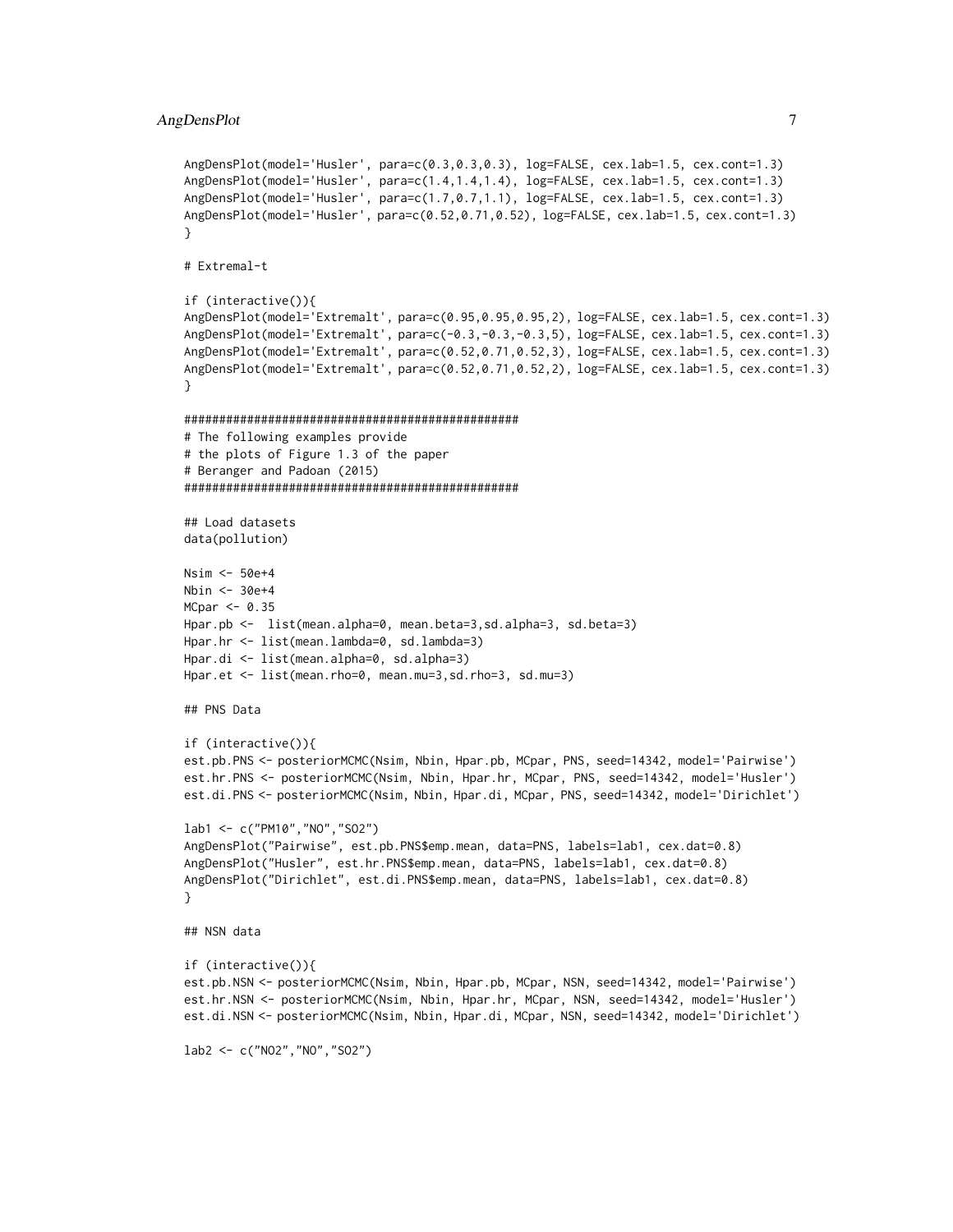#### 8 angular noong 1980 at 2008. Ang kalawat na mga kalawat na mga kalawat ng mga kalawat ng mga kalawat ng mga kasang na mga kalawat ng mga kasang na mga kasang na mga kasang na mga kasang na mga kasang na mga kasang na mga

```
AngDensPlot("Pairwise", est.pb.NSN$emp.mean, data=NSN, labels=lab2, cex.dat=0.8)
AngDensPlot("Husler", est.hr.NSN$emp.mean, data=NSN, labels=lab2, cex.dat=0.8)
AngDensPlot("Dirichlet", est.di.NSN$emp.mean, data=NSN, labels=lab2, cex.dat=0.8)
}
## PNN data
if (interactive()){
est.pb.PNN <- posteriorMCMC(Nsim, Nbin, Hpar.pb, MCpar, PNN, seed=14342, model='Pairwise')
est.hr.PNN <- posteriorMCMC(Nsim, Nbin, Hpar.hr, MCpar, PNN, seed=14342, model='Husler')
est.di.PNN <- posteriorMCMC(Nsim, Nbin, Hpar.di, MCpar, PNN, seed=14342, model='Dirichlet')
lab3 <- c("PM10","NO","NO2")
AngDensPlot("Pairwise", est.pb.PNN$emp.mean, data=PNN, labels=lab3, cex.dat=0.8)
AngDensPlot("Husler", est.hr.PNN$emp.mean, data=PNN, labels=lab3, cex.dat=0.8)
AngDensPlot("Dirichlet", est.di.PNN$emp.mean, data=PNN, labels=lab3, cex.dat=0.8)
}
################################################
# The following examples provide the plots of
# the supplementary material for
# Beranger, Padoan and Sisson (2016)
################################################
if (interactive()){
AngDensPlot(model='Skewt', para=c(0.6,0.8,0.7,0,0,0,3), log=FALSE, cex.lab=1.5, cex.cont=1.3)
AngDensPlot(model='Skewt', para=c(0.6,0.8,0.7,-3,-3,7,3), log=FALSE, cex.lab=1.5, cex.cont=1.3)
AngDensPlot(model='Skewt', para=c(0.6,0.8,0.7,7,-10,3,3), log=FALSE, cex.lab=1.5, cex.cont=1.3)
AngDensPlot(model='Skewt', para=c(0.7,0.7,0.7,0,0,0,3), log=FALSE, cex.lab=1.5, cex.cont=1.3)
AngDensPlot(model='Skewt', para=c(0.7,0.7,0.7,-3,-3,7,3), log=FALSE, cex.lab=1.5, cex.cont=1.3)
AngDensPlot(model='Skewt', para=c(0.7,0.7,0.7,7,-10,3,3), log=FALSE, cex.lab=1.5, cex.cont=1.3)
}
```
angular *Estimation of the angular density, angular measure and random generation from the angular distribution.*

#### **Description**

Empirical estimation to the Pickands dependence function, the angular density, the angular measure and random generation of samples from the estimated angular density.

#### Usage

angular(data, model, n, dep, asy, alpha, beta, df, seed, k, nsim, plot=TRUE, nw=100)

<span id="page-7-0"></span>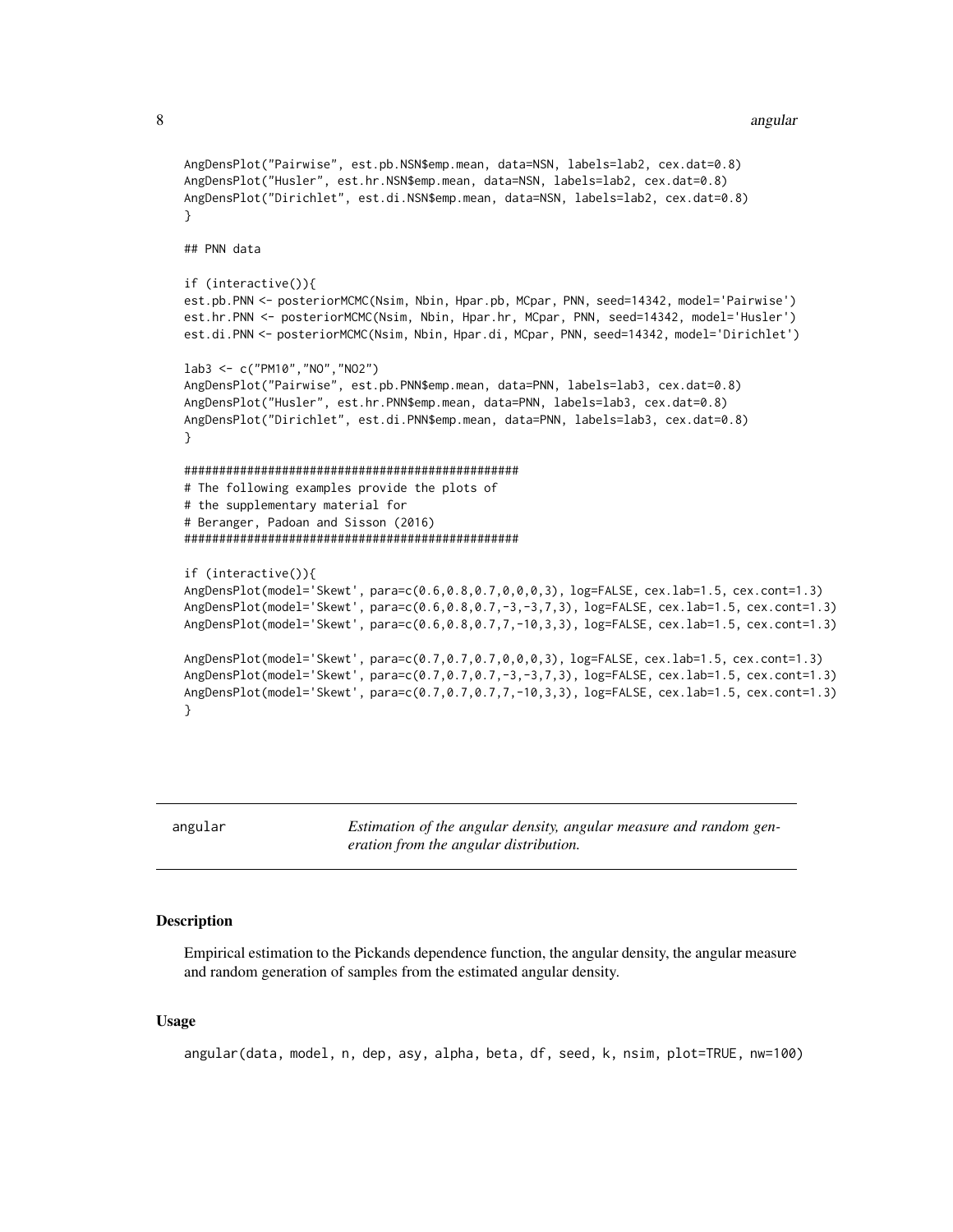#### angular 1999 - Santa Tangular 1999 - Santa Tangular 1999 - Santa Tangular 1999 - Santa Tangular 199

#### **Arguments**

| data        | The dataset in vector form                                                                                                                                                                                                                                                                                                                                            |
|-------------|-----------------------------------------------------------------------------------------------------------------------------------------------------------------------------------------------------------------------------------------------------------------------------------------------------------------------------------------------------------------------|
| model       | The specified model; a character string. Must be either "log", "alog", "hr",<br>"neglog", "aneglog", "bilog", "negbilog", "ct", "amix" or "Extremalt"<br>for the logistic, asymmetric logistic, Husler-Reiss, negative logistic, asymmetric<br>negative logistic, bilogistic, negative bilogistic, Coles-Tawn, asymetric mixed<br>and Extremal-t models respectively. |
| n           | The number of random generations from the model. Required if data=NULL.                                                                                                                                                                                                                                                                                               |
| dep         | The dependence parameter for the model.                                                                                                                                                                                                                                                                                                                               |
| asy         | A vector of length two, containing the two asymmetry parameters for the asym-<br>metric logistic (model='alog') and asymmetric negative logistic models (model='aneglog').                                                                                                                                                                                            |
| alpha, beta | Alpha and beta parameters for the bilogistic, negative logistic, Coles-Tawn and<br>asymmetric mixed models.                                                                                                                                                                                                                                                           |
| df          | The degree of freedom for the extremal-t model.                                                                                                                                                                                                                                                                                                                       |
| seed        | The seed for the data generation. Required if data=NULL.                                                                                                                                                                                                                                                                                                              |
| k           | The polynomial order.                                                                                                                                                                                                                                                                                                                                                 |
| nsim        | The number of generations from the estimated angular density.                                                                                                                                                                                                                                                                                                         |
| plot        | If TRUE, the fitted angular density, histogram of the generated observations from<br>the angular density and the true angular density (if model is specified) are dis-<br>played.                                                                                                                                                                                     |
| nw          | The number of points at which the estimated functions are evaluated                                                                                                                                                                                                                                                                                                   |

#### Details

See Marcon et al. (2017).

#### Value

Returns a list which contains model, n, dep, data, Aest the estimated pickands dependence function, hest the estimated angular density, Hest the estimated angular measure,  $p\ddot{\theta}$  and  $p1$  the point masses at the edge of the simplex, wsim the simulated sample from the angular density and Atrue and htrue the true Pickand dependence function and angular density (if model is specified).

#### Author(s)

Simone Padoan, <simone.padoan@unibocconi.it>, <https://mypage.unibocconi.it/simonepadoan/>; Boris Beranger, <borisberanger@gmail.com> <https://www.borisberanger.com/>; Giulia Marcon, <giuliamarcongm@gmail.com>

#### References

Marcon, G., Naveau, P. and Padoan, S. A. (2017). A semi-parametric stochastic generator for bivariate extreme events, *Stat 6*(1), 184–201.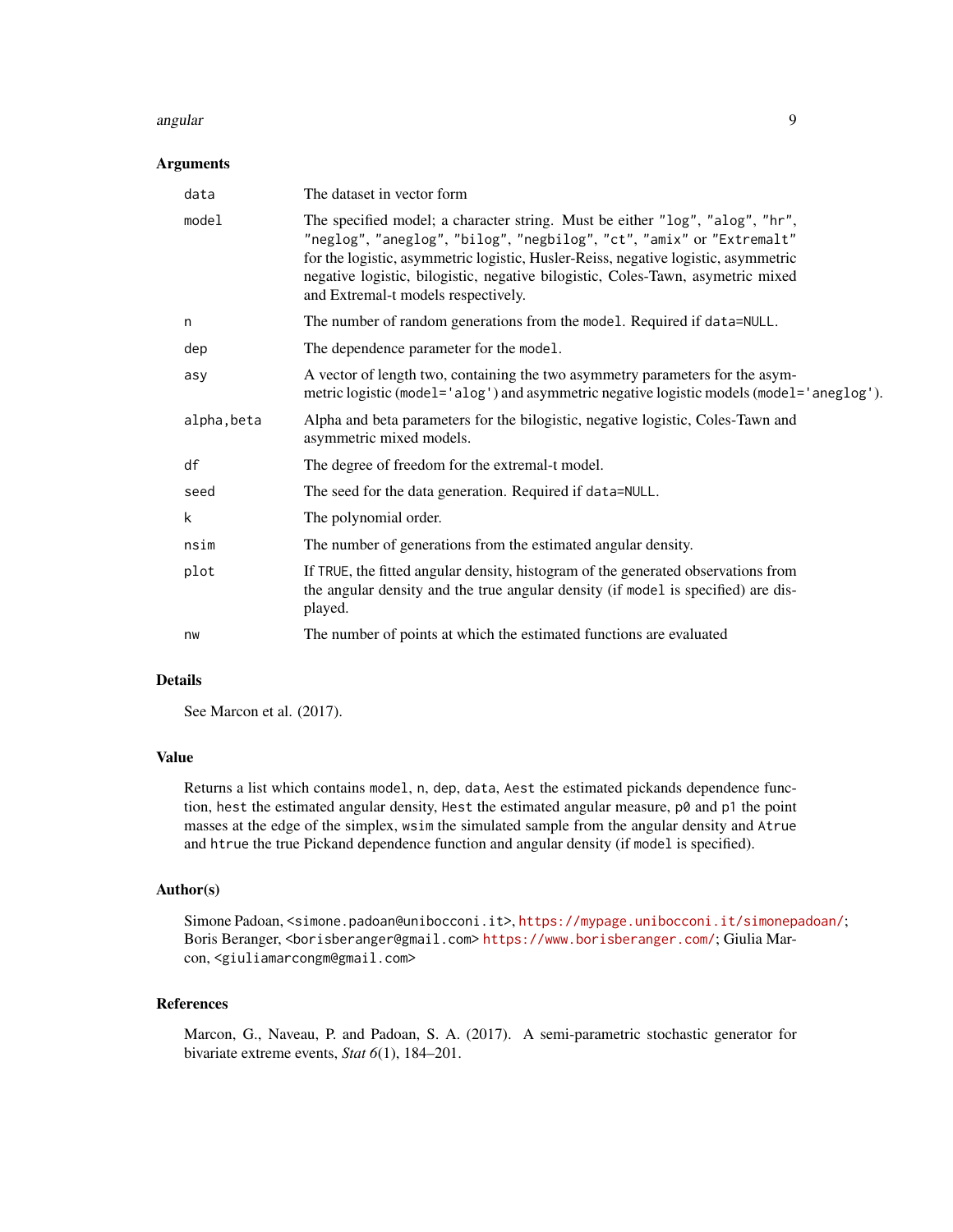#### Examples

```
################################################
# The following examples provide the left panels
# of Figure 1, 2 & 3 of Marcon et al. (2017).
################################################
## Figure 1 - symmetric logistic
if (interactive()){
# Strong dependence
a <- angular(model='log', n=50, dep=0.3, seed=4321, k=20, nsim=10000)
# Mild dependence
b <- angular(model='log', n=50, dep=0.6, seed=212, k=10, nsim=10000)
# Weak dependence
c <- angular(model='log', n=50, dep=0.9, seed=4334, k=6, nsim=10000)
}
## Figure 2 - Asymmetric logistic
if (interactive()){
# Strong dependence
d <- angular(model='alog', n=25, dep=0.3, asy=c(.3,.8), seed=43121465, k=20, nsim=10000)
# Mild dependence
e <- angular(model='alog', n=25, dep=0.6, asy=c(.3,.8), seed=1890, k=10, nsim=10000)
# Weak dependence
f <- angular(model='alog', n=25, dep=0.9, asy=c(.3,.8), seed=2043, k=5, nsim=10000)
}
```
<span id="page-9-1"></span>

bbeed *Bayesian Estimation of Extremal Dependence*

#### Description

Nonparametric Bayesian estimation of the extremal dependence function (angular measure and Pickands dependence function) for two-dimensional data on the basis of Bernstein polynomials representations.

#### Usage

```
bbeed(data, pm0, param0, k0, hyperparam, nsim, nk = 70,
     prior.k = c('pois','nbinom'), prior.pm = c('unif','beta', 'null'),
     lik = TRUE)
```
#### Arguments

| data | $(n \times d)$ matrix of component-wise maxima (n is the number of replications).      |
|------|----------------------------------------------------------------------------------------|
| pm0  | list; the initial state of the Markov chain of point masses $p_0$ and $p_1$ . Randomly |
|      | generated if missing.                                                                  |

<span id="page-9-0"></span>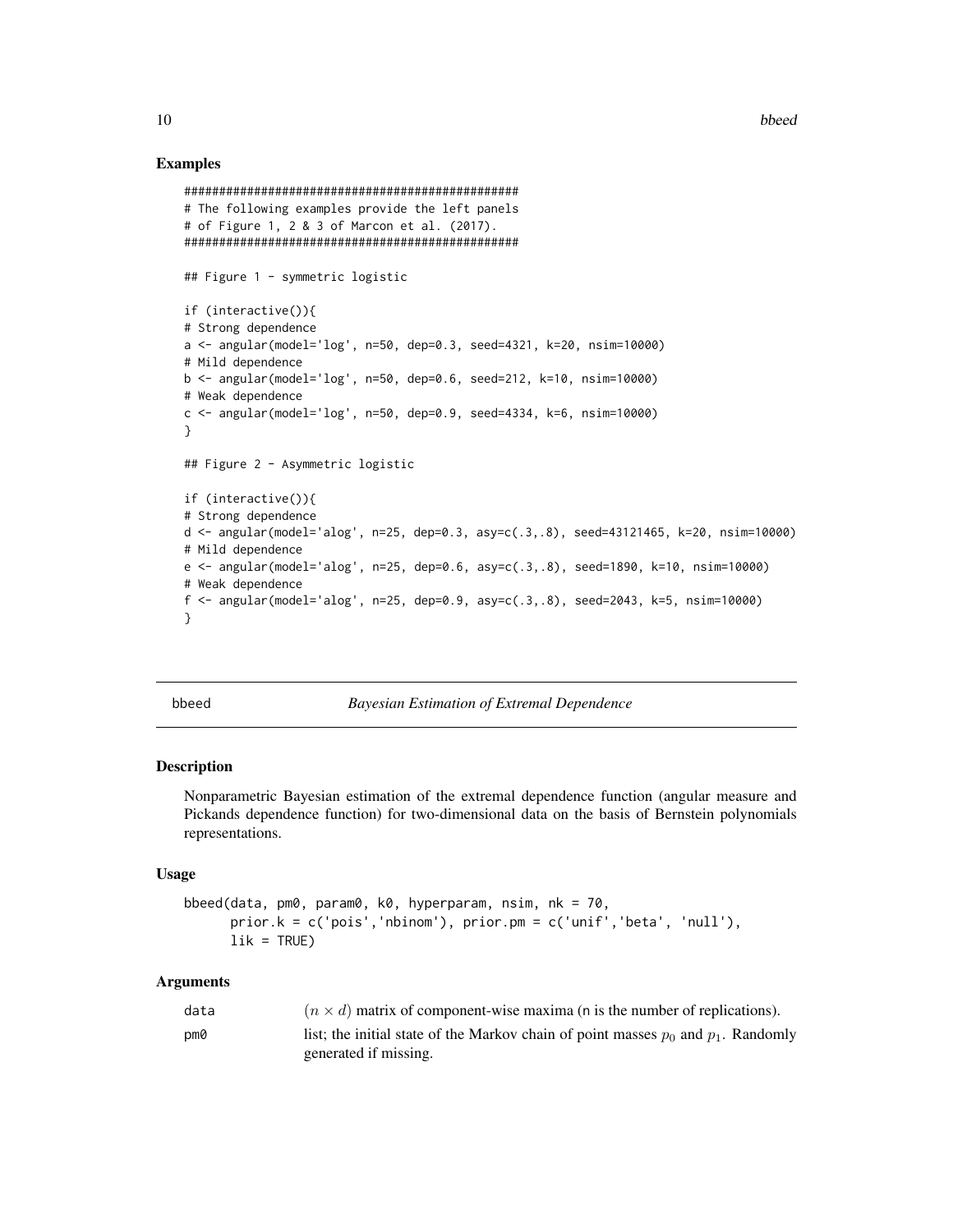#### bbeed 11 and 12 and 20 and 20 and 20 and 20 and 20 and 20 and 20 and 20 and 20 and 20 and 20 and 20 and 20 and 20 and 20 and 20 and 20 and 20 and 20 and 20 and 20 and 20 and 20 and 20 and 20 and 20 and 20 and 20 and 20 and

| param0     | real vector in (0,1) of length k0+1; the initial state of the Markov chain of $\eta$<br>coefficients (see <b>Details</b> ). Randomly generated if missing. |
|------------|------------------------------------------------------------------------------------------------------------------------------------------------------------|
| k0         | postive integer indicating the initial state of the Markov chain of the Bernstein<br>polynomial's degree. Randomly generated if missing.                   |
| hyperparam | list containing the hyperparameters (see <b>Details</b> ).                                                                                                 |
| nsim       | postive integer indicating the number of the iterations of the chain.                                                                                      |
| nk         | positive integer, maximum value of k that can be reached ( $nk = 70$ by default).                                                                          |
| prior.k    | string, indicating the prior distribution on the degree of the Bernstein polyno-<br>mial, k. If missing, $prior \t k = "pois"$ by default.                 |
| prior.pm   | string, indicating the prior distribution on the point masses $p_0$ and $p_1$ . If missing,<br>$prior.pm = "unif" by default.$                             |
| lik        | logical; if FALSE, an approximation of the likelihood, by means of the angular<br>measure in Bernstein form is used (TRUE by default).                     |

#### Details

The hyperparameters and starting values may not be specified and in this case a warning message will be printed and default values are set. In particular if hyperparam is missing we have

hyperparam <- NULL hyperparam\$a.unif <- 0 hyperparam\$b.unif <- .5 hyperparam\$a.beta < c(.8,.8) hyperparam\$b.beta <- c(5,5) mu.pois <- hyperparam\$mu.pois <- 4 mu.nbinom <- hyperparam\$mu.nbinom <- 4 var.nbinom <- 8 pnb <- hyperparam\$pnb <- mu.nbinom/var.nbinom rnb <- hyperparam\$rnb <- mu.nbinom^2 / (var.nbinom-mu.nbinom)

The routine returns an estimate of the Pickands dependence function using the Bernstein polynomials approximation proposed in Marcon et al. (2016). The method is based on a preliminary empirical estimate of the Pickands dependence function. If you do not provide such an estimate, this is computed by the routine. In this case, you can select one of the empirical methods available. est = "ht" refers to the Hall-Tajvidi estimator (Hall and Tajvidi 2000). With est = "cfg" the method proposed by Caperaa et al. (1997) is considered. Note that in the multivariate case the adjusted version of Gudendorf and Segers (2011) is used. Finally, with est = "md" the estimate is based on the madogram defined in Marcon et al. (2016).

For each row of the  $(m \times d)$  design matrix x is a point in the unit d-dimensional simplex,

$$
S_d := \left\{ (w_1, \ldots, w_d) \in [0, 1]^d : \sum_{i=1}^d w_i = 1 \right\}.
$$

With this "regularization" method, the final estimate satisfies the neccessary conditions in order to be a Pickands dependence function.

 $A(\boldsymbol{w}) = \sum_{\boldsymbol{\alpha} \in \Gamma_k} \beta_{\boldsymbol{\alpha}} b_{\boldsymbol{\alpha}}(\boldsymbol{w};k).$ 

The estimates are obtained by solving an optimization quadratic problem subject to the constraints. The latter are represented by the following conditions:  $A(e_i) = 1$ ;  $\max(w_i) \le A(w) \le 1$ ;  $\forall i =$  $1, \ldots, d$ ; (convexity).

The order of polynomial k controls the smoothness of the estimate. The higher k is, the smoother the final estimate is. Higher values are better with strong dependence (e. g. k=23), whereas small values (e.g. k=6 or k=10) are enough with mild or weak dependence.

An empirical transformation of the marginals is performed when margin="emp". A max-likelihood fitting of the GEV distributions is implemented when margin="est". Otherwise it refers to marginal parametric GEV theorethical distributions (margin = "exp", "frechet", "gumbel").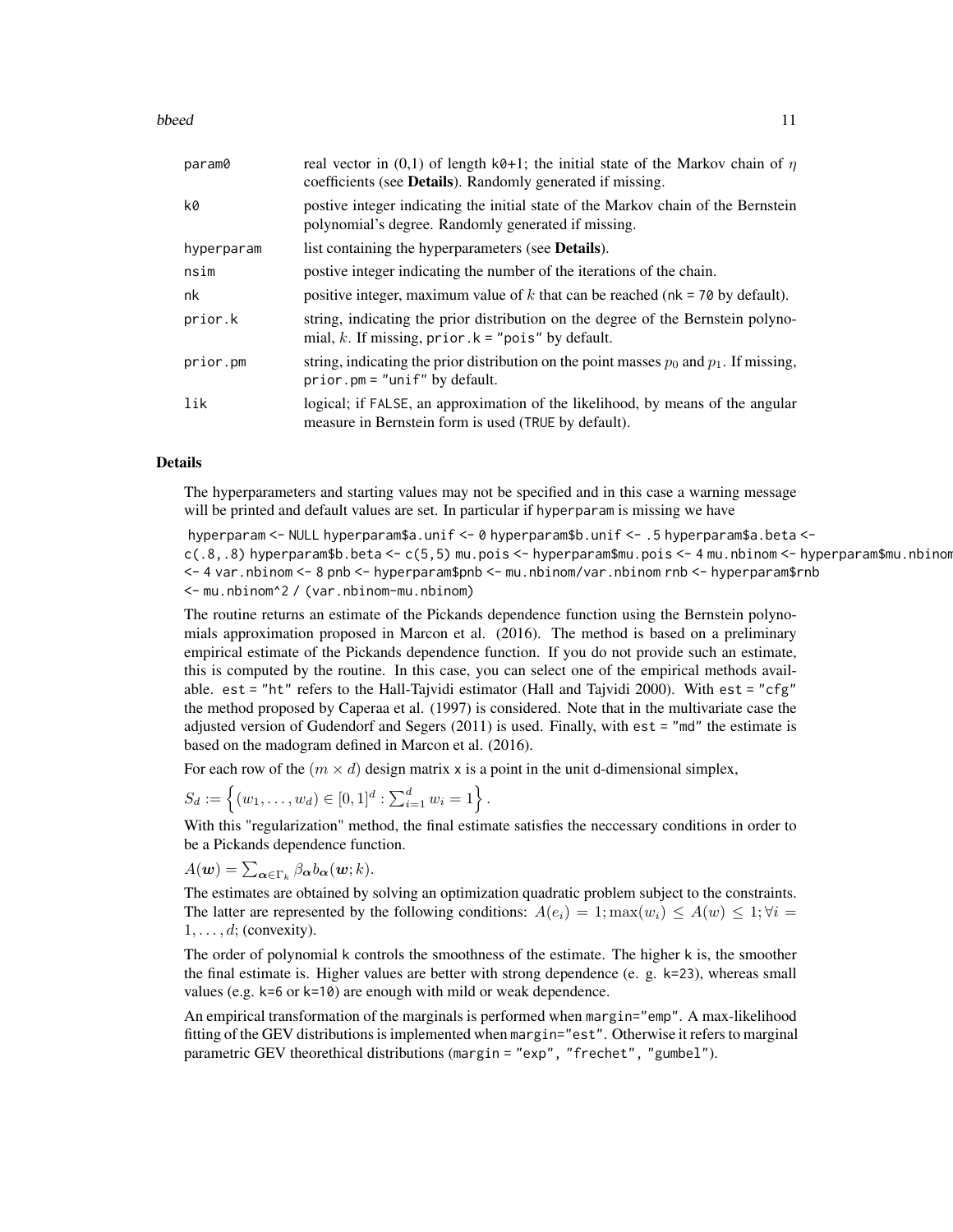#### <span id="page-11-0"></span>12 bbeed beed by the state of the state of the state of the state of the state of the state of the state of the state of the state of the state of the state of the state of the state of the state of the state of the state

If bounds = TRUE, a modification can be implemented to satisfy  $\max(w, 1-w) \le A_n(w) \le 1 \forall 0 \le$  $w \leq 1$ :

 $A_n(w) = \min(1, \max A_n(w), w, 1 - w).$ 

#### Value

return(list(pm=spm, eta=seta, k=sk, accepted=accepted/nsim, prior = list(hyperparam=hyperparam, k=prior.k, pm=prior.pm)))

| beta       | vector of polynomial coefficients                              |
|------------|----------------------------------------------------------------|
| A          | numeric vector of the estimated Pickands dependence function A |
| Anonconvex | preliminary non-convex function                                |
| extind     | extremal index                                                 |

#### Note

The number of coefficients depends on both the order of polynomial k and the dimension d. The number of parameters is  $\binom{d-1}{k+d-1}$ .

The size of the vector beta must be compatible with the polynomial order k chosen.

With the estimated polynomial coefficients, the extremal coefficient, i.e.  $d * A(1/d, \ldots, 1/d)$  is computed.

#### Author(s)

Simone Padoan, <simone.padoan@unibocconi.it>, <https://mypage.unibocconi.it/simonepadoan/>; Boris Beranger, <borisberanger@gmail.com> <https://www.borisberanger.com/>; Giulia Marcon, <giuliamarcongm@gmail.com>

#### References

Marcon G., Padoan, S.A. and Antoniano-Villalobos I. (2016) Bayesian Inference for the Extremal Dependence. *Electronic Journal of Statistics*, 10(2), 3310-3337.

#### See Also

[summary.bbeed](#page-59-1)

#### Examples

```
if (interactive()){
```

```
# This reproduces some of the results showed in Fig. 1 (Marcon, 2016).
set.seed(1890)
data <- evd::rbvevd(n=100, dep=.6, asy=c(0.8,0.3), model="alog", mar1=c(1,1,1))
nsim = 500000
burn = 400000
mu.nbinom = 3.2
```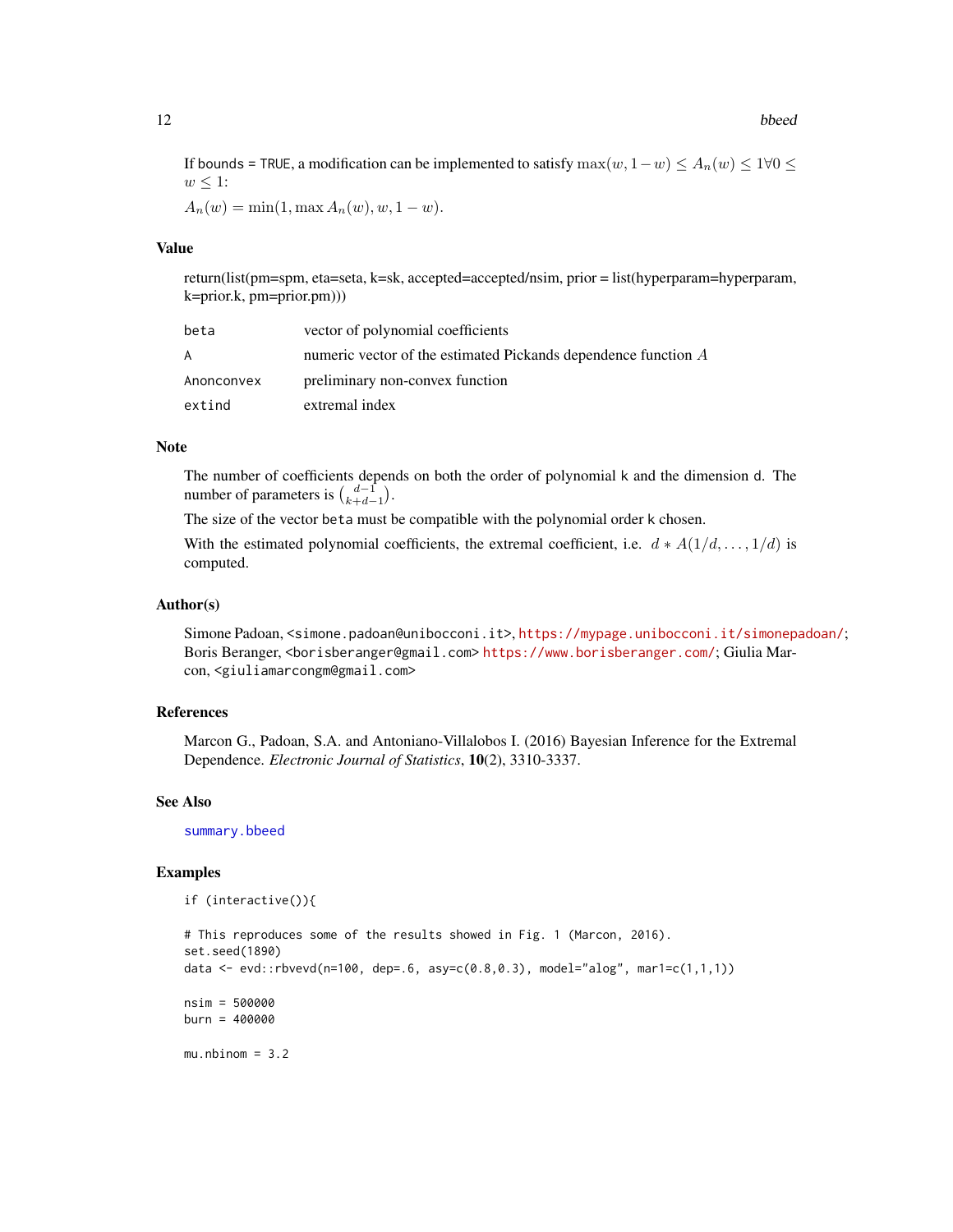#### <span id="page-12-0"></span>beed 13

```
var.nbinom = 4.48hyperparam <- list(a.unif=0, b.unif=.5, mu.nbinom=mu.nbinom, var.nbinom=var.nbinom)
k0 = 5pm0 = list(p0=0.06573614, p1=0.3752118)
eta0 = ExtremalDep:::rcoef(k0, pm0)
mcmc <- bbeed(data, pm0, eta0, k0, hyperparam, nsim,
             prior.k = "nbinom", prior.pm = "unif")
w <- seq(0.001, .999, length=100)
summary.mcmc <- summary.bbeed(w, mcmc, burn, nsim, plot=TRUE)
}
```
<span id="page-12-1"></span>

```
beed Bernstein Polynomials Based Estimation of Extremal Dependence
```
#### Description

Estimates the Pickands dependence function corresponding to multivariate data on the basis of a Bernstein polynomials approximation.

#### Usage

```
beed(data, x, d = 3, est = c("ht", "cfg", "md", "pick"),margin = c("emp","est","exp","frechet","gumbel"),
    k = 13, y = NULL, beta = NULL, plot = FALSE)
```
#### Arguments

| data   | $(n \times d)$ matrix of component-wise maxima. d is the number of variables and n<br>is the number of replications.                                                      |
|--------|---------------------------------------------------------------------------------------------------------------------------------------------------------------------------|
| x      | $(m \times d)$ design matrix where the dependence function is evaluated (see <b>Details</b> ).                                                                            |
| d      | positive integer greater than or equal to two indicating the number of variables<br>$(d = 3 by default).$                                                                 |
| est    | string, indicating the estimation method (est="md" by default, see <b>Details</b> ).                                                                                      |
| margin | string, denoting the type marginal distributions (margin="emp" by default, see<br>Details).                                                                               |
| k      | postive integer, indicating the order of Bernstein polynomials (k=13 by default).                                                                                         |
| У      | numeric vector (of size m) with an initial estimate of the Pickands function. If<br>NULL, the initial estimate is computed using the estimation method denoted in<br>est. |
| beta   | vector of polynomial coefficients (see Details).                                                                                                                          |
| plot   | logical; if TRUE and d<=3, the estimated Pickands dependence function is plotted<br>(FALSE by default).                                                                   |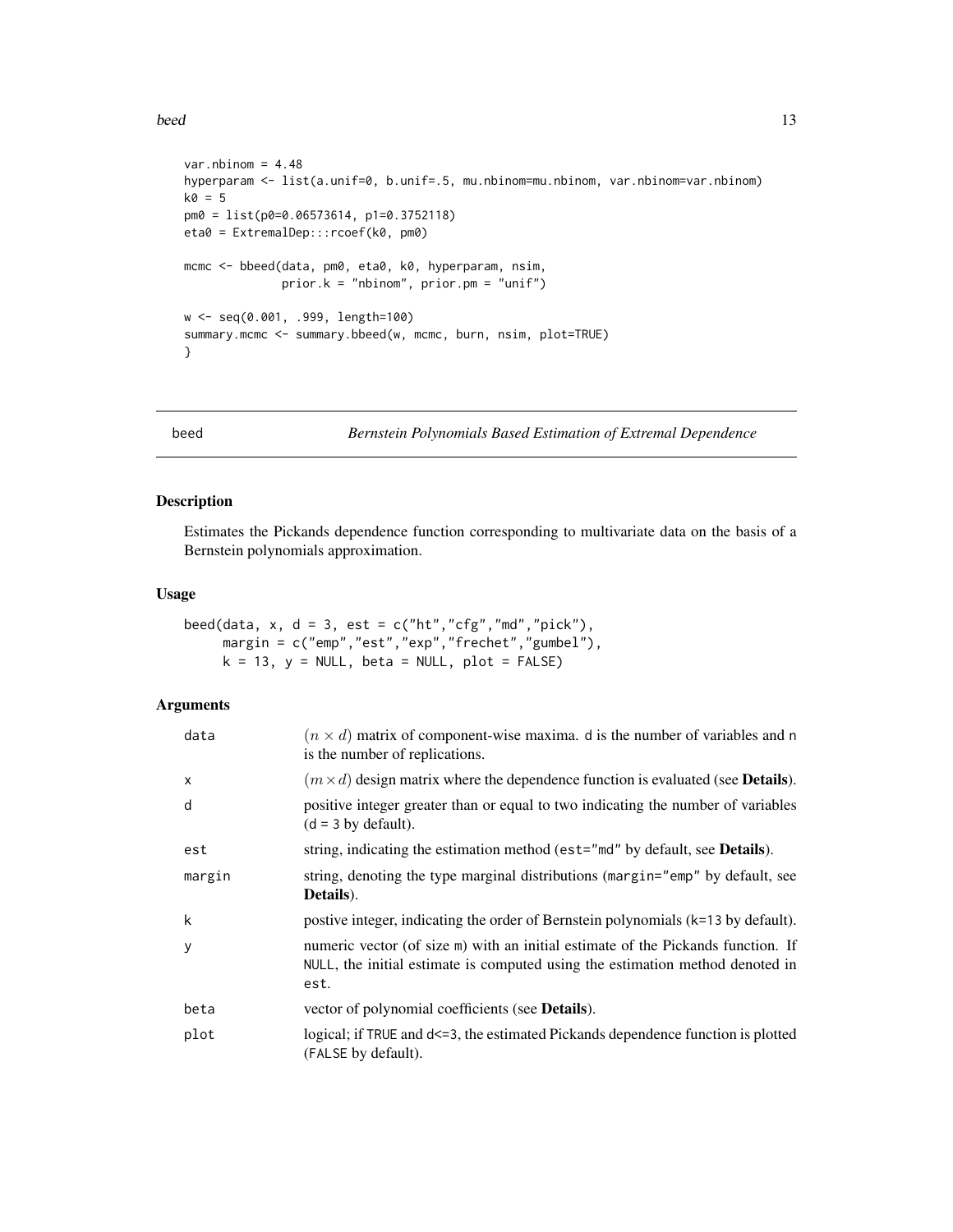#### Details

The routine returns an estimate of the Pickands dependence function using the Bernstein polynomials approximation proposed in Marcon et al. (2017). The method is based on a preliminary empirical estimate of the Pickands dependence function. If you do not provide such an estimate, this is computed by the routine. In this case, you can select one of the empirical methods available. est = 'ht' refers to the Hall-Tajvidi estimator (Hall and Tajvidi 2000). With est = 'cfg' the method proposed by Caperaa et al. (1997) is considered. Note that in the multivariate case the adjusted version of Gudendorf and Segers (2011) is used. Finally, with est = 'md' the estimate is based on the madogram defined in Marcon et al. (2017).

Each row of the  $(m \times d)$  design matrix x is a point in the unit d-dimensional simplex,

$$
S_d := \left\{ (w_1, \ldots, w_d) \in [0, 1]^d : \sum_{i=1}^d w_i = 1 \right\}.
$$

With this "regularization"" method, the final estimate satisfies the neccessary conditions in order to be a Pickands dependence function.

 $A(\boldsymbol{w}) = \sum_{\boldsymbol{\alpha} \in \Gamma_k} \beta_{\boldsymbol{\alpha}} b_{\boldsymbol{\alpha}}(\boldsymbol{w};k).$ 

The estimates are obtained by solving an optimization quadratic problem subject to the constraints. The latter are represented by the following conditions:  $A(e_i) = 1$ ;  $\max(w_i) \le A(w) \le 1$ ;  $\forall i =$  $1, \ldots, d$ ; (convexity).

The order of polynomial k controls the smoothness of the estimate. The higher k is, the smoother the final estimate is. Higher values are better with strong dependence (e. g.  $k = 23$ ), whereas small values (e.g.  $k = 6$  or  $k = 10$ ) are enough with mild or weak dependence.

An empirical transformation of the marginals is performed when margin="emp". A max-likelihood fitting of the GEV distributions is implemented when margin="est". Otherwise it refers to marginal parametric GEV theorethical distributions (margin = "exp", "frechet", "gumbel").

#### Value

| beta       | vector of polynomial coefficients                              |
|------------|----------------------------------------------------------------|
| A          | numeric vector of the estimated Pickands dependence function A |
| Anonconvex | preliminary non-convex function                                |
| extind     | extremal index                                                 |

#### **Note**

The number of coefficients depends on both the order of polynomial k and the dimension d. The number of parameters is explained in Marcon et al. (2017).

The size of the vector beta must be compatible with the polynomial order k chosen.

With the estimated polynomial coefficients, the extremal coefficient, i.e.  $d * A(1/d, \ldots, 1/d)$  is computed.

#### Author(s)

Simone Padoan, <simone.padoan@unibocconi.it>, <https://mypage.unibocconi.it/simonepadoan/>; Boris Beranger, <borisberanger@gmail.com> <https://www.borisberanger.com/>; Giulia Marcon, <giuliamarcongm@gmail.com>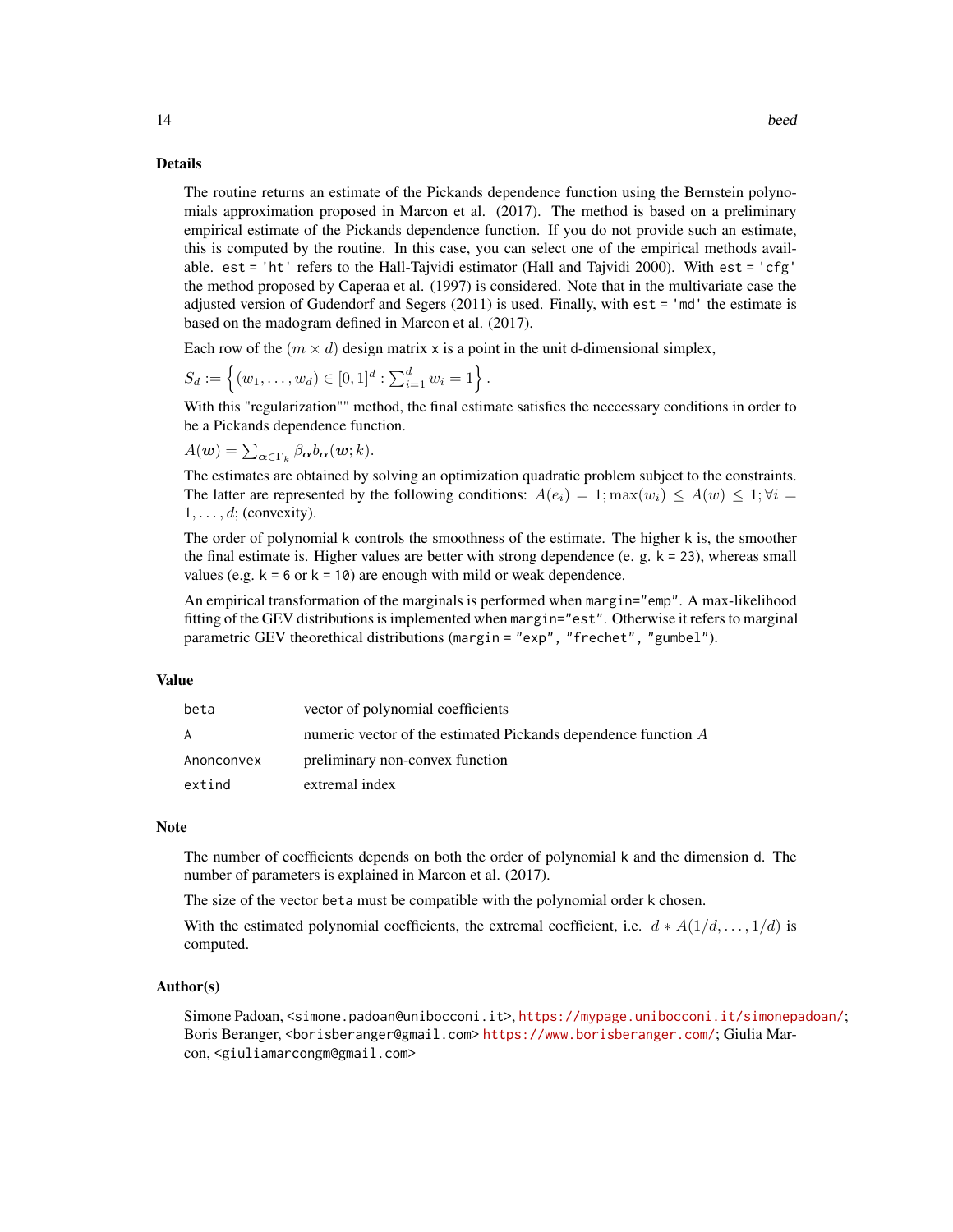#### <span id="page-14-0"></span>beed.boot 15

#### References

Marcon, G., Padoan, S.A., Naveau, P., Muliere, P. and Segers, J. (2017) Multivariate Nonparametric Estimation of the Pickands Dependence Function using Bernstein Polynomials. *Journal of Statistical Planning and Inference*, 183, 1-17.

#### See Also

[beed.confband](#page-16-1).

#### Examples

```
x <- ExtremalDep:::simplex(2)
data <- evd::rbvevd(50, dep = 0.4, model = "log", mar1 = c(1,1,1))
Amd <- beed(data, x, 2, "md", "emp", 20, plot=TRUE)
Acfg <- beed(data, x, 2, "cfg", "emp", 20)
Aht <- beed(data, x, 2, "ht", "emp", 20)
lines(x[,1], Aht$A, lty = 1, col = 3)lines(x[,1], AcfgA, lty = 1, col = 2)##################################
# Trivariate case
##################################
if (interactive()){
x <- ExtremalDep:::simplex(3)
data <- evd:: rmvevd(50, dep = 0.8, model = "log", d = 3, mar = c(1,1,1))
op \leq par(mfrow=c(1,3))
Amd <- beed(data, x, 3, "md", "emp", 18, plot=TRUE)
Acfg <- beed(data, x, 3, "cfg", "emp", 18, plot=TRUE)
Aht <- beed(data, x, 3, "ht", "emp", 18, plot=TRUE)
par(op)
}
```

| beed.boot |  |  |  |
|-----------|--|--|--|
|-----------|--|--|--|

<span id="page-14-1"></span>beed.boot *Bootstrap Resampling and Bernstein Estimation of Extremal Dependence*

#### Description

Computes nboot estimates of the Pickands dependence function for multivariate data (using the Bernstein polynomials approximation method) on the basis of the bootstrap resampling of the data.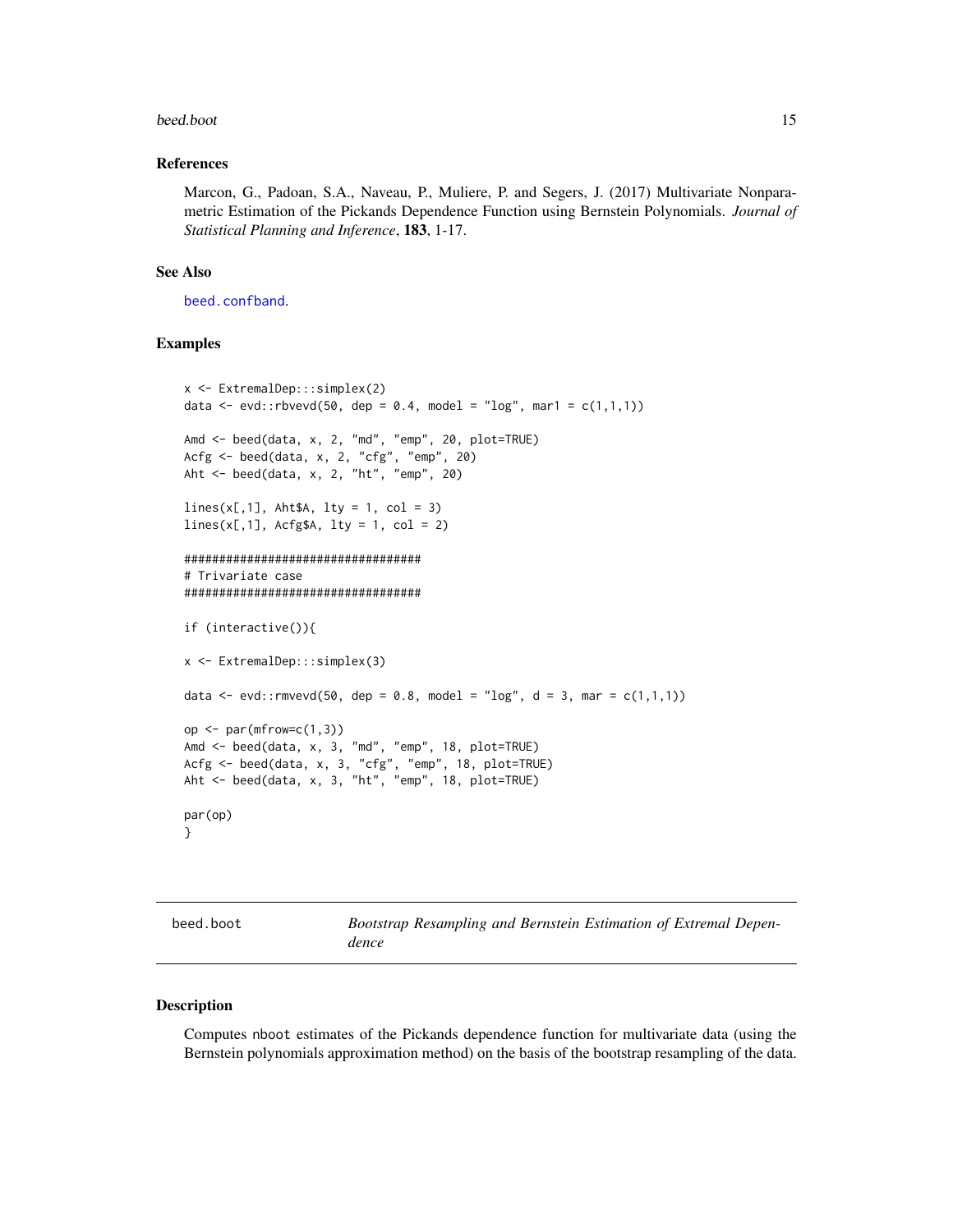#### <span id="page-15-0"></span>Usage

```
beed.boot(data, x, d = 3, est = c("ht", "md", "cfg", "pick"),margin=c("emp", "est", "exp", "frechet", "gumbel"), k = 13,
   nboot = 500, y = NULL, print = FALSE)
```
#### Arguments

| data   | $n \times d$ matrix of component-wise maxima.                                                                                                                                  |
|--------|--------------------------------------------------------------------------------------------------------------------------------------------------------------------------------|
| X      | $m \times d$ design matrix where the dependence function is evaluated, see <b>Details</b> .                                                                                    |
| d      | postive integer (greater than or equal to two) indicating the number of variables<br>$(d=3$ by default).                                                                       |
| est    | string denoting the preliminary estimation method (see <b>Details</b> ).                                                                                                       |
| margin | string denoting the type marginal distributions (see <b>Details</b> ).                                                                                                         |
| k      | postive integer denoting the order of the Bernstein polynomial $(k=13$ by default).                                                                                            |
| nboot  | postive integer indicating the number of bootstrap replicates (nboot=500 by de-<br>fault).                                                                                     |
| y      | numeric vector (of size m) with an initial estimate of the Pickands function. If<br>NULL, The initial estimation is performed by using the estimation method chosen<br>in est. |
| print  | logical; FALSE by default. If TRUE the number of the iteration is printed.                                                                                                     |
|        |                                                                                                                                                                                |

#### Details

Standard bootstrap is performed, in particular estimates of the Pickands dependence function are provided for each data resampling.

Most of the settings are the same as in the function [beed](#page-12-1).

An empirical transformation of the marginals is performed when margin="emp". A max-likelihood fitting of the GEV distributions is implemented when margin="est". Otherwise it refers to marginal parametric GEV theorethical distributions (margin = "exp", "frechet", "gumbel").

#### Value

| A     | numeric vector of the estimated Pickands dependence function.                                              |
|-------|------------------------------------------------------------------------------------------------------------|
| bootA | matrix with nboot columns that reports the estimates of the Pickands function<br>for each data resampling. |
| beta  | matrix of estimated polynomial coefficients. Each column corresponds to a data<br>resampling.              |

#### Author(s)

Simone Padoan, <simone.padoan@unibocconi.it>, <https://mypage.unibocconi.it/simonepadoan/>; Boris Beranger, <borisberanger@gmail.com> <https://www.borisberanger.com/>; Giulia Marcon, <giuliamarcongm@gmail.com>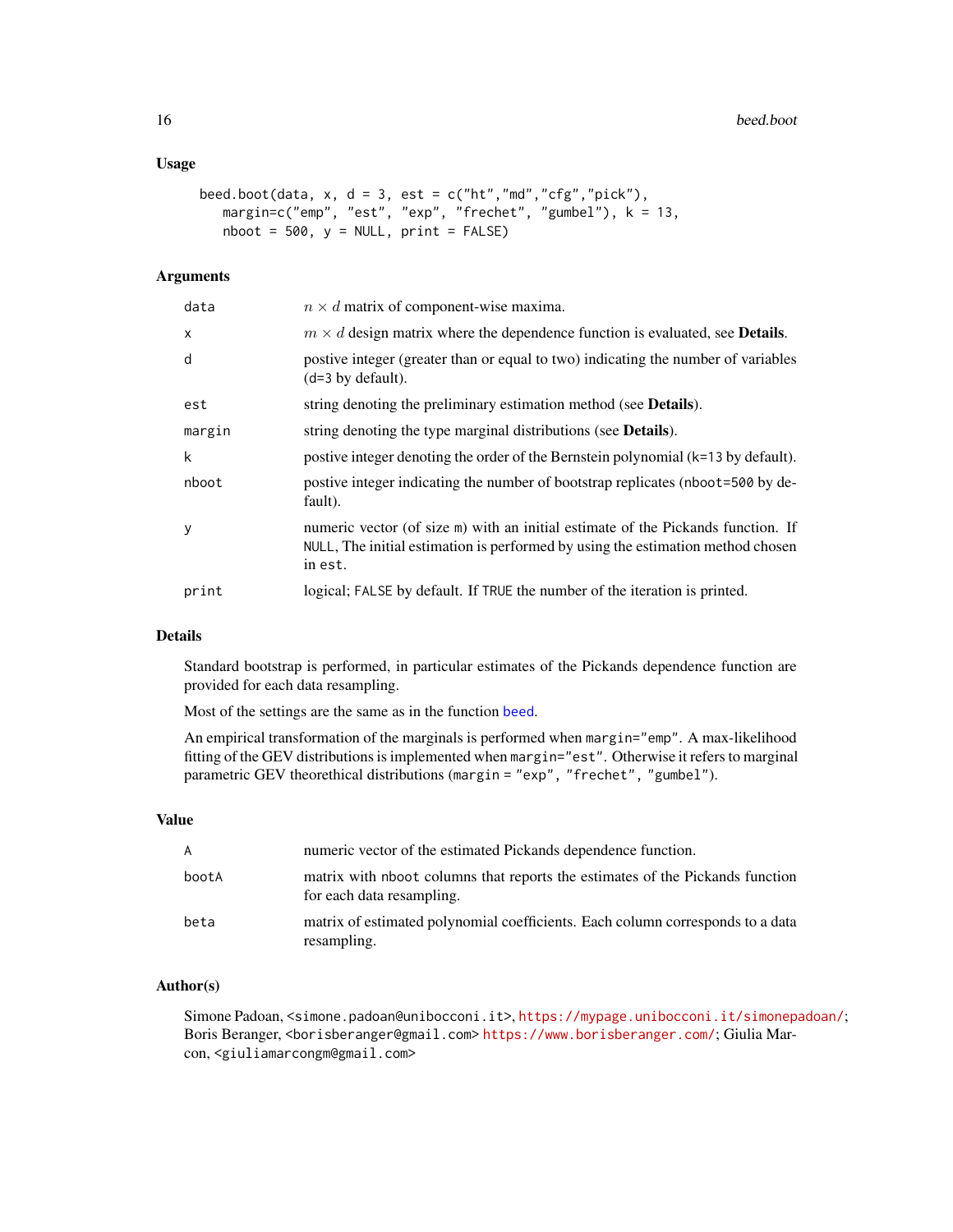#### <span id="page-16-0"></span>beed.confband 17

#### References

Marcon, G., Padoan, S.A., Naveau, P., Muliere, P. and Segers, J. (2017) Multivariate Nonparametric Estimation of the Pickands Dependence Function using Bernstein Polynomials. *Journal of Statistical Planning and Inference*, 183, 1-17.

#### See Also

[beed](#page-12-1), [beed.confband](#page-16-1).

#### Examples

```
if (interactive()){
x <- ExtremalDep:::simplex(2)
data <- rbvevd(50, dep = 0.4, model = "log", mar1 = c(1,1,1))
boot <- beed.boot(data, x, 2, "md", "emp", 20, 500)
}
```
<span id="page-16-1"></span>

beed.confband *Nonparametric Bootstrap Confidence Intervals*

#### Description

Computes nonparametric bootstrap  $(1 - \alpha)$ % confidence bands for the Pickands dependence function.

#### Usage

```
beed.confband(data, x, d = 3, est = c("ht","md","cfg","pick"),
  margin=c("emp", "est", "exp", "frechet", "gumbel"), k = 13,
   nboot = 500, y = NULL, conf = 0.95, plot = FALSE, print = FALSE)
```
#### Arguments

| data   | $(n \times d)$ matrix of component-wise maxima.                                                                                                                                |
|--------|--------------------------------------------------------------------------------------------------------------------------------------------------------------------------------|
| X      | $(m \times d)$ design matrix (see <b>Details</b> ).                                                                                                                            |
| d      | postive integer (greater than or equal to two) indicating the number of variables<br>$(d=3 by default).$                                                                       |
| est    | string denoting the estimation method (see <b>Details</b> ).                                                                                                                   |
| margin | string denoting the type marginal distributions (see Details).                                                                                                                 |
| k      | postive integer denoting the order of the Bernstein polynomial (k=13 by default).                                                                                              |
| nboot  | postive integer indicating the number of bootstrap replicates.                                                                                                                 |
| y      | numeric vector (of size m) with an initial estimate of the Pickands function. If<br>NULL, the initial estimation is performed by using the estimation method chosen<br>in est. |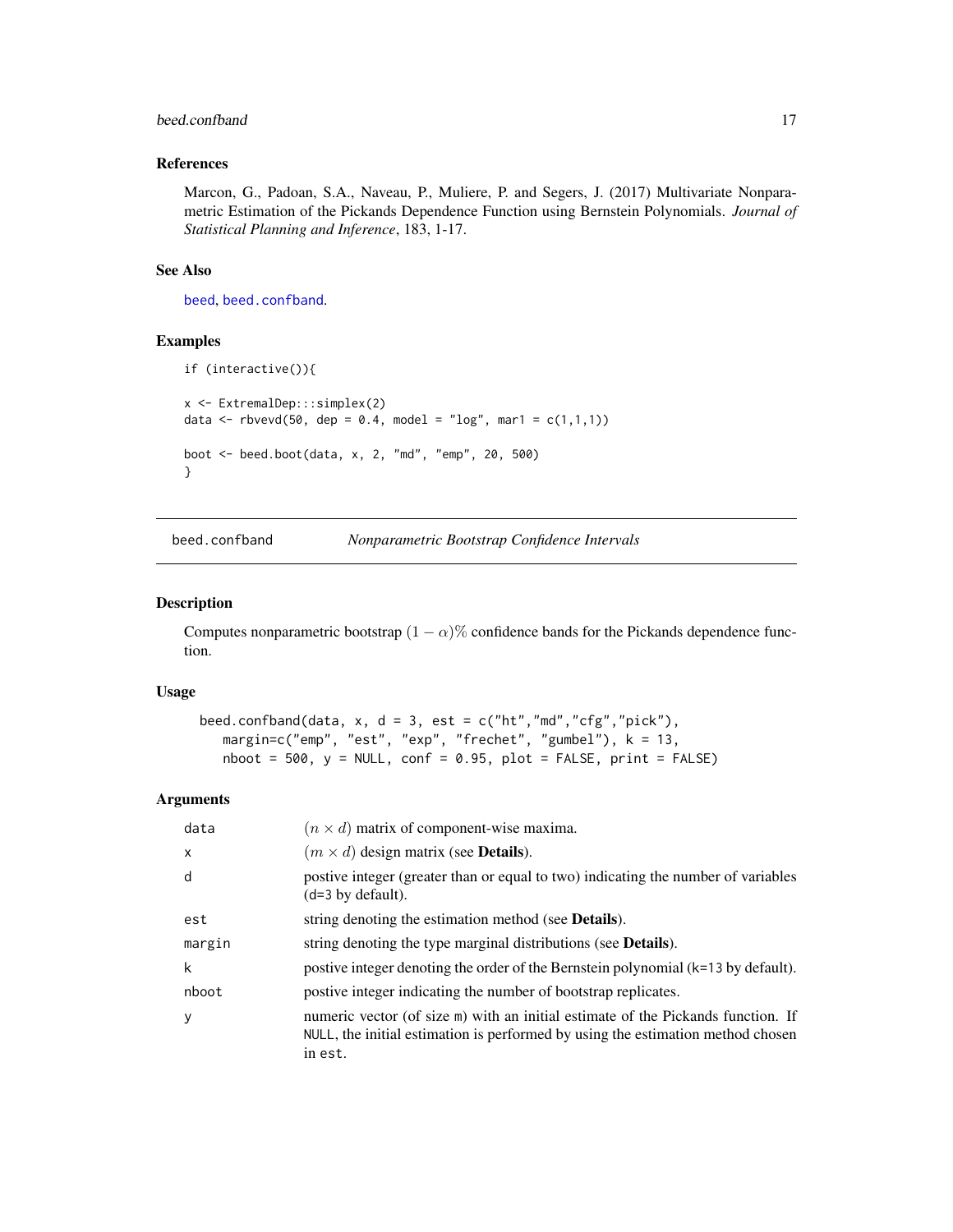<span id="page-17-0"></span>

| conf  | real value in $(0, 1)$ denoting the confidence level of the interval. The value<br>$conf=0.95$ is the default. |
|-------|----------------------------------------------------------------------------------------------------------------|
| plot  | logical; FALSE by default. If TRUE, the confidence bands are plotted.                                          |
| print | logical; FALSE by default. If TRUE, the number of the iteration is printed.                                    |

#### Details

Two methods for computing bootstrap  $(1 - \alpha)$ % point-wise and simultaneous confidence bands for the Pickands dependence function are used.

The first method derives the confidence bands computing the point-wise  $\alpha/2$  and  $1 - \alpha/2$  quantiles of the bootstrap sample distribution of the Pickands dependence Bernstein based estimator.

The second method derives the confidence bands, first computing the point-wise  $\alpha/2$  and  $1 - \alpha/2$ quantiles of the bootstrap sample distribution of polynomial coefficient estimators, and then the Pickands dependence is computed using the Bernstein polynomial representation. See Marcon et al. (2017) for details.

Most of the settings are the same as in the function [beed](#page-12-1).

#### Value

| $\overline{A}$                 | numeric vector of the Pickands dependence function estimated.                                                                                                                |  |
|--------------------------------|------------------------------------------------------------------------------------------------------------------------------------------------------------------------------|--|
| bootA                          | matrix with nboot columns that reports the estimates of the Pickands function                                                                                                |  |
|                                | for each data resampling.                                                                                                                                                    |  |
| A.up.beta/A.low.beta           |                                                                                                                                                                              |  |
|                                | vectors of upper and lower bands of the Pickands dependence function obtained<br>using the bootstrap sampling distribution of the polynomial coefficients estima-<br>tor.    |  |
| A.up.pointwise/A.low.pointwise |                                                                                                                                                                              |  |
|                                | vectors of upper and lower bands of the Pickands dependence function obtained<br>using the bootstrap sampling distribution of the Pickands dependence function<br>estimator. |  |
| up.beta/low.beta               |                                                                                                                                                                              |  |
|                                | vectors of upper and lower bounds of the bootstrap sampling distribution of the<br>polynomial coefficients estimator.                                                        |  |

#### Note

This routine relies on the bootstrap routine (see [beed.boot](#page-14-1)).

#### Author(s)

Simone Padoan, <simone.padoan@unibocconi.it>, <https://mypage.unibocconi.it/simonepadoan/>; Boris Beranger, <borisberanger@gmail.com><https://www.borisberanger.com/>; Giulia Marcon, <giuliamarcongm@gmail.com>

#### References

Marcon, G., Padoan, S.A., Naveau, P., Muliere, P. and Segers, J. (2017) Multivariate Nonparametric Estimation of the Pickands Dependence Function using Bernstein Polynomials. *Journal of Statistical Planning and Inference*, 183, 1-17.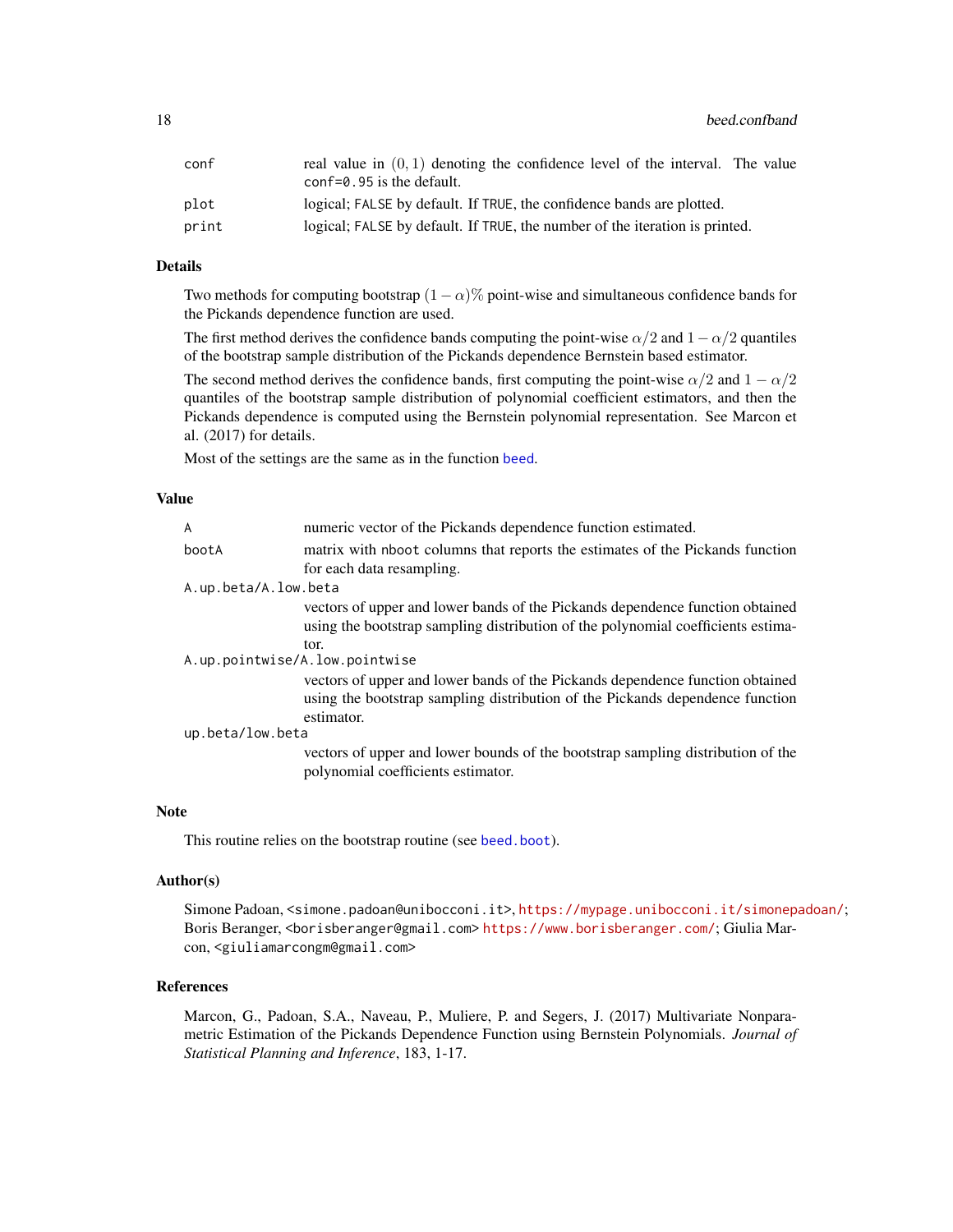#### <span id="page-18-0"></span>chi.bsn 19

#### See Also

[beed](#page-12-1), [beed.boot](#page-14-1).

#### Examples

```
if (interactive()){
x <- ExtremalDep:::simplex(2)
data <- rbvevd(50, dep = 0.4, model = "log", mar1 = c(1,1,1))
# Note you should consider 500 bootstrap replications.
# In order to obtain fastest results we used 50!
cb <- beed.confband(data, x, 2, "md", "emp", 20, 50, plot=TRUE)
}
```
chi.bsn *Tail dependence coefficient for the skew-normal distirbution*

#### Description

Evaluates the upper and lower tail dependence coefficients for the bivariate skew-normal.

#### Usage

```
chi.bsn(u, corr=0, shape=rep(0,2), tail="upper")
```
#### Arguments

| u     | a real value in $[0, 1]$ .                                                |
|-------|---------------------------------------------------------------------------|
| corr  | the correlation parameter, between $-1$ and 1.                            |
| shape | a numeric vector of real values of length 2 with the skewness parameters. |
| tail  | the string "upper" or "lower".                                            |

#### Details

Approximation, the tail dependence is obtained in the limiting case where uu goes to eqn11.

#### Value

Returns a value that is strictly greater than 0 and less than 1 for the upper coefficient, and between −1 and 1 for the lower coefficient.

#### Author(s)

Simone Padoan, <simone.padoan@unibocconi.it>, <https://mypage.unibocconi.it/simonepadoan/>; Boris Beranger, <borisberanger@gmail.com> <https://www.borisberanger.com/>;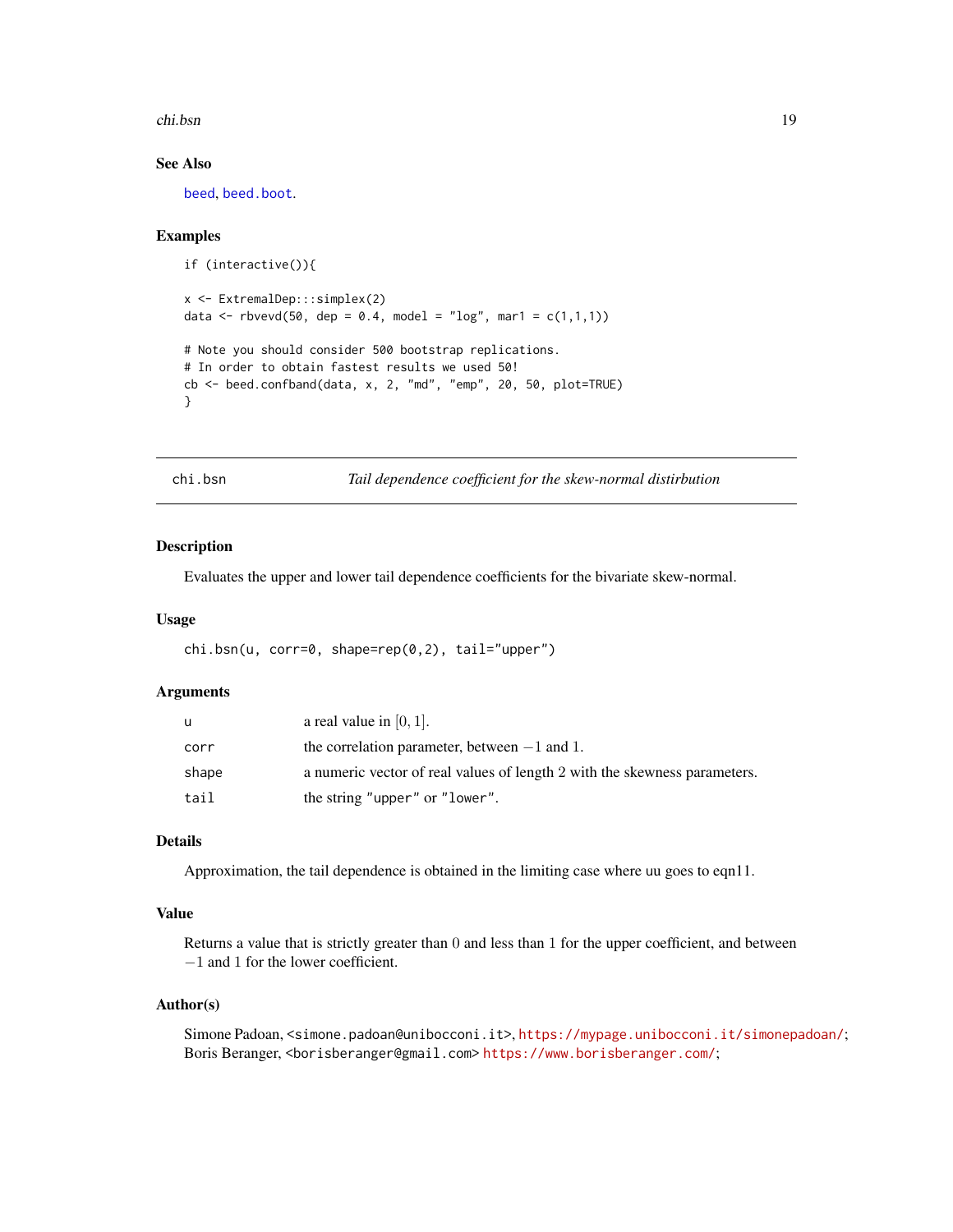#### <span id="page-19-0"></span>References

Bortot, P. Tail dependence in bivariate skew-normal and skew-t distributions. *Unpublished*.

#### Examples

```
### Upper tail dependence
if (interactive()){
chi.bsn(u=0.9,corr=0.5, shape=c(1,-2), tail="upper")
}
### Lower tail dependence
if (interactive()){
chi.bsn(u=0.9, corr=0.5, shape=c(1,-2), tail="lower")}
```
chi.extst *Tail dependence coefficient for the Extremal Skew-\$t\$ model*

#### Description

Evaluates the upper and lower tail dependence coefficients for the bivariate Extremal Skew-\$t\$ model.

#### Usage

```
chi.extst(corr=0, shape=rep(0,2), df=1, tail="upper")
```
#### Arguments

| corr  | the correlation parameter, between $-1$ and 1.              |
|-------|-------------------------------------------------------------|
| shape | a numeric skewness vector of length 2.                      |
| df    | a single positive value representing the degree of freedom. |
| tail  | the string "upper" or "lower".                              |

#### Value

Returns a value that is strictly greater than 0 and less than 1.

#### Author(s)

Simone Padoan, <simone.padoan@unibocconi.it>, <https://mypage.unibocconi.it/simonepadoan/>; Boris Beranger, <borisberanger@gmail.com> <https://www.borisberanger.com/>;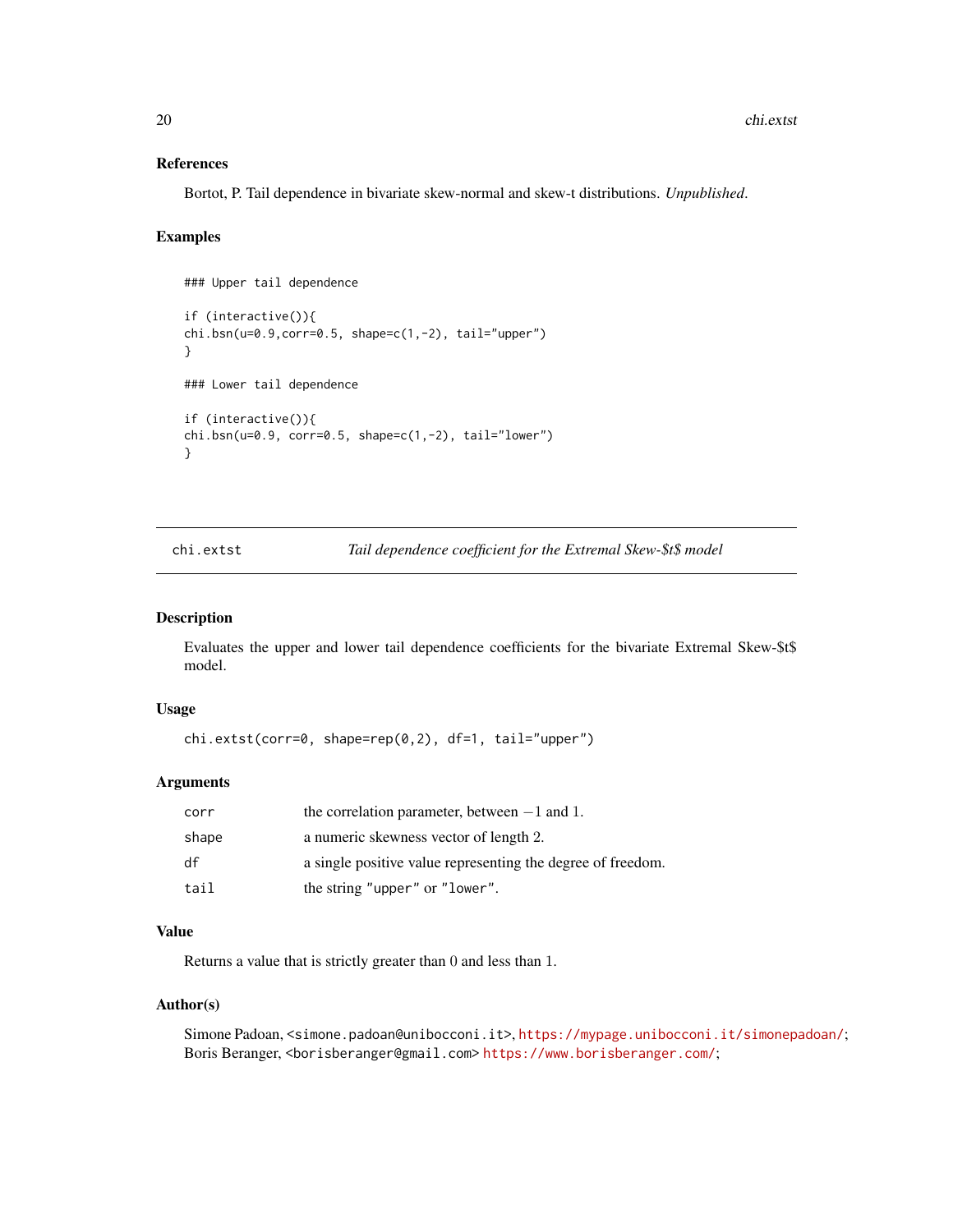#### <span id="page-20-0"></span>dens 21

#### References

Padoan, S. A. (2011). Multivariate extreme models based on underlying skew-t and skew-normal distributions. *Journal of Multivariate Analysis*, 102(5), 977-991.

#### Examples

```
### Upper tail dependence
chi.extst(corr=0.5, shape=c(1,-2), df=2, tail="upper")
### Lower tail dependence
chi.extst(corr=0.5, shape=c(1,-2), df=2, tail="lower")
```
dens *Angular density and likelihood function for some extremal dependence models*

#### Description

Evaluates the angular density or calculates the likelihood function of the Pairwise Beta, Husler-Reiss, Dirichlet, Extremal-\$t\$, Extremal Skew-\$t\$ and Asymmetric Logistic models at one or more locations on the unit simplex.

#### Usage

dens(x=rbind(c(0.1,0.3,0.6),c(0.1,0.2,0.7)), model="Pairwise", par=c(2,2,2,4), c, log=FALSE, vectorial=TRUE)

#### Arguments

| $\mathsf{x}$ | A $(n \times d)$ matrix of angular components, where the rows represent <i>n</i> inde-<br>pendent points in the d-dimensional unit simplex. See <b>Details</b> . The default is<br>rbind( $c(0.1, 0.3, 0.6)$ , $c(0.1, 0.2, 0.7)$ ), two points in the 3-dimensional<br>simplex. |
|--------------|----------------------------------------------------------------------------------------------------------------------------------------------------------------------------------------------------------------------------------------------------------------------------------|
| model        | A string with the name of the parametric model to be estimated. Models are Pair-<br>wise Beta ("Pairwise"), Husler-Reiss ("Husler"), Dirichlet ("Dirichlet"),<br>Extremal-t ("Extremalt"), Extremal Skew-t ("Skewt") and Asymmetric Lo-<br>gistic ("Asymmetric").                |
| par          | A vector containing the parameters of the model. See <b>Details</b> .                                                                                                                                                                                                            |
| $\mathsf{C}$ | A real value in $[0, 1]$ , providing the decision rule to allocate a data point to a<br>subset of the simplex. Only required for the Extremal-t, Extremal Skew-t and<br>Asymmetric Logistic models.                                                                              |
| log          | Logical; if TRUE the log-density is returned. FALSE is the default.                                                                                                                                                                                                              |
| vectorial    | Logical; if TRUE when $n > 1$ the different densities are returned as a vector of<br>length $n$ . If FALSE the likelihood function is returned. TRUE is the default.                                                                                                             |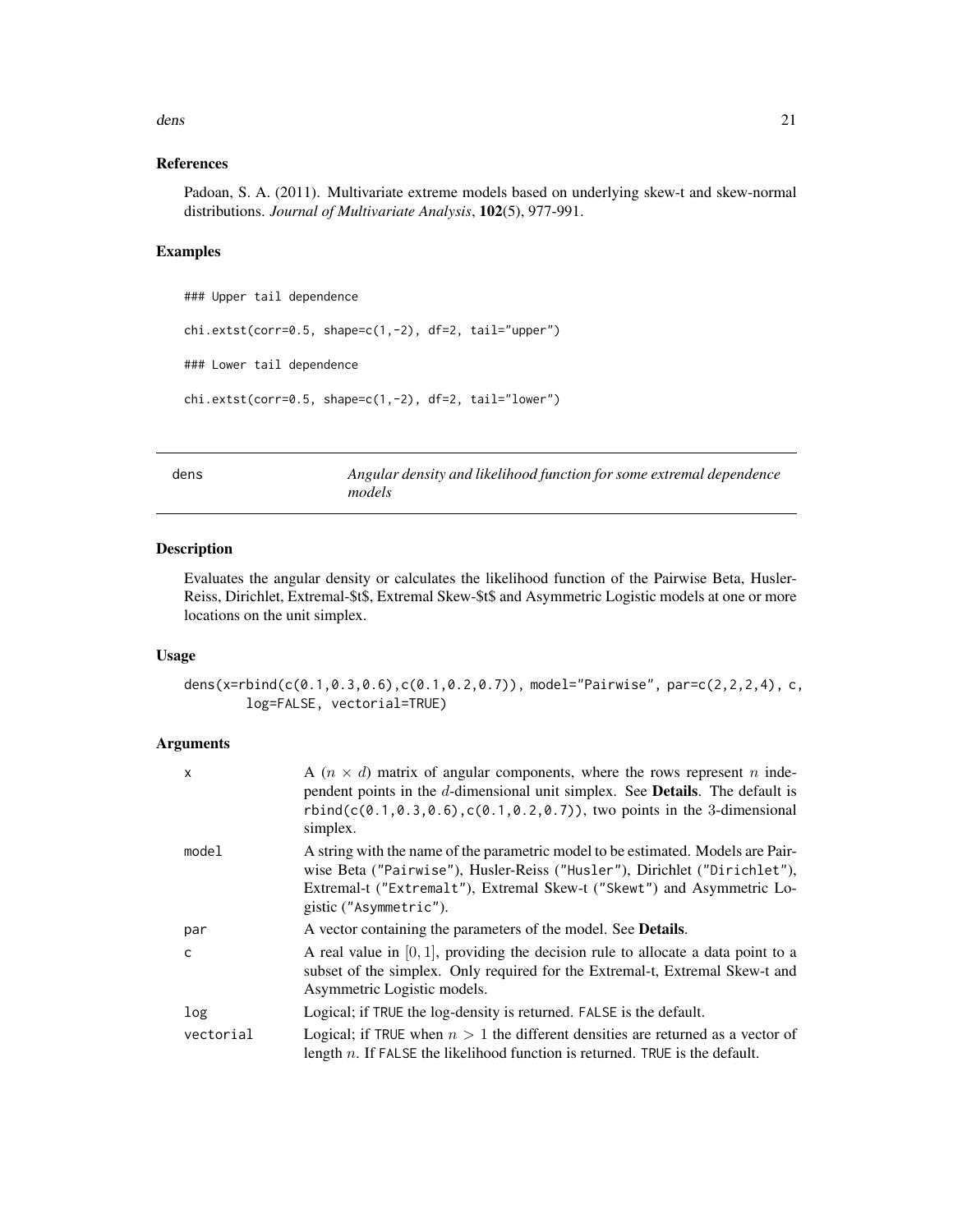The Extremal-\$t\$ and Asymmetric Logistic models are available up to 3 dimensions; mass on all the subsets of the simplex is included.

For the Pairwise Beta model, the parameter vector is decomposed as:

**b** A vector of size choose(d, 2). Controls the dependence between pairs. The default is  $b=c(2,2,2)$ .

alpha A positive real that controls the general dependence between all the variables. The default is 4.

For the Husler-Reiss model, the parameter vector is of size choose(d,2).

For the Dirichlet model, the parameter vector is decomposed a vector of size  $d$  which controls the dependence between pairs.

For the Extremal-\$t\$ model, the parameter vector is decomposed as:

rho A vector of size choose(d,2) representing the corrleation parameters.

mu A positive integer,  $\mu \geq 1$ , representing the degree of freedom.

For the Extremal Skew-\$t\$ model, the parameter vector is decomposed as:

rho A vector of size choose(d,2) representing the corrleation parameters.

alpha A vector of size d representing the shape parameters.

mu A positive integer,  $\mu \geq 1$ , representing the degree of freedom.

For the Asymmetric Logistic model, the parameter vector is decomposed as:

alpha A vector of size 1 or 4 depending on whether  $d = 2$  or 3.

**beta** A vector of size 2 or 9 depending on whether  $d = 2$  or 3.

If log=TRUE and vectorial=FALSE then the log-likelihood function is calculated.

#### Value

Returns a  $n$ -dimensional vector if vectorial=TRUE or a single value if vectorial=FALSE.

#### Author(s)

Simone Padoan, <simone.padoan@unibocconi.it>, <https://mypage.unibocconi.it/simonepadoan/>; Boris Beranger, <borisberanger@gmail.com><https://www.borisberanger.com/>;

#### References

Cooley, D.,Davis, R. A., and Naveau, P. (2010). The pairwise beta distribution: a flexible parametric multivariate model for extremes. *Journal of Multivariate Analysis*, 101, 2103–2117.

Husler, J. and Reiss, R.-D. (1989), Maxima of normal random vectors: between independence and complete dependence, *Statistics and Probability Letters*, 7, 283–286.

Engelke, S., Malinowski, A., Kabluchko, Z., and Schlather, M. (2015), Estimation of Husler-Reiss distributions and Brown-Resnick processes, *Journal of the Royal Statistical Society, Series B (Methodological)*, 77, 239–265.

22 dense and the contract of the contract of the contract of the contract of the contract of the contract of the contract of the contract of the contract of the contract of the contract of the contract of the contract of t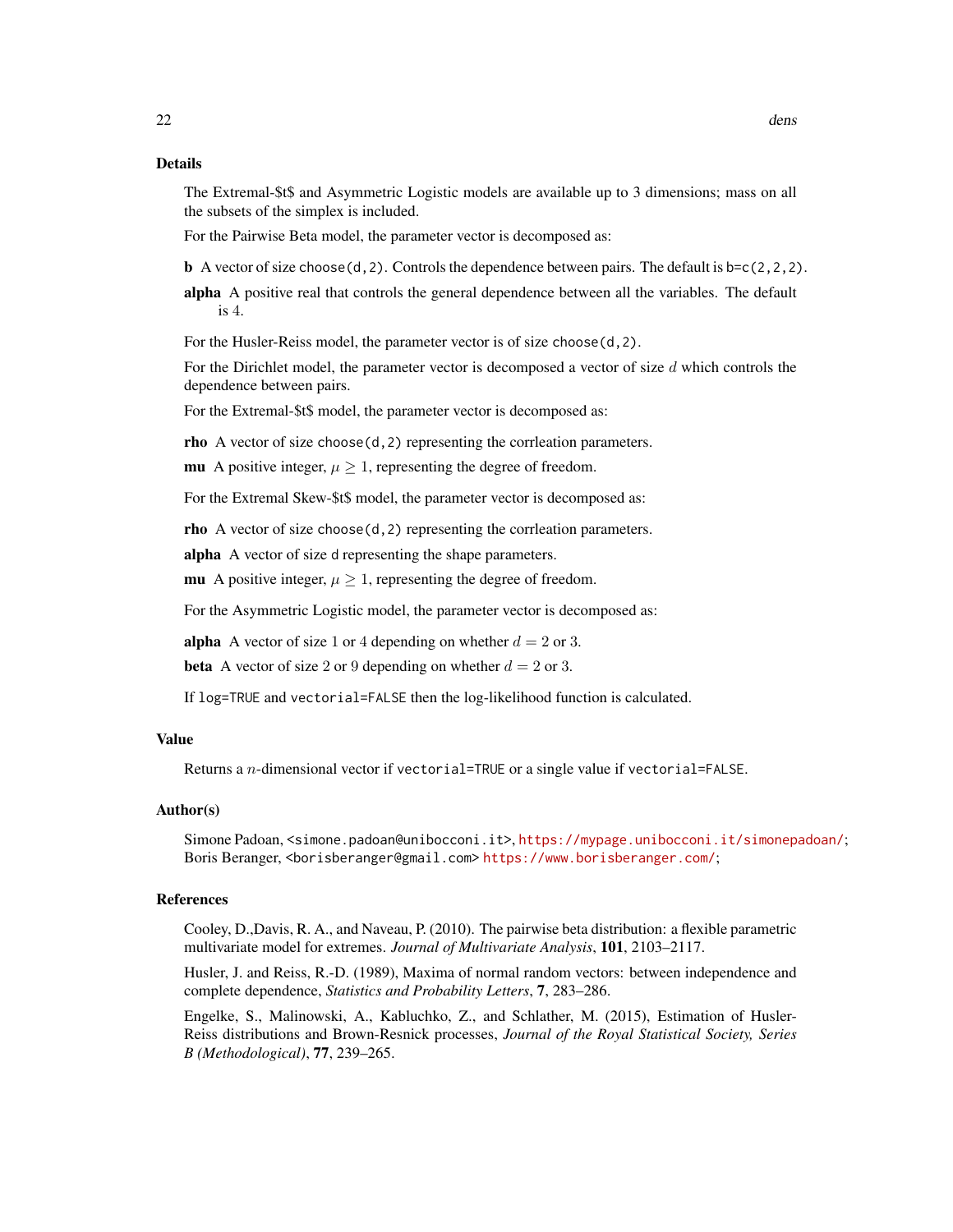dens 23

Coles, S. G., and Tawn, J. A. (1991), Modelling Extreme Multivariate Events, *Journal of the Royal Statistical Society, Series B (Methodological)*, 53, 377–392.

Nikoloulopoulos, A. K., Joe, H., and Li, H. (2009) Extreme value properties of t copulas. *Extremes*, 12, 129–148.

Opitz, T. (2013) Extremal t processes: Elliptical domain of attraction and a spectral representation. *Jounal of Multivariate Analysis*, 122, 409–413.

Beranger, B. and Padoan, S. A. (2015). Extreme dependence models, chapater of the book *Extreme Value Modeling and Risk Analysis: Methods and Applications*, Chapman Hall/CRC.

Beranger, B., Padoan, S. A. and Sisson, S. A. (2017). Models for extremal dependence derived from skew-symmetric families. *Scandinavian Journal of Statistics*, 44(1), 21-45.

Tawn, J. A. (1990), Modelling Multivariate Extreme Value Distributions, *Biometrika*, 77, 245–253.

#### Examples

```
if (interactive()){
### Pairwise Beta :
# Examples on the 3-dimensional simplex
# Returns the bivariate angular density at two locations
dens(x=rbind(c(0.1,0.3,0.6),c(0.1,0.2,0.7)), model="Pairwise", par=c(2,2,2,4),
log=FALSE, vectorial=TRUE)
# returns the likelihood function at two locations
dens(x=rbind(c(0.1,0.3,0.6),c(0.1,0.2,0.7)), model="Pairwise", par=c(2,2,2,4),
log=FALSE, vectorial=FALSE)
# returns the log-likelihood function
dens(x=rbind(c(0.1,0.3,0.6),c(0.1,0.2,0.7)), model="Pairwise", par=c(2,2,2,4),
log=TRUE, vectorial=FALSE)
# Examples on the 4-dimensional simplex
# returns the bivariate angular density at two locations
dens(x=rbind(c(0.1,0.3,0.3,0.3),c(0.1,0.2,0.3,0.4)), model="Pairwise", par=c(2,2,2,1,0.5,3,4),
log=FALSE, vectorial=TRUE)
# returns the likelihood function at two locations
dens(x=rbind(c(0.1,0.3,0.3,0.3),c(0.1,0.2,0.3,0.4)), model="Pairwise", par=c(2,2,2,1,0.5,3,4),
log=FALSE, vectorial=FALSE)
# returns the log-likelihood function
```

```
dens(x=rbind(c(0.1,0.3,0.3,0.3),c(0.1,0.2,0.3,0.4)), model="Pairwise", par=c(2,2,2,1,0.5,3,4),
log=TRUE, vectorial=FALSE)
```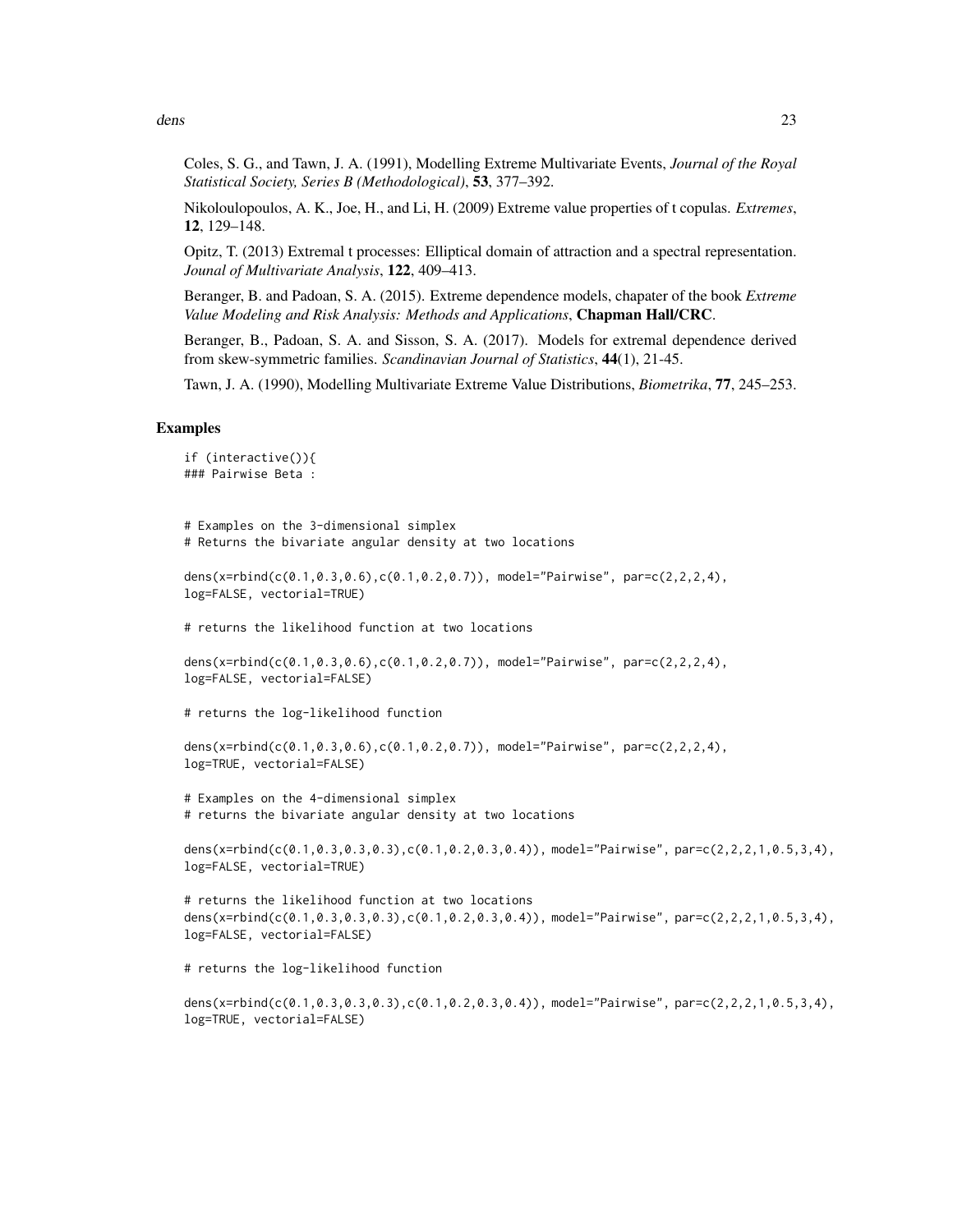```
### Husler-Reiss
# Example on the 2-dimensional simplex
# returns the log-likelihood at two locations
dens(x=rbind(c(0.1,0.9),c(0.3,0.7)), model="Husler", par=1.7,
log=TRUE, vectorial=FALSE)
# Example on the 3-dimensional simplex
# returns the likelihood function at two locations
dens(x=rbind(c(0.1,0.3,0.6),c(0.1,0.2,0.7)), model="Husler", par=c(1.7,0.7,1.1),
log=FALSE, vectorial=FALSE)
# Example on the 4-dimensional simplex
# returns the bivariate angular density at two locations
dens(x=rbind(c(0.1,0.1,0.4,0.4),c(0.1,0.2,0.3,0.4)), model="Husler", par=rep(1,6),
log=FALSE, vectorial=TRUE)
### Dirichlet
# Example on the 2-dimensional simplex
# returns the log-likelihood at two points
dens(x=rbind(c(0.1,0.9),c(0.3,0.7)), model="Dirichlet", par=c(1.7,0.7),
log=TRUE, vectorial=FALSE)
# Example on the 3-dimensional simplex
# returns the likelihood function at three locations
dens(x=rbind(c(0.1,0.3,0.6),c(0.1,0.2,0.7)), model="Dirichlet", par=c(1.7,0.7,1.1),
log=FALSE, vectorial=FALSE)
# Example on the 4-dimensional simplex
# returns the bivariate angular density at two locations
dens(x=rbind(c(0.1,0.1,0.4,0.4),c(0.1,0.2,0.3,0.4)), model="Dirichlet", par=c(1.7,0.7,1.1,0.1),
log=FALSE, vectorial=TRUE)
### Extremal-t
# Example on the 2-dimensional simplex
# Returns the log-likelihood
dens(x=rbind(c(0.4,0.6),c(0.3,0.7)), model="Extremalt", par=c(0.7,2), c=0.1,
```
log=TRUE, vectorial=FALSE)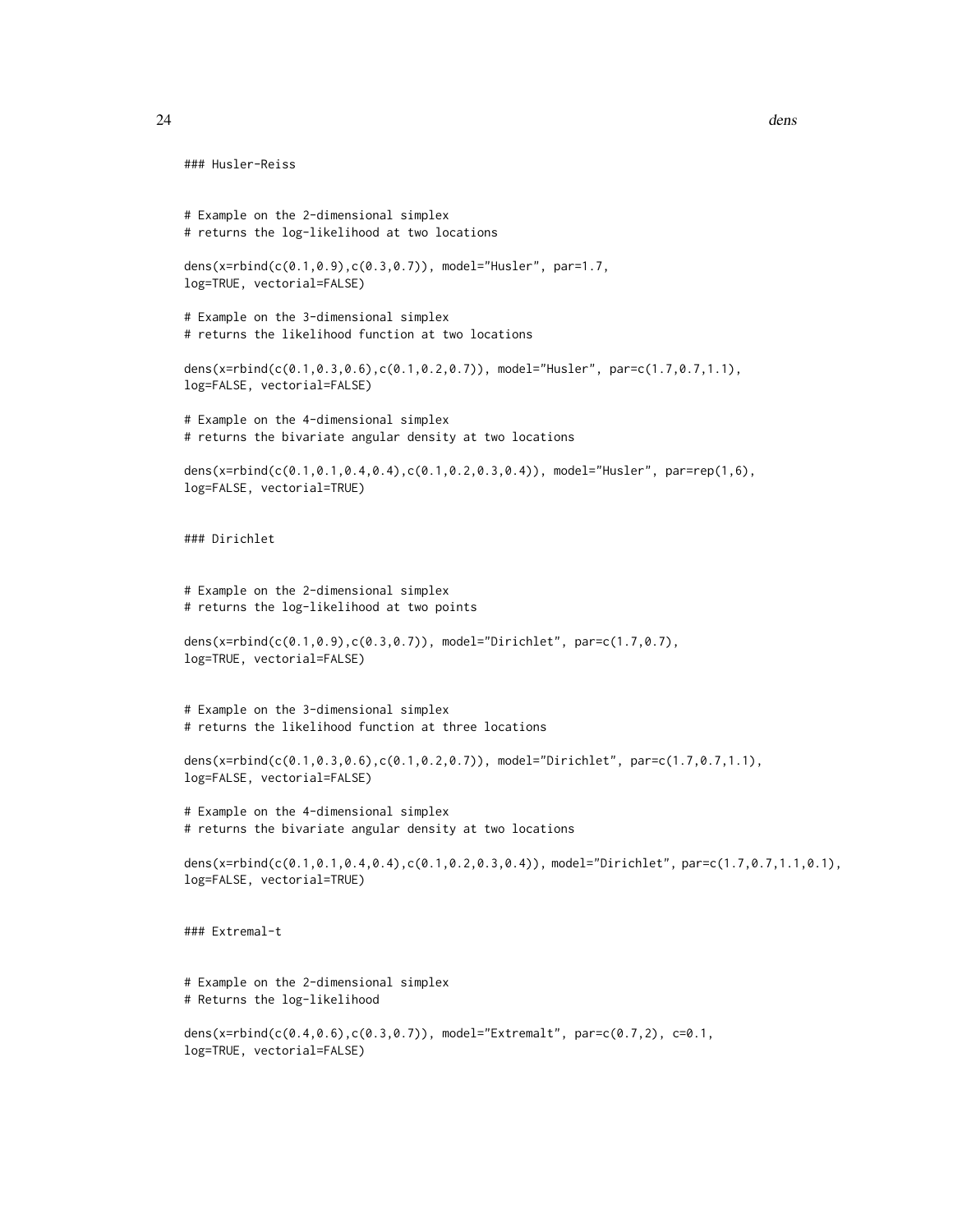```
# Density in the corner
dens(x=c(0.08,0.92), model="Extremalt", par=c(0.7,2), c=0.1,
log=FALSE, vectorial=FALSE)
# Example on the 3-dimensional simplex
# Returns the log-likelihood
dens(x=rbind(c(0.1,0.3,0.6),c(0.1,0.2,0.7)), model="Extremalt", par=c(rep(0.1,3),2), c=0.03,
log=FALSE, vectorial=FALSE)
# Returns the evalutaion of the angular density at three locations:
# The first one is set to be on the edge linking the second and third components
# The second one is set to be on the interior of the simplex
# The third one is set to be on the corner near the third component
if (interactive()){
dens(x=rbind(c(0.001,0.3,0.699),c(0.1,0.2,0.7),c(0.001,0.001,0.998)),
model="Extremalt", par=c(rep(0.1,3),2), c=0.01, log=FALSE, vectorial=TRUE)
}
### Extremal Skew-t
# Example on the 2-dimensional simplex
# Returns the log-likelihood
dens(x=rbind(c(0.4,0.6),c(0.3,0.7)), model="Skewt", par=c(0.7,0,0,2), c=0.1,
log=TRUE, vectorial=FALSE)
dens(x=rbind(c(0.4,0.6),c(0.3,0.7)), model="Skewt", par=c(0.7,2,-1,2), c=0.1,
log=TRUE, vectorial=FALSE)
# Density in the corner
dens(x=c(0.08,0.92), model="Skewt", par=c(0.7,0,0,2), c=0.1,
log=FALSE, vectorial=FALSE)
dens(x=c(0.08,0.92), model="Skewt", par=c(0.7,-1,2,2), c=0.1,
log=FALSE, vectorial=FALSE)
# Example on the 3-dimensional simplex
# Returns the log-likelihood
dens(x=rbind(c(0.1,0.3,0.6),c(0.1,0.2,0.7)), model="Skewt", par=c(rep(0.1,3),rep(0,3),2), c=0.03,
log=FALSE, vectorial=FALSE)
# Returns the evalutaion of the angular density at three locations:
# The first one is set to be on the edge linking the second and third components
```

```
# The second one is set to be on the interior of the simplex
```
# The third one is set to be on the corner near the third component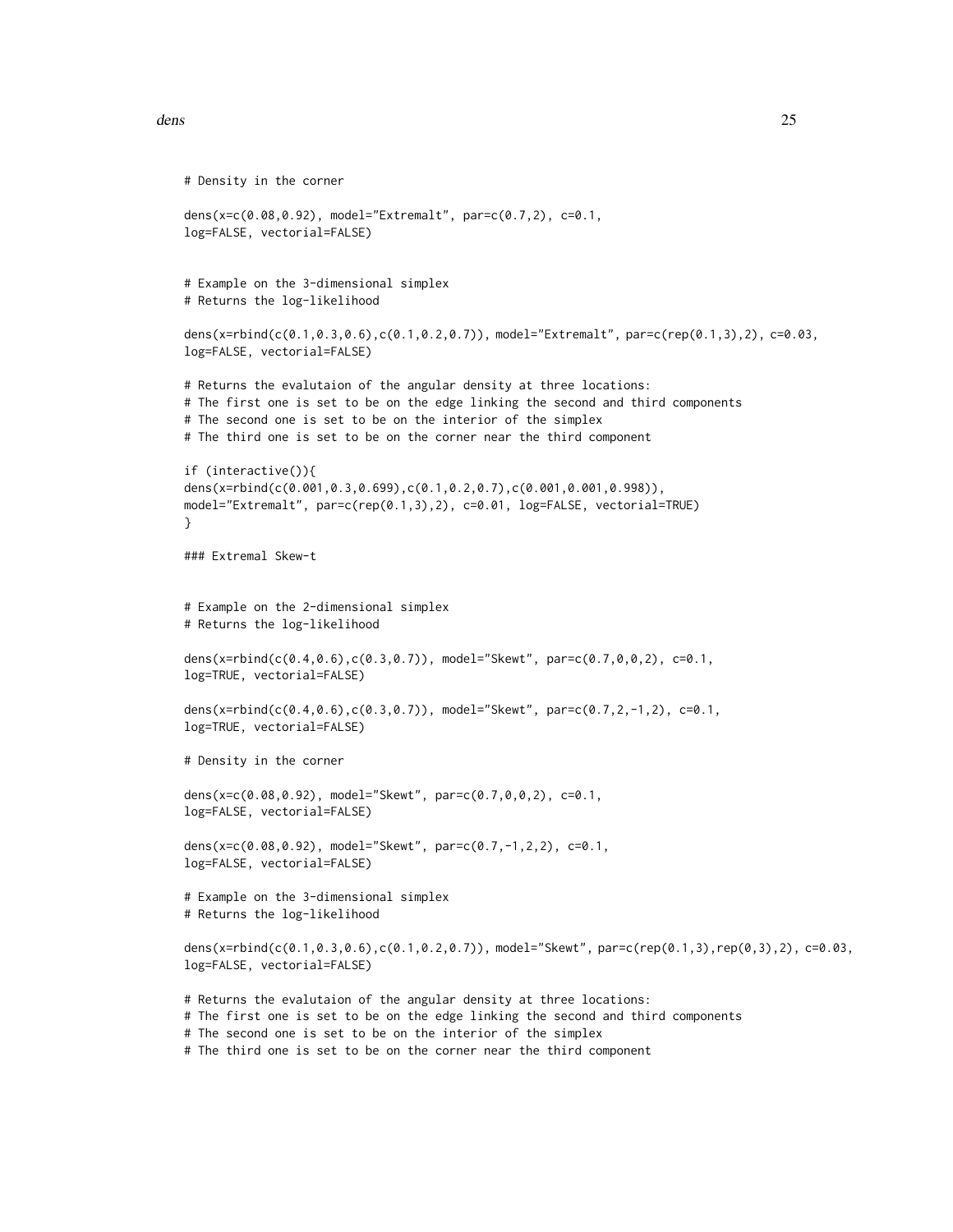```
if (interactive()){
dens(x=rbind(c(0.001,0.3,0.699),c(0.1,0.2,0.7),c(0.001,0.001,0.998)),
model="Skewt", par=c(rep(0.1,3),rep(0,3),2), c=0.01, log=FALSE, vectorial=TRUE)
}
### Asymmetric Logistic
# Example on the 3-dimensional simplex
# Returns the angular density at three points:
# The first one is set to be on the edge linking the second and third components
# The second one is set to be on the interior of the simplex
# The third one is set to be on the corner near the third component
dens(x=rbind(c(0.001,0.3,0.699),c(0.1,0.2,0.7),c(0.001,0.001,0.998)), c=0.05,
model="Asymmetric", par=c(1.2,1.8,4,2,rep(0.3,9)), log=FALSE, vectorial=TRUE)
}
```
dens\_extr\_mod *Density of extremal dependence models*

#### Description

Evaluates the bivariate density of the Extremal-\$t\$ and Extremal Skew-\$t\$ models.

#### Usage

dens\_extr\_mod(model, z, param, log=TRUE)

#### Arguments

| model | A string with the name of the model: "Extremalt" or "Skewt".          |
|-------|-----------------------------------------------------------------------|
| z     | A vector of length 2, containing strictly positive reals.             |
| param | A vector containing the parameters of the model. See <b>Details</b> . |
| log   | Logical; if TRUE the log-density is returned. FALSE is the default.   |

#### Details

If model="Extremalt" then the parameter vector is made of one dependence parameter and a degree of freedom. If model="Skewt" then the parameter vector is made of one dependence parameter, two shape (or skewness) parameters and a degree of freedom.

#### Value

Returns a single value corresponding to the density or the log-density.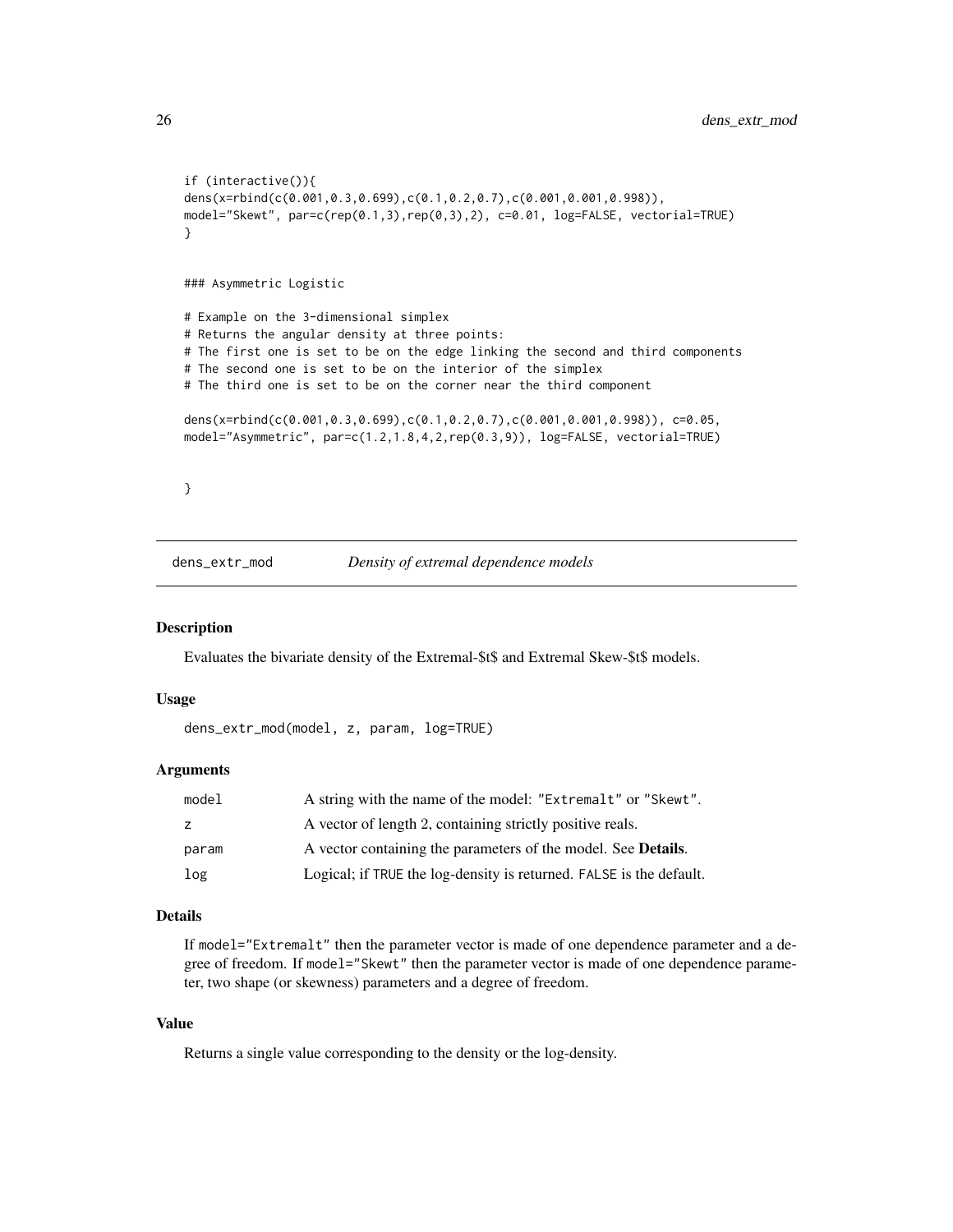#### <span id="page-26-0"></span>desn 27

#### Author(s)

Simone Padoan, <simone.padoan@unibocconi.it>, <https://mypage.unibocconi.it/simonepadoan/>; Boris Beranger, <borisberanger@gmail.com><https://www.borisberanger.com/>;

#### References

Beranger, B., Padoan, S. A. and Sisson, S. A. (2017). Models for extremal dependence derived from skew-symmetric families. *Scandinavian Journal of Statistics*, 44(1), 21-45.

#### Examples

```
### Extremal-t
dens_extr_mod(model="Extremalt", z=c(0.1,0.3), param=c(0.6,1),log=FALSE)
### Extremal Skew-t
dens_extr_mod(model="Skewt", z=c(0.1,0.3), param=c(0.6,0,0,1),log=FALSE)
dens_extr_mod(model="Skewt", z=c(0.1,0.3), param=c(0.6,-3,5,1),log=FALSE)
```
desn *Univariate extended skew-normal distribution*

#### Description

Density function, distribution function for the univariate extended skew-normal (ESN) distribution.

#### Usage

desn(x, location=0, scale=1, shape=0, extended=0) pesn(x, location=0, scale=1, shape=0, extended=0)

#### Arguments

| $\mathsf{x}$ | quantile.                                            |
|--------------|------------------------------------------------------|
| location     | location parameter. 0 is the default.                |
| scale        | scale parameter; must be positive. 1 is the default. |
| shape        | skewness parameter. $\theta$ is the default.         |
| extended     | extension parameter. $\theta$ is the default.        |

#### Value

density (desn), probability (pesn) from the extended skew-normal distribution with given location, scale, shape and extended parameters or from the skew-normal if extended=0. If shape=0 and extended=0 then the normal distribution is recovered.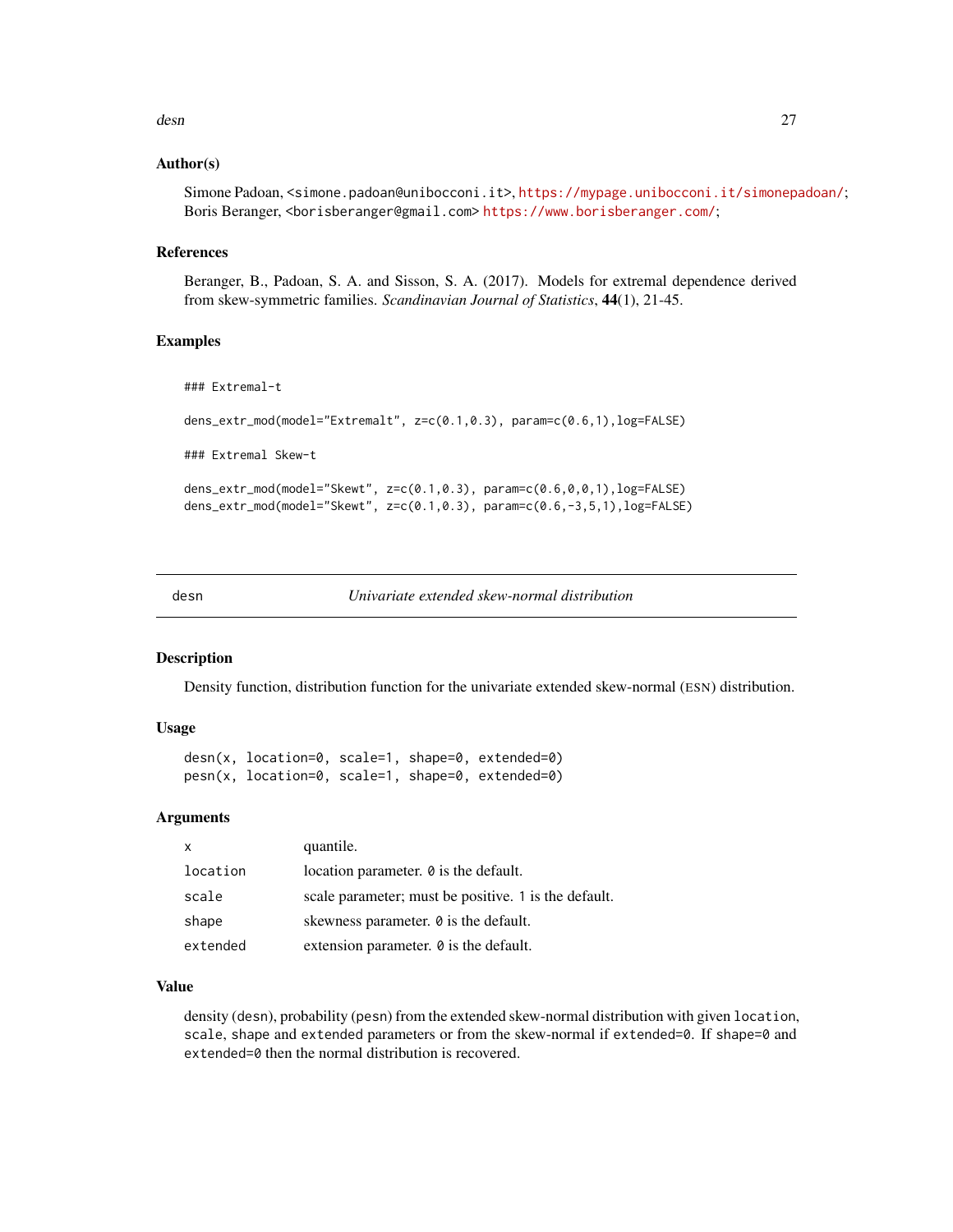#### <span id="page-27-0"></span>Author(s)

Simone Padoan, <simone.padoan@unibocconi.it>, <https://mypage.unibocconi.it/simonepadoan/>; Boris Beranger, <borisberanger@gmail.com><https://www.borisberanger.com/>;

#### References

Azzalini, A. (1985). A class of distributions which includes the normal ones. *Scand. J. Statist.* 12, 171-178.

Azzalini, A. with the collaboration of Capitanio, A. (2014). *The Skew-Normal and Related Families*. Cambridge University Press, IMS Monographs series.

#### Examples

```
dens1 <- desn(x=1, shape=3, extended=2)
dens2 <- desn(x=1, shape=3)
dens3 \le desn(x=1)dens4 \le dnorm(x=1)prob1 <- pesn(x=1, shape=3, extended=2)
prob2 \leq pesn(x=1, shape=3)prob3 \leq pesn(x=1)prob4 \leq -pnorm(q=1)
```
dest *Univariate extended skew-t distribution*

#### Description

Density function, distribution function for the univariate extended skew-t (EST) distribution.

#### Usage

```
dest(x, location=0, scale=1, shape=0, extended=0, df=Inf)
pest(x, location=0, scale=1, shape=0, extended=0, df=Inf)
```
#### Arguments

| X        | quantile.                                                                                                                                                         |
|----------|-------------------------------------------------------------------------------------------------------------------------------------------------------------------|
| location | location parameter. 0 is the default.                                                                                                                             |
| scale    | scale parameter; must be positive. 1 is the default.                                                                                                              |
| shape    | skewness parameter. $\theta$ is the default.                                                                                                                      |
| extended | extension parameter. $\theta$ is the default.                                                                                                                     |
| df       | a single positive value representing the degrees of freedom; it can be non-integer.<br>Default value is nu=Inf which corresponds to the skew-normal distribution. |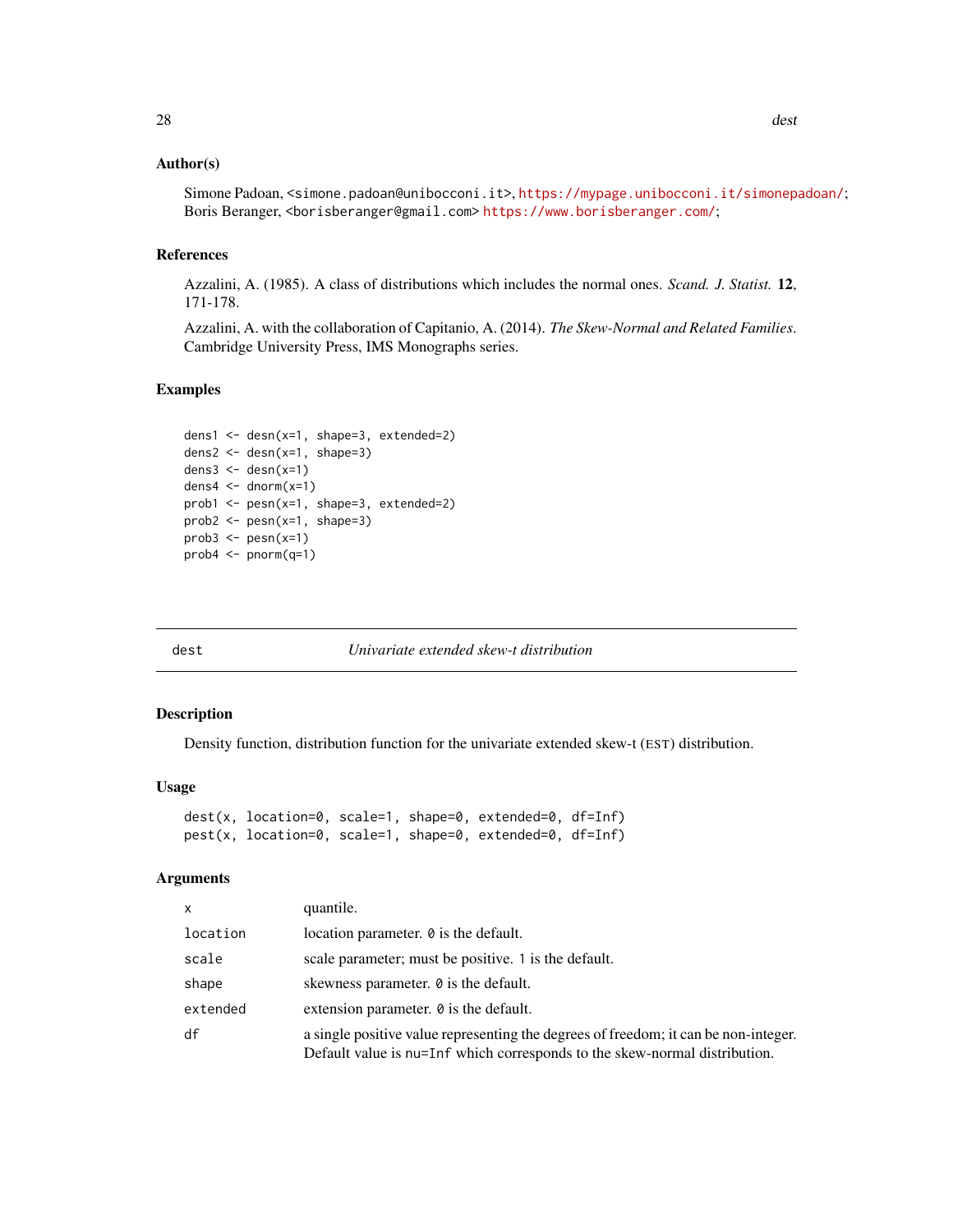#### <span id="page-28-0"></span>dmesn 29

#### Value

density (dest), probability (pest) from the extended skew-t distribution with given location, scale, shape, extended and df parameters or from the skew-t if extended=0. If shape=0 and extended=0 then the t distribution is recovered.

#### Author(s)

Simone Padoan, <simone.padoan@unibocconi.it>, <https://mypage.unibocconi.it/simonepadoan/>; Boris Beranger, <borisberanger@gmail.com> <https://www.borisberanger.com/>;

#### References

Azzalini, A. and Capitanio, A. (2003). Distributions generated by perturbation of symmetry with emphasis on a multivariate skew-*t* distribution. *J.Roy. Statist. Soc. B* 65, 367–389.

Azzalini, A. with the collaboration of Capitanio, A. (2014). *The Skew-normal and Related Families*. Cambridge University Press, IMS Monographs series.

#### Examples

```
dens1 <- dest(x=1, shape=3, extended=2, df=1)
dens2 <- dest(x=1, shape=3, df=1)dens3 <- dest(x=1, df=1)
dens4 <- dt(x=1, df=1)prob1 \leq pest(x=1, shape=3, extended=2, df=1)
prob2 \leq pest(x=1, shape=3, df=1)prob3 \leq pest(x=1, df=1)prob4 \leftarrow pt(q=1, df=1)
```
dmesn *Bivariate and trivariate extended skew-normal distribution*

#### Description

Density function, distribution function for the bivariate and trivariate extended skew-normal (ESN) distribution.

#### Usage

```
dmesn(x=c(0,0), location=rep(0, length(x)), scale=diag(length(x)),
     shape=rep(0,length(x)), extended=0)
pmesn(x=c(0,0), location=rep(0, length(x)), scale=diag(length(x)),
     shape=rep(0,length(x)), extended=0)
```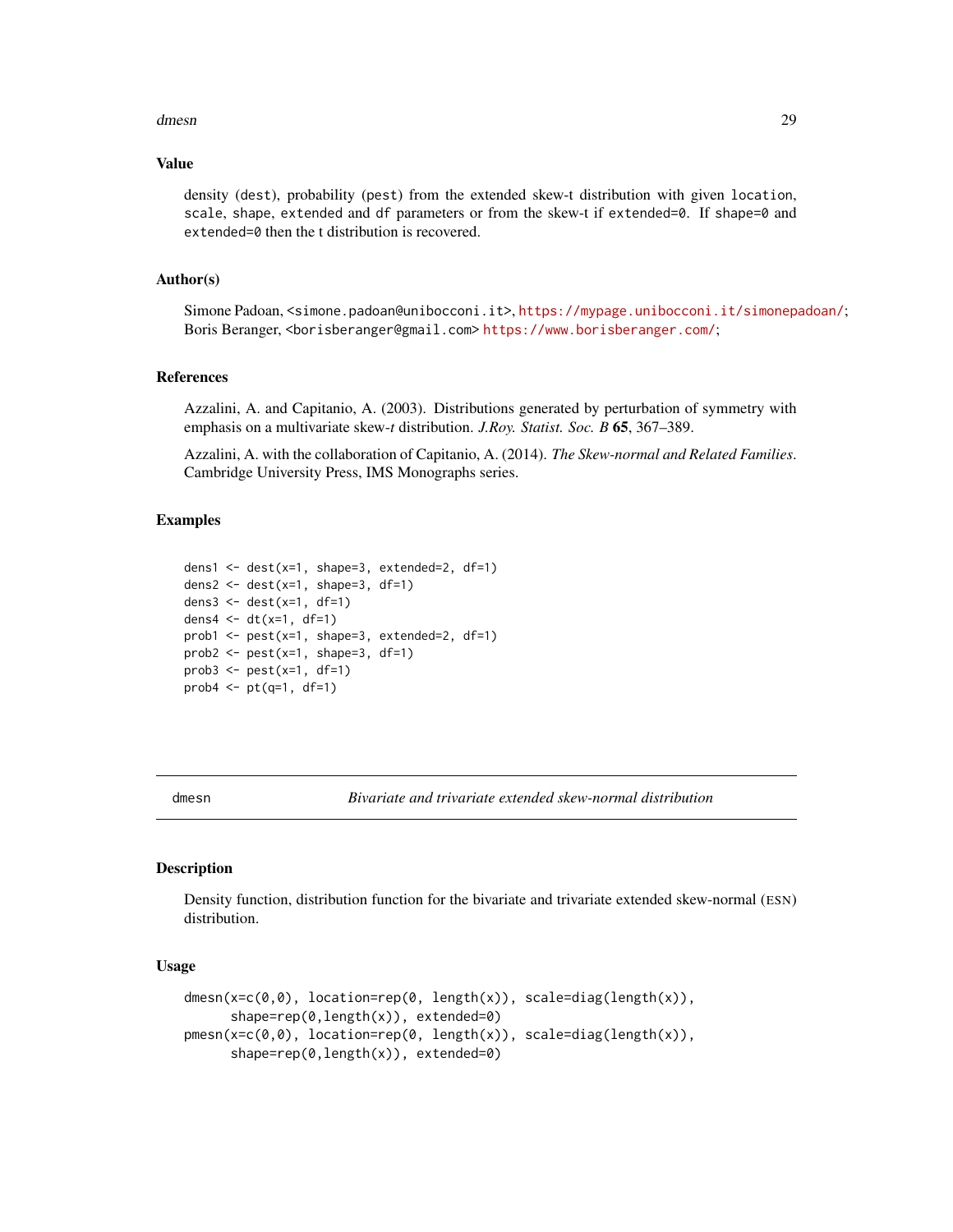#### Arguments

| X        | quantile vector of length $d=2$ or $d=3$ .                                                    |
|----------|-----------------------------------------------------------------------------------------------|
| location | a numeric location vector of length d. $\theta$ is the default.                               |
| scale    | a symmetric positive-definite scale matrix of dimension $(d, d)$ . diag(d) is the<br>default. |
| shape    | a numeric skewness vector of length d. $\theta$ is the default.                               |
| extended | a single value extension parameter. $\theta$ is the default.                                  |

#### Value

density (dmesn), probability (pmesn) from the bivariate or trivariate extended skew-normal distribution with given location, scale, shape and extended parameters or from the skew-normal distribution if extended=0. If shape=0 and extended=0 then the normal distribution is recovered.

#### Author(s)

Simone Padoan, <simone.padoan@unibocconi.it>, <https://mypage.unibocconi.it/simonepadoan/>; Boris Beranger, <borisberanger@gmail.com><https://www.borisberanger.com/>;

#### References

Azzalini, A. and Capitanio, A. (1999). Statistical applications of the multivariate skew normal distribution. *J.Roy.Statist.Soc. B* 61, 579–602.

Azzalini, A. with the collaboration of Capitanio, A. (2014). *The Skew-Normal and Related Families*. Cambridge University Press, IMS Monographs series.

Azzalini, A. and Dalla Valle, A. (1996). The multivariate skew-normal distribution. *Biometrika* 83, 715–726.

#### Examples

```
sigma1 <- matrix(c(2,1.5,1.5,3),ncol=2)
sigma2 <- matrix(c(2,1.5,1.8,1.5,3,2.2,1.8,2.2,3.5),ncol=3)
shape1 \leq c(1,2)
shape2 <- c(1, 2, 1.5)dens1 <- dmesn(x=c(1,1), scale=sigma1, shape=shape1, extended=2)
dens2 <- dmesn(x=c(1,1), scale=sigma1)
dens3 <- dmesn(x=c(1,1,1), scale=sigma2, shape=shape2, extended=2)
dens4 <- dmesn(x=c(1,1,1), scale=sigma2)prob1 <- pmesn(x=c(1,1), scale=sigma1, shape=shape1, extended=2)
prob2 <- pmesn(x=c(1,1), scale=sigma1)
if (interactive()){
prob3 <- pmesn(x=c(1,1,1), scale=sigma2, shape=shape2, extended=2)
prob4 \leq pmesn(x=c(1,1,1), scale=sigma2)}
```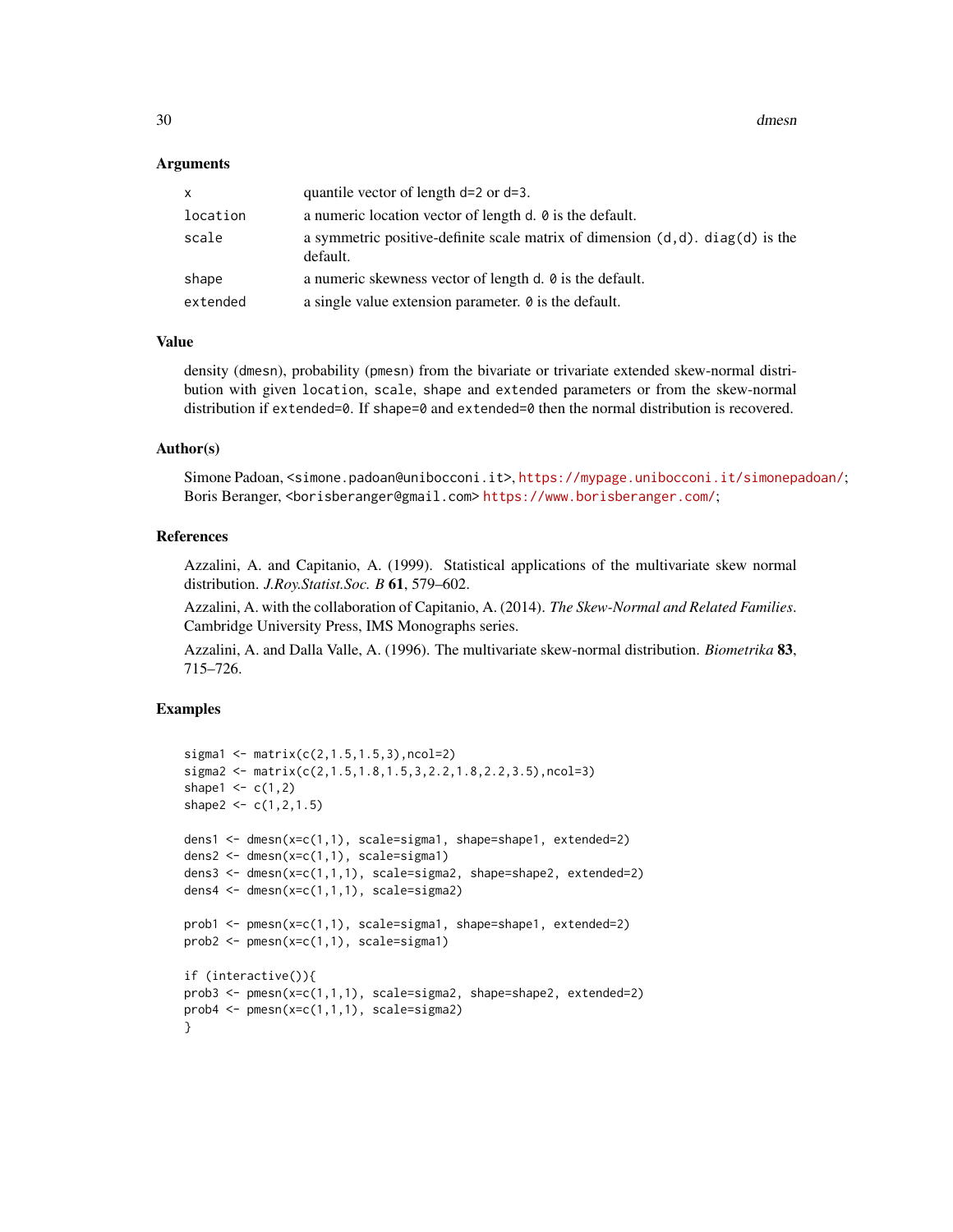#### <span id="page-30-0"></span>Description

Density function, distribution function for the bivariate and trivariate extended skew-t (EST) distribution.

#### Usage

```
dmest(x=c(0,0), location=rep(0, length(x)), scale=diag(length(x)),
     shape=rep(0,length(x)), extended=0, df=Inf)
pmest(x=c(0,0), location=rep(0, length(x)), scale=diag(length(x)),
     shape=rep(0,length(x)), extended=0, df=Inf)
```
#### Arguments

| X        | quantile vector of length $d=2$ or $d=3$ .                                                                                                                       |
|----------|------------------------------------------------------------------------------------------------------------------------------------------------------------------|
| location | a numeric location vector of length d. $\theta$ is the default.                                                                                                  |
| scale    | a symmetric positive-definite scale matrix of dimension $(d,d)$ . diag $(d)$ is the<br>default.                                                                  |
| shape    | a numeric skewness vector of length d. $\theta$ is the default.                                                                                                  |
| extended | a single value extension parameter. $\theta$ is the default.                                                                                                     |
| df       | a single positive value representing the degree of freedom; it can be non-integer.<br>Default value is nu=Inf which corresponds to the skew-normal distribution. |

#### Value

density (dmest), probability (pmest) from the bivariate or trivariate extended skew-t distribution with given location, scale, shape, extended and df parameters or from the skew-t distribution if extended=0. If shape=0 and extended=0 then the t distribution is recovered.

#### Author(s)

Simone Padoan, <simone.padoan@unibocconi.it>, <https://mypage.unibocconi.it/simonepadoan/>; Boris Beranger, <borisberanger@gmail.com> <https://www.borisberanger.com/>;

#### References

Azzalini, A. and Capitanio, A. (2003). Distributions generated by perturbation of symmetry with emphasis on a multivariate skew *t* distribution. *J.Roy. Statist. Soc. B* 65, 367–389.

Azzalini, A. with the collaboration of Capitanio, A. (2014). *The Skew-Normal and Related Families*. Cambridge University Press, IMS Monograph series.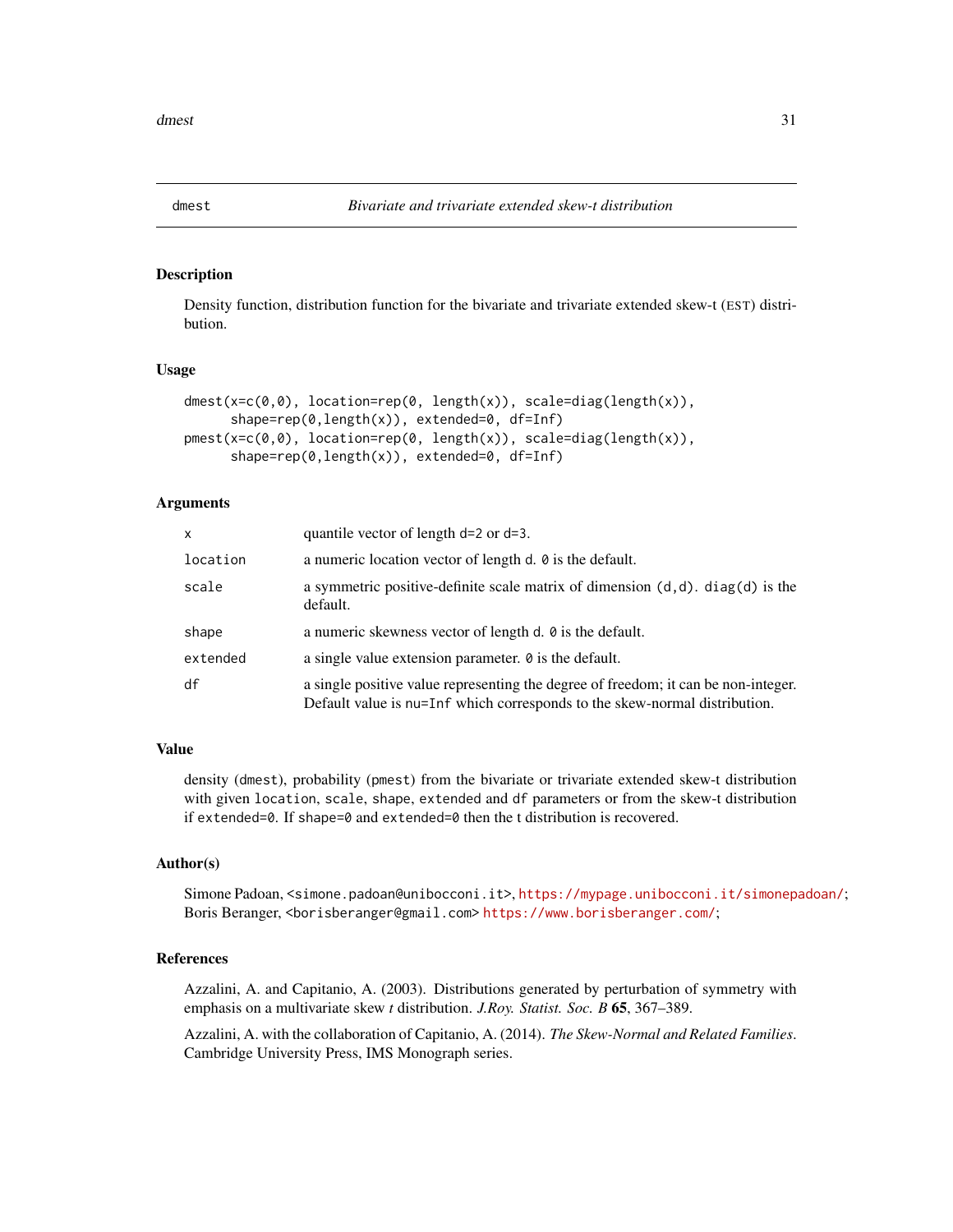#### Examples

```
sigma1 <- matrix(c(2, 1.5, 1.5, 3), ncol=2)sigma2 <- matrix(c(2,1.5,1.8,1.5,3,2.2,1.8,2.2,3.5),ncol=3)
shape1 <- c(1,2)shape2 <- c(1,2,1.5)
dens1 <- dmest(x=c(1,1), scale=sigma1, shape=shape1, extended=2, df=1)
dens2 <- dmest(x=c(1,1), scale=sigma1, df=1)dens3 <- dmest(x=c(1,1,1), scale=sigma2, shape=shape2, extended=2, df=1)
dens4 <- dmest(x=c(1,1,1), scale=sigma2, df=1)
prob1 <- pmest(x=c(1,1), scale=sigma1, shape=shape1, extended=2, df=1)
prob2 \leq pmest(x=c(1,1), scale=sigma1, df=1)if (interactive()){
prob3 <- pmest(x=c(1,1,1), scale=sigma2, shape=shape2, extended=2, df=1)
prob4 <- pmest(x=c(1,1,1), scale=sigma2, df=1)
}
```
ellipse *Level sets for bivariate normal, student-t and skew-normal distributions probability densities.*

#### Description

Level sets of the bivariate normal, student-t and skew-normal distributions probability densities for a given probability.

#### Usage

```
ellipse(center=c(0,0), alpha=c(0,0), sigma=diag(2), df=1,
prob=0.01, npoints=250, pos=FALSE)
```
#### Arguments

| center  | A vector of length 2 corresponding to the location of the distribution.                  |
|---------|------------------------------------------------------------------------------------------|
| alpha   | A vector of length 2 corresponding to the skewness of the skew-normal distri-<br>bution. |
| sigma   | A 2 by 2 variance-covariance matrix.                                                     |
| df      | An integer corresponding to the degree of freedom of the student-t distribution.         |
| prob    | The probability level. See details                                                       |
| npoints | The maximum number of points at which it is evaluated.                                   |
| pos     | If pos=TRUE only the region on the positive quadrant is kept.                            |

<span id="page-31-0"></span>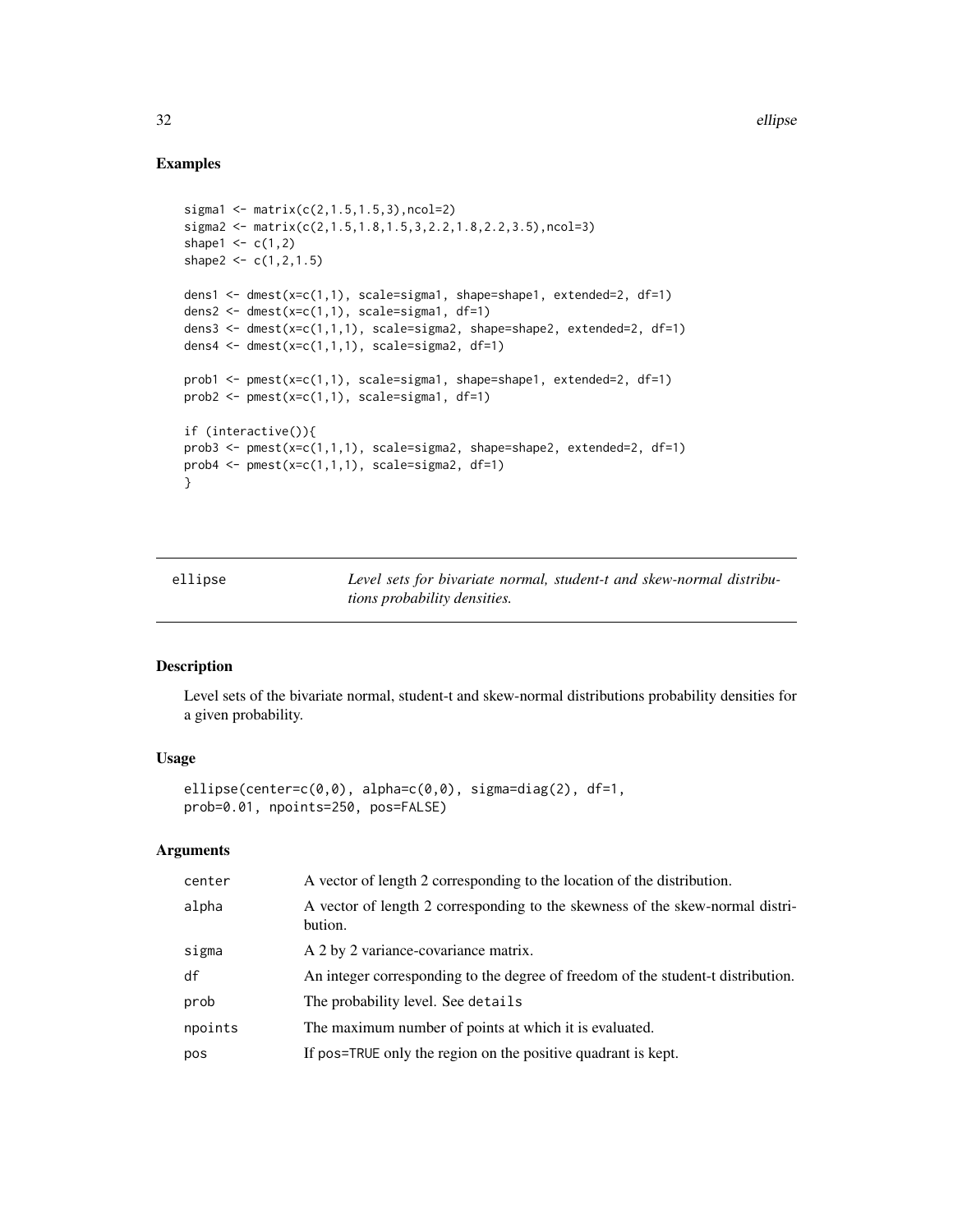ellipse 33

#### Details

The Level sets are defined as

 $R(f_{\alpha}) = \{x : f(x) \geq f_{\alpha}\}\$ 

where  $f_{\alpha}$  is the largest constant such that

 $P(X \in R(f_\alpha)) \geq 1 - \alpha$ . Here we consider  $f(x)$  to be the bivariate normal, student-t or skewnormal density.

#### Value

Returns a bivariate vector of 250 rows if pos=FALSE, and half otherwise.

#### Author(s)

Simone Padoan, <simone.padoan@unibocconi.it>, <https://mypage.unibocconi.it/simonepadoan/>; Boris Beranger, <borisberanger@gmail.com> <https://www.borisberanger.com/>;

#### Examples

```
library(mvtnorm)
```

```
# Data simulation (Bivariate-t on positive quadrant)
rho \leq -0.5sigma \leq matrix(c(1, rho, rho, 1), ncol=2)
df \leftarrow 2set.seed(101)
n < -1500data <- rmvt(5*n, sigma=sigma, df=df)
data <- data[data[,1]>0 & data[,2]>0, ]
data <- data[1:n, ]
P <- c(1/750, 1/1500, 1/3000)
ell1 <- ellipse(prob=1-P[1], sigma=sigma, df=df, pos=TRUE)
ell2 <- ellipse(prob=1-P[2], sigma=sigma, df=df, pos=TRUE)
ell3 <- ellipse(prob=1-P[3], sigma=sigma, df=df, pos=TRUE)
plot(data, xlim=c(0,max(data[,1],ell1[,1],ell2[,1],ell3[,1])),
     ylim=c(0,max(data[,2],ell1[,2],ell2[,2],ell3[,2])), pch=19)
points(ell1, type="l", lwd=2, lty=1)
points(ell2, type="l", lwd=2, lty=1)
points(ell3, type="l", lwd=2, lty=1)
```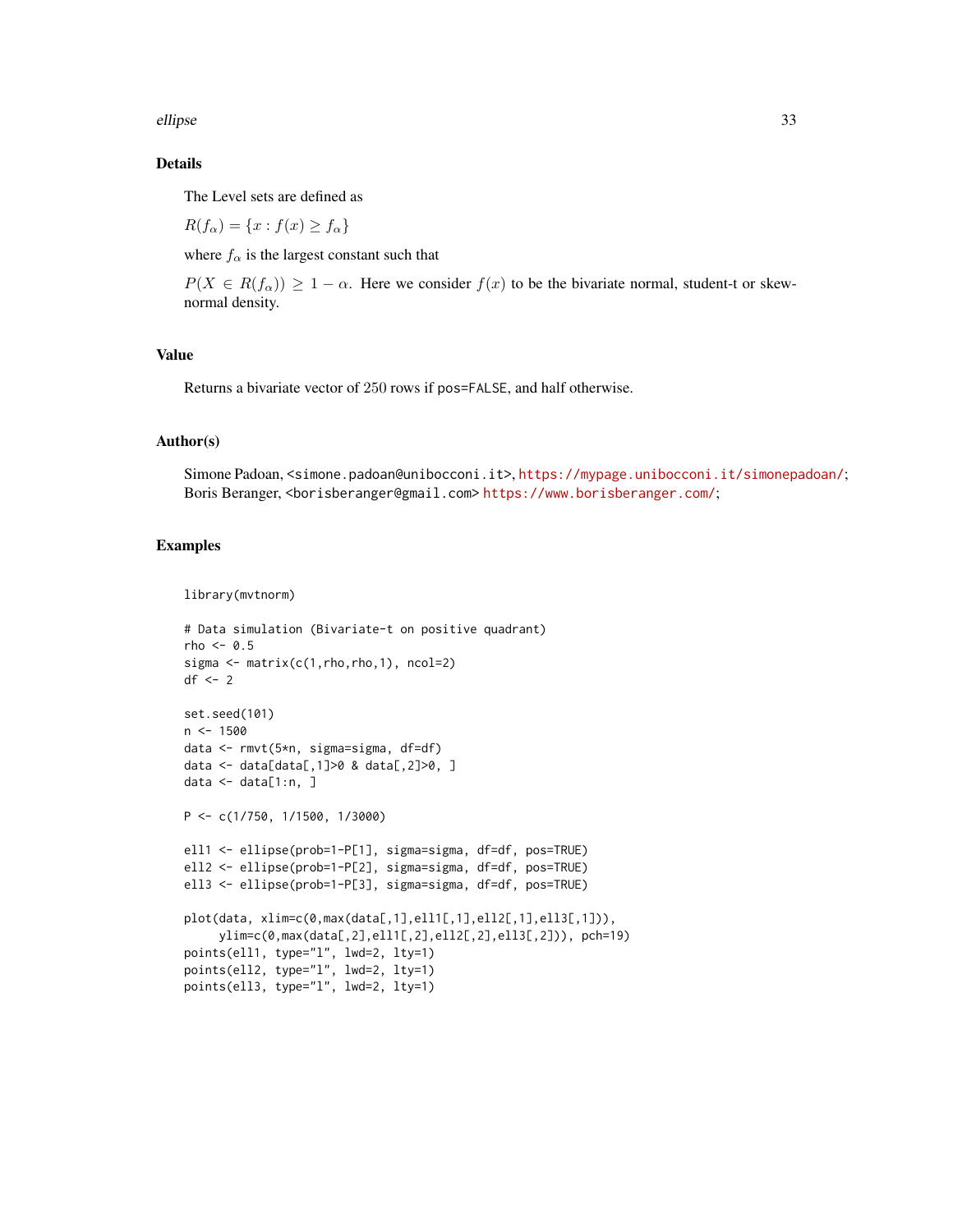<span id="page-33-0"></span>excess\_pr\_extr\_mod *Exceedance Probability for extremal dependence models*

#### Description

Exceedance Probability for bivariate or trivariate Husler-Reiss, Extremal-\$t\$ and Extremal Skew- \$t\$ models.

#### Usage

excess\_pr\_extr\_mod(model, z, param)

#### Arguments

| model | A string with the name of the model: "hr", "Extremalt" or "Skewt".    |
|-------|-----------------------------------------------------------------------|
| z     | A vector of length 2 or 3, containing strictly positive reals.        |
| param | A vector containing the parameters of the model. See <b>Details</b> . |

#### Details

If model="hr" then the parameter vector is made of choose( $d$ , 2) positive parameters,  $d=2,3$ . If model="Extremalt" then the parameter vector is made of choose $(d, 2)$  dependence parameters and a degree of freedom, d=2,3. If model="Skewt" then the parameter vector is made of choose(d,2) dependence parameters, d shape (or skewness) parameters and a degree of freedom, d=2,3.

#### Value

Returns a probability.

#### Author(s)

Simone Padoan, <simone.padoan@unibocconi.it>, <https://mypage.unibocconi.it/simonepadoan/>; Boris Beranger, <borisberanger@gmail.com><https://www.borisberanger.com/>;

#### References

Beranger, B. and Padoan, S. A. (2015). Extreme dependence models, chapater of the book *Extreme Value Modeling and Risk Analysis: Methods and Applications*, Chapman Hall/CRC.

Beranger, B., Padoan, S. A. and Sisson, S. A. (2017). Models for extremal dependence derived from skew-symmetric families. *Scandinavian Journal of Statistics*, 44(1), 21-45.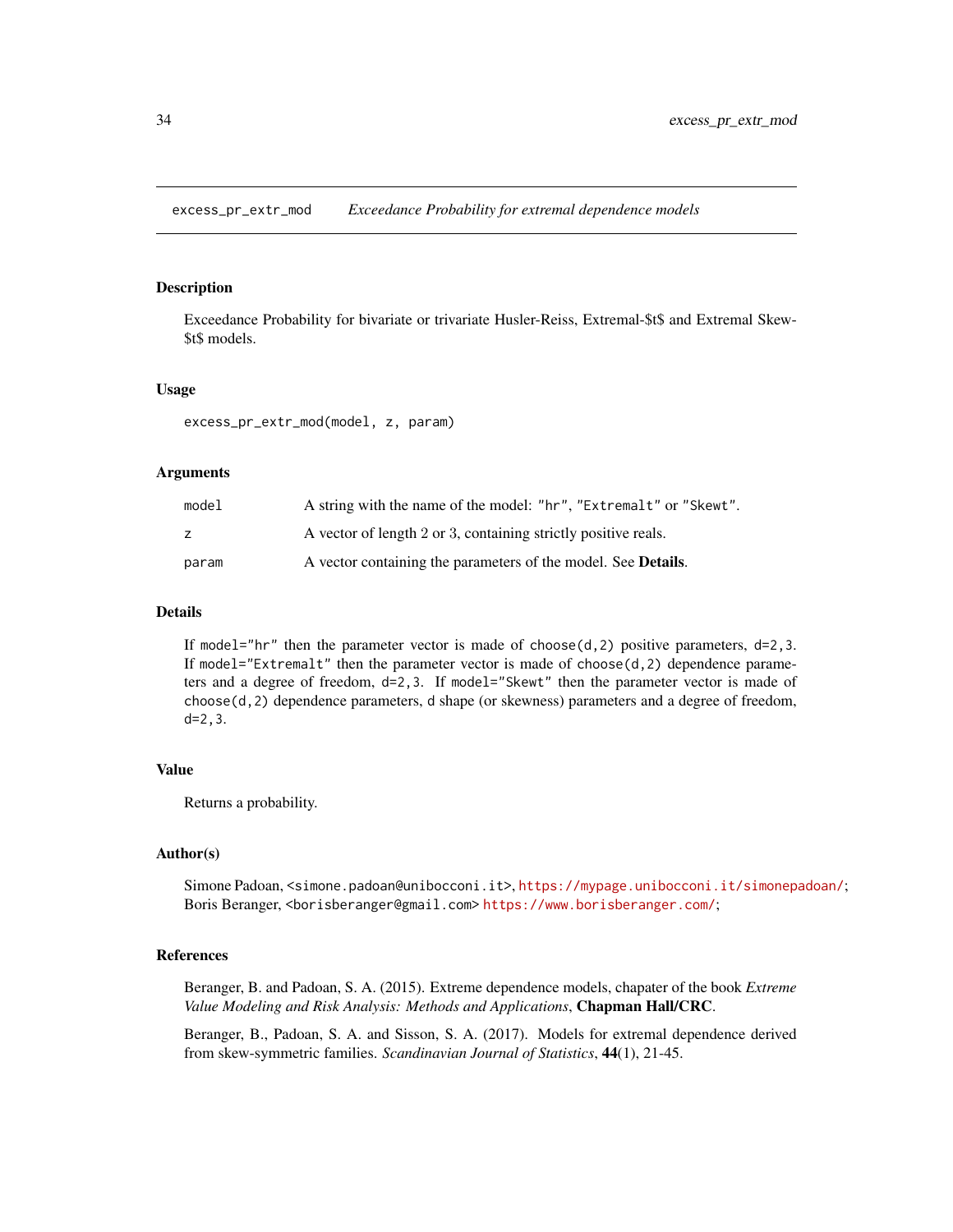#### <span id="page-34-0"></span>exponent\_extr\_mod 35

### Husler-Reiss

#### Examples

```
if (interactive()){
excess_pr_extr_mod(model="hr", z=c(1,3), param=0.5)
excess_pr_extr_mod(model="hr", z=c(1,3,5), param=c(5,4,2))
excess_pr_extr_mod(model="hr", z=c(0.001,0.001,0.001), param=c(5,4,2))
}
### Extremal-t
if (interactive()){
excess_pr_extr_mod(model="Extremalt", z=c(0.1,0.3), param=c(0.5,2))
excess_pr_extr_mod(model="Extremalt", z=c(1,3,5), param=c(0.5,0.4,0.8,2))
excess_pr_extr_mod(model="Extremalt", z=c(0.001,0.001,0.001), param=c(0.5,0.4,0.8,2))
}
### Extremal Skew-t
if (interactive()){
excess_pr_extr_mod(model="Skewt", z=c(0.1,0.3), param=c(0.5,0,0,2))
excess_pr_extr_mod(model="Skewt", z=c(0.1,0.3), param=c(0.5,-10,-4,2))
excess_pr_extr_mod(model="Skewt", z=c(1,3,5), param=c(0.5,0.4,0.8,0,0,0,2))
excess_pr_extr_mod(model="Skewt", z=c(1,3,5), param=c(0.5,0.4,0.8,1,5,10,2))
excess_pr_extr_mod(model="Skewt", z=c(0.001,0.001,0.001), param=c(0.5,0.4,0.8,1,5,10,2))
}
```
exponent\_extr\_mod *Exponent function of extremal dependence models*

#### Description

Evaluates the bivariate or trivariate exponent function of the Husler-Reiss, Extremal-\$t\$ and Extremal Skew-\$t\$ models.

#### Usage

```
exponent_extr_mod(model, z, param, dist)
```
#### Arguments

| model | A string with the name of the model: "hr", "Extremalt" or "Skewt".    |
|-------|-----------------------------------------------------------------------|
|       | A vector of length 2 or 3, containing strictly positive reals.        |
| param | A vector containing the parameters of the model. See <b>Details</b> . |
| dist  | Logical; if TRUE the distribution of the model is returned.           |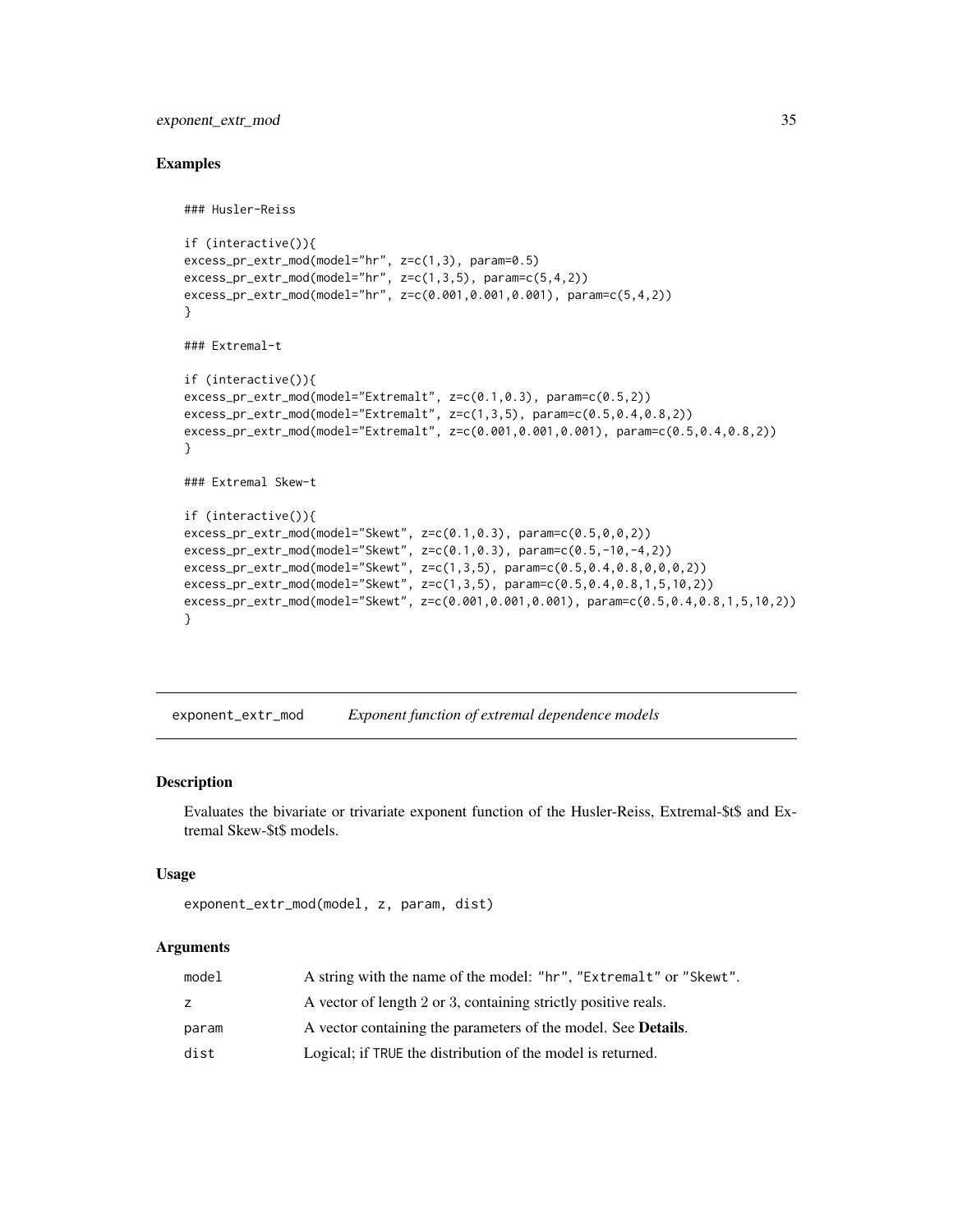#### Details

If model="hr" then the parameter vector is made of choose( $d$ , 2) positive parameters,  $d=2,3$ . If model="Extremalt" then the parameter vector is made of choose(d,2) dependence parameters and a degree of freedom, d=2,3. If model="Skewt" then the parameter vector is made of choose(d,2) dependence parameters, d shape (or skewness) parameters and a degree of freedom, d=2,3.

#### Value

Returns a single value corresponding to the exponent function or value of the distribution.

#### Author(s)

Simone Padoan, <simone.padoan@unibocconi.it>, <https://mypage.unibocconi.it/simonepadoan/>; Boris Beranger, <borisberanger@gmail.com><https://www.borisberanger.com/>;

#### References

Beranger, B. and Padoan, S. A. (2015). Extreme dependence models, chapater of the book *Extreme Value Modeling and Risk Analysis: Methods and Applications*, Chapman Hall/CRC.

Beranger, B., Padoan, S. A. and Sisson, S. A. (2017). Models for extremal dependence derived from skew-symmetric families. *Scandinavian Journal of Statistics*, 44(1), 21-45.

#### Examples

```
### Husler-Reiss
if (interactive()){
exponent_extr_mod(model="hr", z=c(2,3), param=1.2, dist=FALSE)
exponent_extr_mod(model="hr", z=c(2,3,1), param=c(1.2,1,1.4), dist=TRUE)
}
### Extremal-t
if (interactive()){
exponent_extr_mod(model="Extremalt", z=c(0.1,2), param=c(0.5,2), dist=FALSE)
exponent_extr_mod(model="Extremalt", z=c(0.1,2,3), param=c(0.5,0.4,0.9,2), dist=TRUE)
}
### Extremal Skew-t
if (interactive()){
exponent_extr_mod(model="Skewt", z=c(0.1,2), param=c(0.5,0,0,2), dist=FALSE)
exponent_extr_mod(model="Skewt", z=c(0.1,2,3), param=c(0.5,0.4,0.9,0,0,0,2), dist=TRUE)
exponent_extr_mod(model="Skewt", z=c(0.1,2,3), param=c(0.5,0.4,0.9,1,10,-5,2), dist=TRUE)
}
```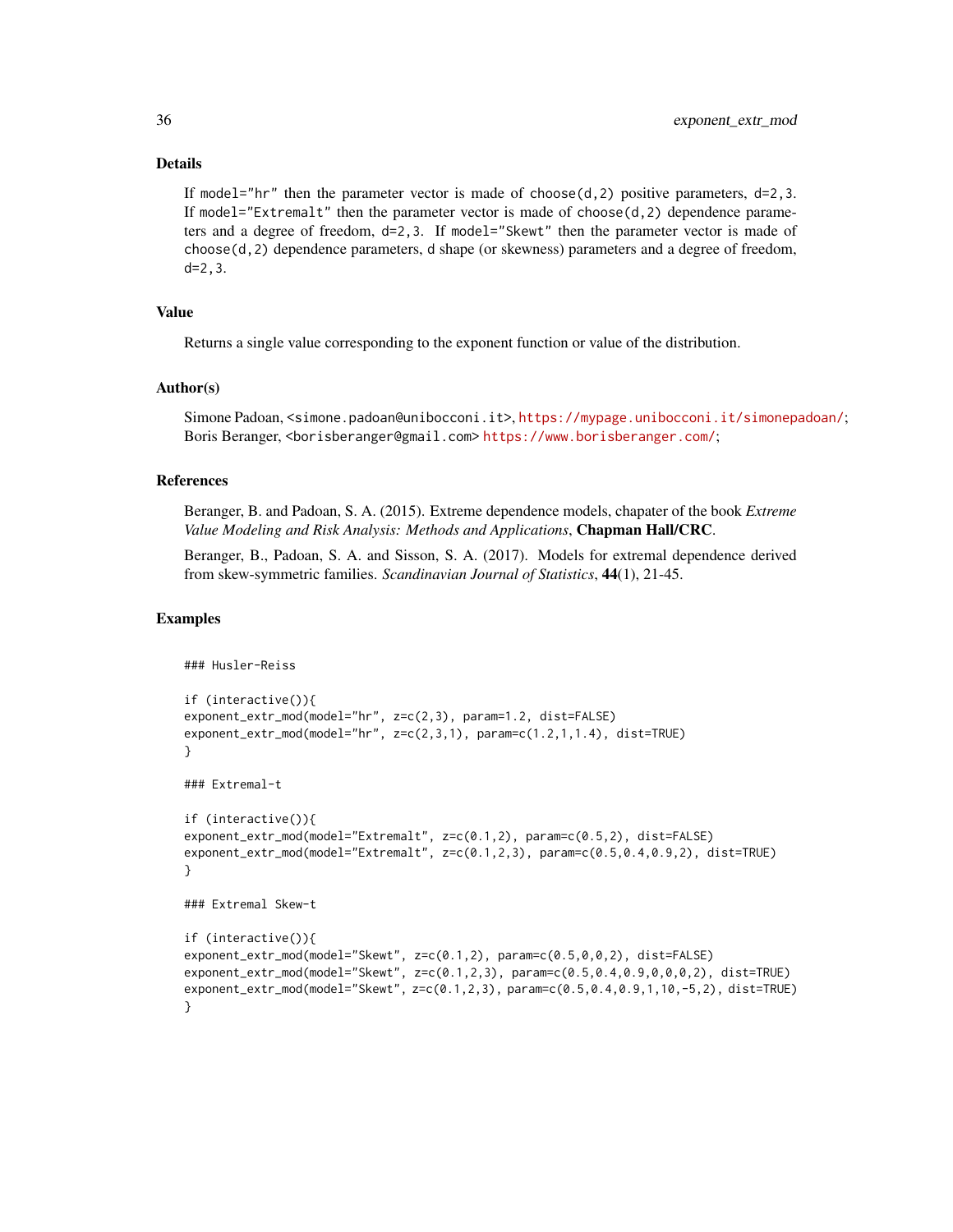<span id="page-36-1"></span><span id="page-36-0"></span>

#### Description

Computes extreme-quantiles regions of a bivariate random variable correspoding to some exceedance probabilities.

#### Usage

```
ExtQset(data, P=NULL, method="bayesian", U=NULL,
        cov1=as.matrix(rep(1,nrow(data))), cov2=as.matrix(rep(1,nrow(data))),
        QatCov1=NULL, QatCov2=NULL, mar=TRUE, par10=c(1,2,1), par20=c(1,2,1),
        sig10=1, sig20=1, param0=NULL, k0=NULL, pm0=NULL, prior.k="nbinom",
        prior.pm="unif", hyperparam = list(mu.nbinom = 3.2, var.nbinom = 4.48),
        nsim=NULL, lo=NULL, up=NULL, d=5)
```
#### Arguments

| data             | A matrix of $n \times 2$ observations.                                                                                                                                                               |
|------------------|------------------------------------------------------------------------------------------------------------------------------------------------------------------------------------------------------|
| P                | The vector of probabilities associated to the quantiles.                                                                                                                                             |
| method           | The estimation method can be "bayesian", "EdHK" or "frequentist".                                                                                                                                    |
| U                | The bivariate threshold value under which the observations are marginally cen-<br>sored.                                                                                                             |
| cov1             | A $n \times c1$ matrix of covariates for the location parameter of the first margin.                                                                                                                 |
| QatCov1          | $q n \times c1$ matrix with the value of the first margin covariates at which the quantiles<br>should be computed.                                                                                   |
| cov <sub>2</sub> | A $n \times c2$ matrix of covariates for the location parameter of the second margin.                                                                                                                |
| QatCov2          | $q \, n \times c2$ matrix with the value of the second margin covariates at which the<br>quantiles should be computed.                                                                               |
| mar              | Only required when method="bayesian". If mar=TRUE then a first estimation<br>of the margins is done.                                                                                                 |
| par10, par20     | Only required when method="bayesian". The vector of initial value for the<br>parameters.                                                                                                             |
| sig10, sig20     | Only required when method="bayesian". Initial value for the standard devia-<br>tions of the multivariate normal proposal distribution for both margins.                                              |
| param0           | Only required when method="bayesian". The vector of initial value for the<br>Bernstein polynomial coefficients. It should be a list with elements \$eta and<br>\$beta.                               |
| k0               | Only required when method="bayesian". The initial value of the polynomial<br>order.                                                                                                                  |
| pm0              | Only required when method="bayesian". The list of initial values of the prob-<br>ability masses at the boundaries of the simplex. It should be a list with two<br>elements \$p0 and \$p1, see bbeed. |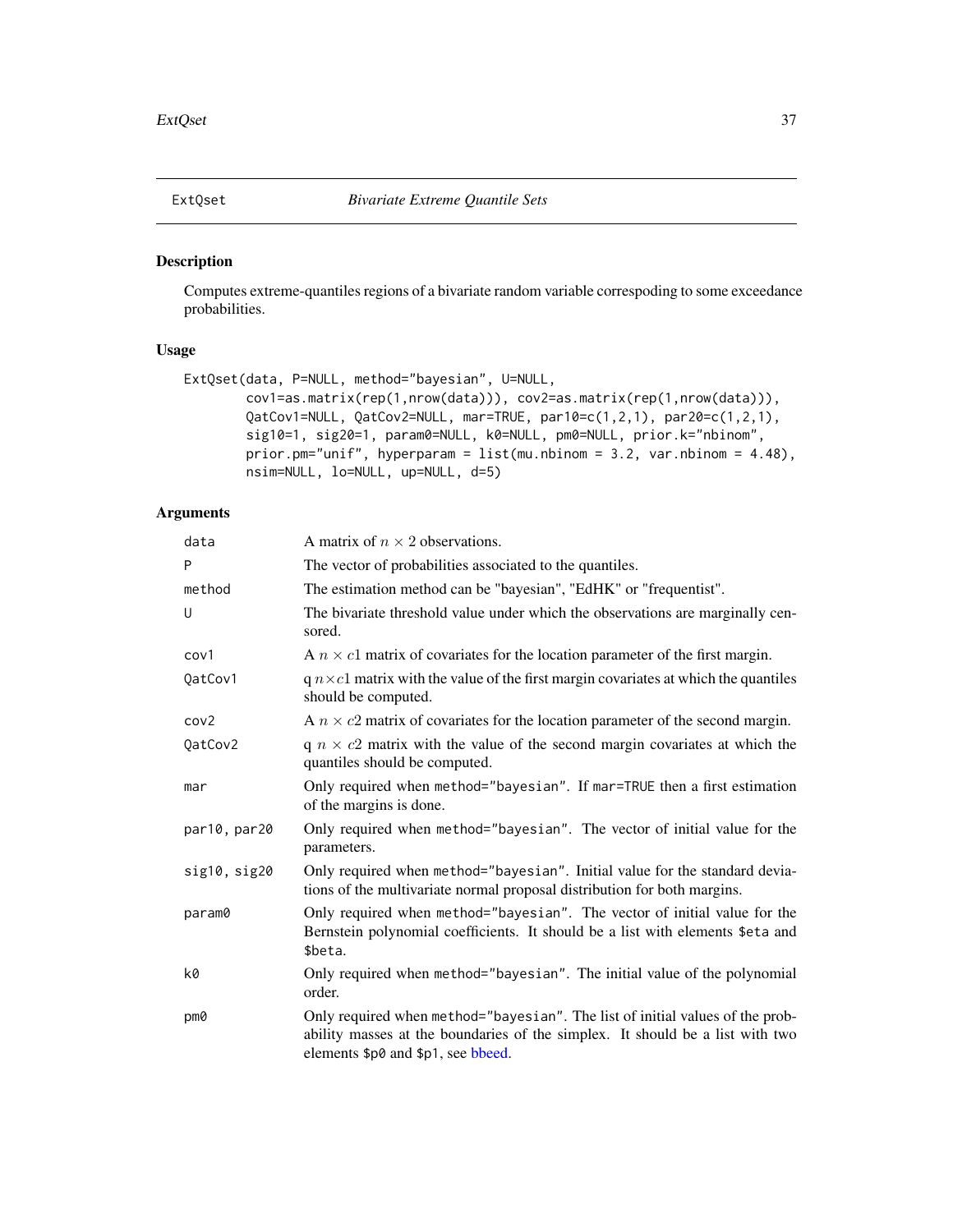<span id="page-37-0"></span>

| prior.k        | Only required when method="bayesian". The prior on the polynomial order,<br>see bbeed.                                   |
|----------------|--------------------------------------------------------------------------------------------------------------------------|
| prior.pm       | Only required when method="bayesian". The prior on the probability masses<br>at the endpoints of the simplex, see bbeed. |
| hyperparam     | Only required when method="bayesian". A list of the hyper-parameters, see<br>bbeed.                                      |
| nsim           | Only required when method="bayesian". Number of iterations in the Metropolis-<br>Hastings algorithm.                     |
| 1 <sub>o</sub> | Only required when method="EdHK", "frequentist". Lower value of k in Hill<br>estimator for shape parameter.              |
| up             | Only required when method="EdHK", "frequentist". Upper value of k in Hill<br>estimator for shape parameter.              |
| d              | postive integer, indicating the order of Bernstein polynomials                                                           |

#### Details

For some dataset given by data, the extreme-quantiles corresponding to some exceedance probability(ies) given in P are computed. The observations below the threshold U are considered censored.

- If method="bayesian", the methodologies given by [bbeed](#page-9-1) and [UniExtQ](#page-60-1) are combined. The algorithm is a Trans-dimensional MCMC scheme as described in Algorithm 1 of Beranger et al.  $(2019)$ . If mar=TRUE then the function [UniExtQ](#page-60-1) is preliminarily applied to the margins to select some starting values updating par10, par20, sig10 and sig20. After running for nsim iteration the algorithm is paused and some diagnostics plots (on the margins and polynomial degree) are printed. The user then needs to enter the value of the burn-in period. See [bbeed](#page-9-1) for details about the prior and hyperparameters for the dependence structure.
- If method="EdHK", then the methodology developped by Einmahl et al. (2013) is applied. This is a non-parametric approach where the marginal parameters are estimated first.The Hill estimator is used to estimate the marginal tail indexes.
- If method="frequentist", then similar to the "EdHK" estimator, the marginal parameters are estimated first (in the same way) and then the [beed](#page-12-1) function is used to estimate the dependence structure.

#### Value

If method=="bayesian", a list with elements:

- Qset\_P1, ...: length(P) lists of 100 2 by 3 matrices corresponding to the extreme quantile regions associated with probability P, using 100 equidistant points in the unit simplex, for 3 different levels: 0.05-quantile, mean and 0.95-quantile;
- Qset\_P1\_post, ...: length(P) lists of 100 2 by  $npost$  matrices corresponding to the posterior samples of size npost of the extreme quantile regions associated with probability P;
- ghat: a 3 by 100 matrix giving the 0.05-quantile, mean and 0.95-quantile of the inverse angular density  $q^*$  obtained from the posterior sample;
- Shat: a 3 by 100 matrix giving the 0.05-quantile, mean and 0.95-quantile of the basic set  $\beta$ obtained from the posterior sample;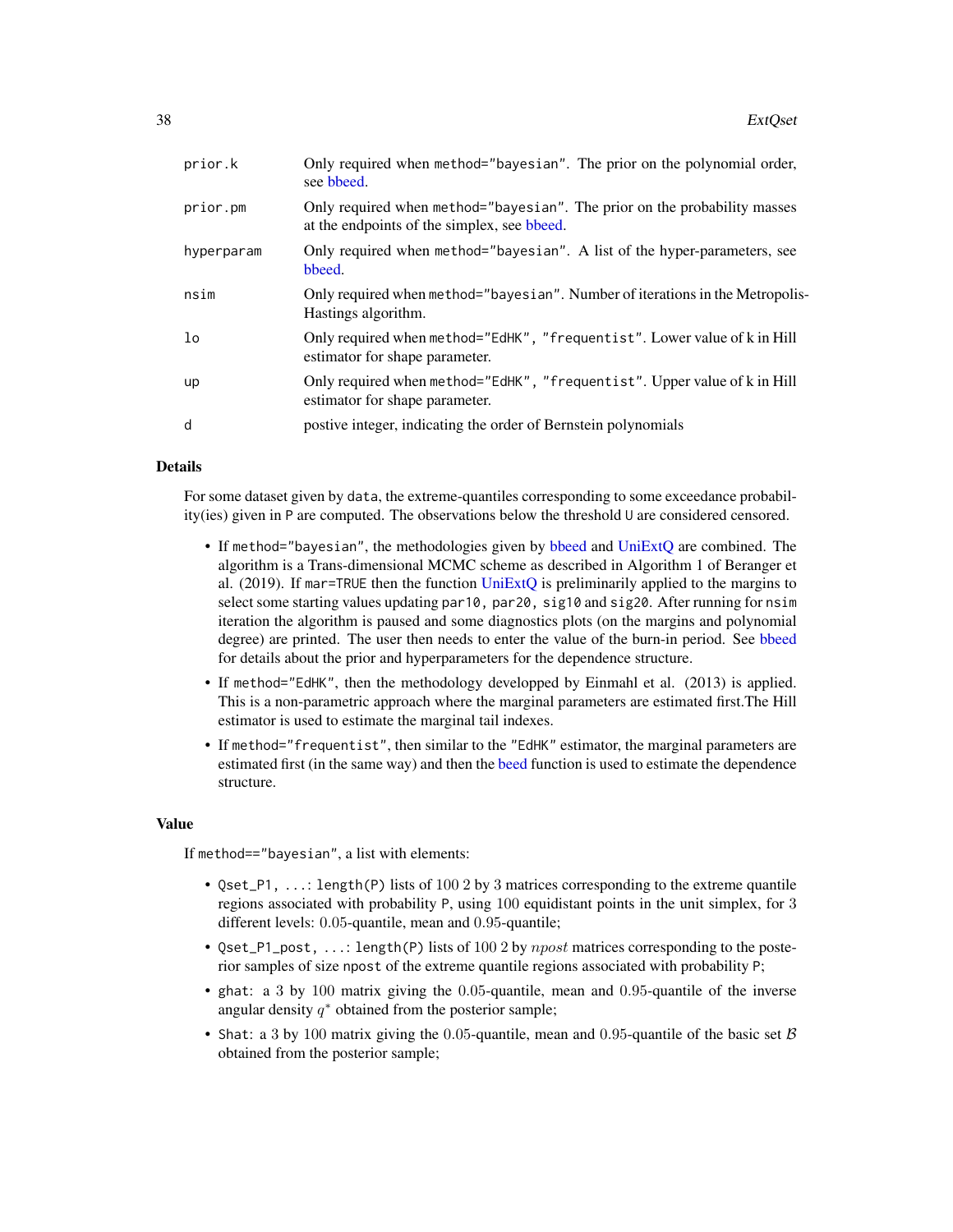#### <span id="page-38-0"></span>ExtQset 39

- nuShat: the 0.05-quantile, mean and 0.95-quantile of the estimate of the basic set size  $\nu(\mathcal{B})$ ;
- burn: the burn-in period, specified by the user after observing the diagnostic plots;

If method=="EDhK", a list with elements:

- xn\_hat1, ...: length(P) vectors of lentgh 101giving the x-axis values of the estimated quantiles associated with probability P.
- yn\_hat1, ...: length(P) vectors of lentgh 101giving the y-axis values of the estimated quantiles associated with probability P.

If method=="frequentist", a list with elements:

- hhat: a vector of length 100 giving the estimated angular density at 100 equally spaced points on the unit simplex;
- ghat: a vector of length 100 giving the corresponding estimated  $1/q^*$  function;
- Shat: a 100 by 2 matrix of the corresponding estimated basic set  $\mathcal{B}$ ;
- nuShat: a real giving the estimate of the basic set size  $\nu(\mathcal{B})$
- Qhat: a  $100 \times 2 \times$  length(P) list corresponding to length(P)  $100 \times 2$  matrices representing the estimated extreme quantile regions associated with probability P;
- gamhat: a bivariate vector of the estimated marginal tail indices;
- uhat: a bivariate vector of the estimated location parameters.

#### Author(s)

Simone Padoan, <simone.padoan@unibocconi.it>, <https://mypage.unibocconi.it/simonepadoan/>; Boris Beranger, <borisberanger@gmail.com> <https://www.borisberanger.com/>; Andrea Krajina, <akrajina@gmail.com>

#### References

Beranger, B., Padoan S. A. and Sisson, S. A. (2019). Estimation and uncertainty quantification for extreme quantile regions. *arXiv e-prints* arXiv:1904:08251.

Einmahl, J. H. J., de Haan, L. and Krajina, A. (2013). Estimating extreme bivariate quantile regions. *Extremes*, 16, 121-145.

#### See Also

[UniExtQ,](#page-60-1) [bbeed,](#page-9-1) [beed](#page-12-1)

#### Examples

```
if (interactive()){
library(mvtnorm)
```
distribution <- "Cauchy"

```
par10 <- par20 <- c(1,2,1) # Initial marginal parameter values
sig10 <- sig20 <- 1 # Initial scale values in MVN proposal
prior.k <- "nbinom" # Prior distribution for polynomial degree
```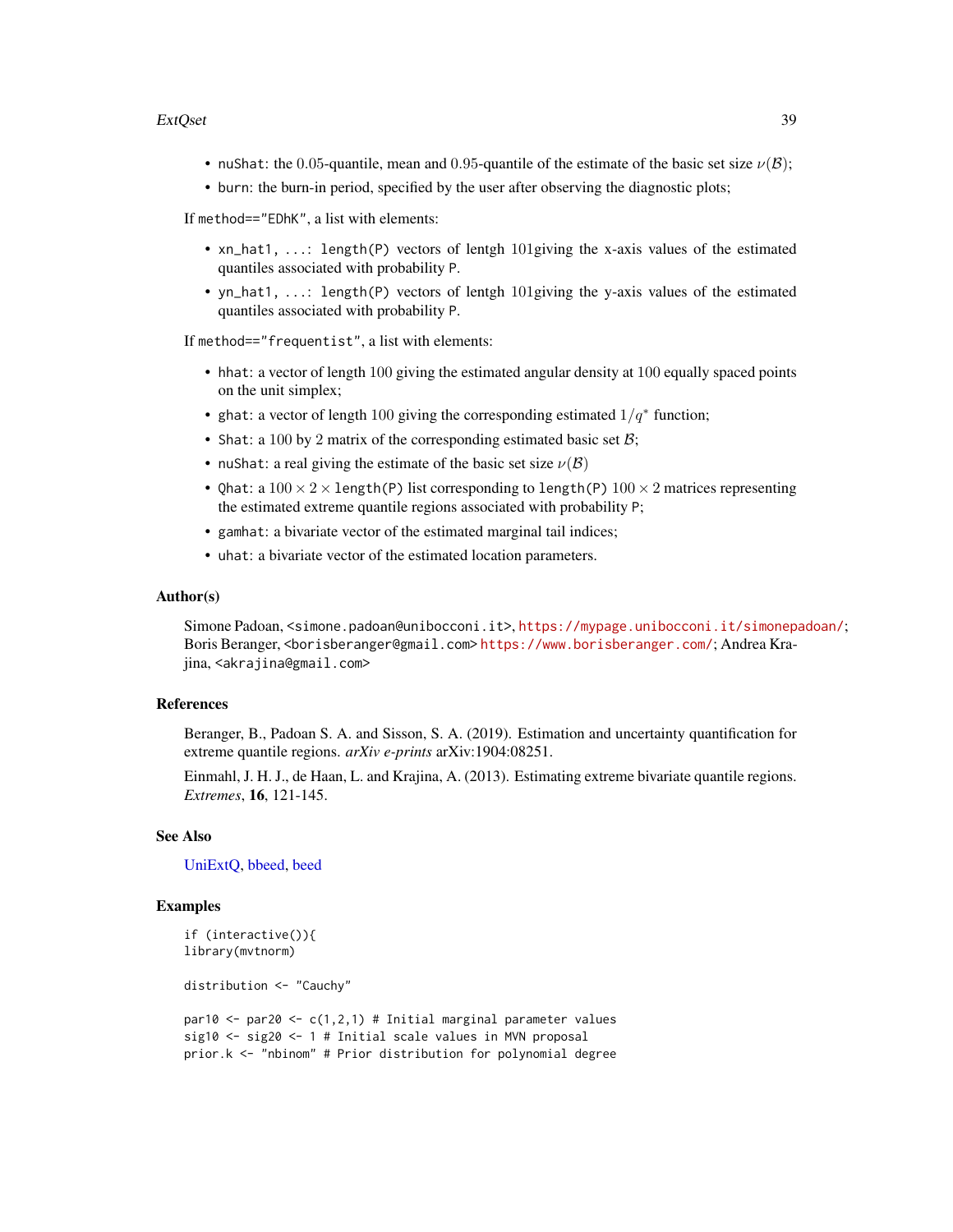```
k0 <- 5 # Degree of the polynomial
prior.pm <- "unif" # Prior distribution for the point masses
pm0 <- list(p0=0, p1=0)
# Vector of hyperparameters for prior distribution:
hyperparam \le list(mu.nbinom = 3.2, var.nbinom = 4.48, a.unif = 0, b.unif = 0.1)
###
### Data simulation
###
n <- 1500 # Sample size
P <- c(1/750, 1/1500, 1/3000) # Vector of probabilities for extreme quantiles
prob \leq c(0.9, 0.9) # To use to evaluate thresholds
# Dependence structure;
rho <-0sigma <- matrix(c(1,rho,rho,1), ncol=2)
df <- 1
# Compute quantiles for the Cauchy:
ell1 <- ellipse(prob=1-P[1], pos=TRUE)
ell2 <- ellipse(prob=1-P[2], pos=TRUE)
ell3 <- ellipse(prob=1-P[3], pos=TRUE)
realx1 <- ell1[,1]; realy1 <- ell1[,2]
realx2 <- ell2[,1]; realy2 <- ell2[,2]
realx3 <- ell3[,1]; realy3 <- ell3[,2]
# Data simulation (Cauchy)
set.seed(999)
data <- rmvt(5*n, sigma=sigma, df=df)
data <- data[data[,1]>0 & data[,2]>0, ]
data \leq data[1:n, ]
# Threshold
U <- c(quantile(data[,1], probs = prob[1], type=3), quantile(data[,2], probs = prob[2], type=3))
###
### Estimation
###
Q <- ExtQset(data=data, P=P, U=U, par10=par10, par20=par20, sig10=sig10, sig20=sig20, pm0=pm0,
           k0=k0, prior.k=prior.k, prior.pm=prior.pm, hyperparam=hyperparam, nsim=50000)
Q.EDhK <- ExtQset(data=data, P=P, method="EDhK", lo=50, up=300)
w <- seq(0.00001, .99999, length=100) # define grid
gfun <- ((w^2+(1-w)^2)^(-3/2))^(1/3) # Compute the true g function
xT <- gfun*w # x-axis of Basic set
yT <- gfun*(1-w) # y-axis of Basic set
###
### Graphical representation
```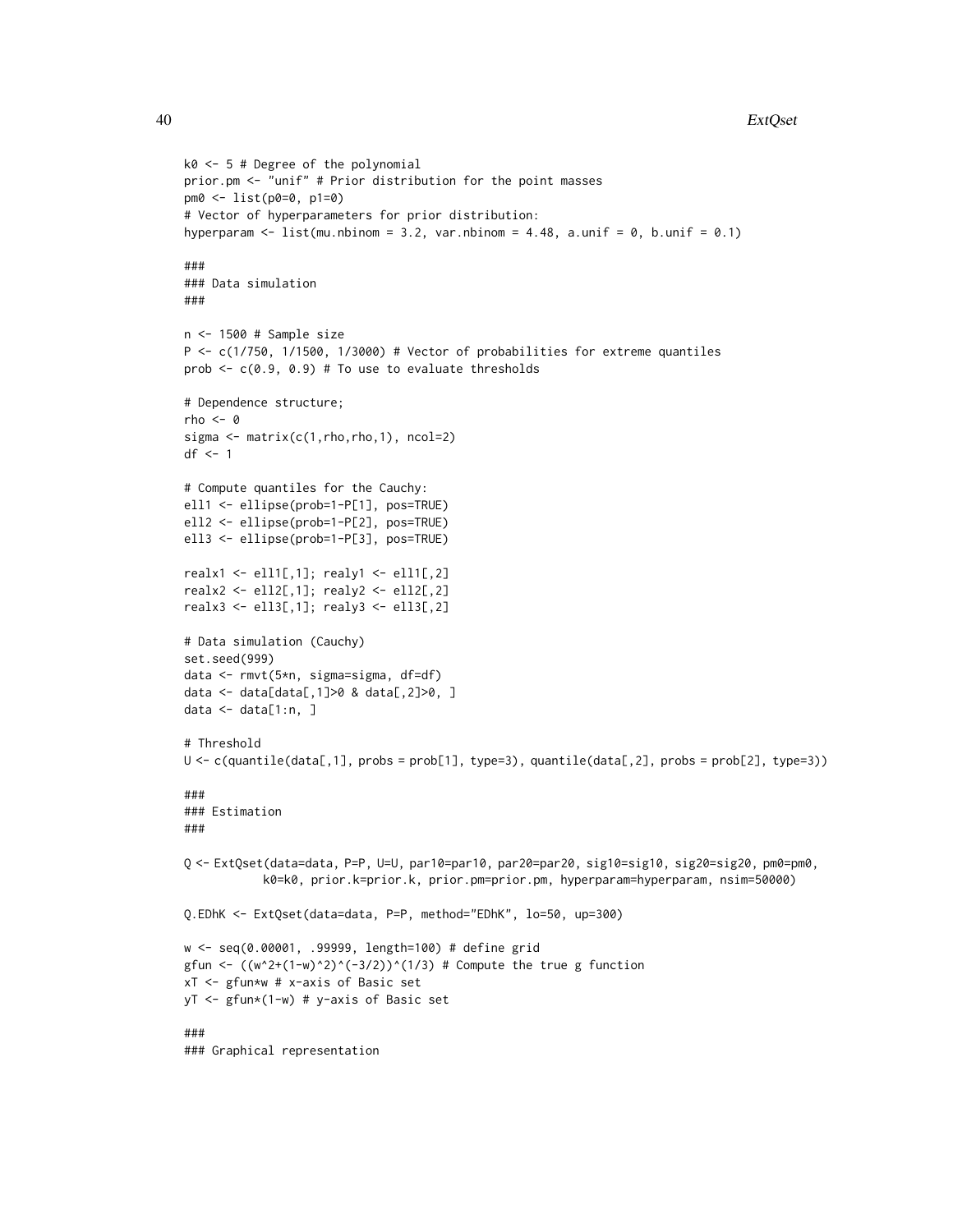```
###
op \le par(mfrow=c(2,3), mar=c(3, 3, 0.5, 0.2), mgp=c(2,.8,0))
# Plot 1: Density of Exponent measure
ylim.pl1 < -c(0,1.7)plot(w, gfun, type="l", xlab="w", ylab=expression(1/q[symbol("\052")](w)), ylim=ylim.pl1)
polygon(c(w, rev(w)), c(Q$ghat[3,], rev(Q$ghat[1,])), col="gray")
lines(w, Q$ghat[2,],col="gray0", lwd=2, lty=3)
lines(w, gfun, lwd=2)
# Plot 2: Basic-set S
xlim.pl2 < -c(0,1.5); ylim.pl2 < -c(0,1.5)plot(xT,yT, pch=19, col=1, type="l", xlim=xlim.pl2, ylim=ylim.pl2,
xlab=expression(x[1]), ylab=expression(x[2]))
polygon(c(Q$Shat[,1,3], rev(Q$Shat[,1,1])), c(Q$Shat[,2,3], rev(Q$Shat[,2,1])), col="gray")
points(Q$Shat[,,2], type="l", col="gray0", lwd=2, lty=3)
lines(xT,yT,lwd=2)
# Plot 3: Data + quantile regions
xlim.pl3 <- c(0, 3500); ylim.pl3 <- c(0, 3500)
plot(data, xlim=xlim.pl3, ylim=ylim.pl3, pch=19, xlab=expression(x[1]), ylab=expression(x[2]))
points(realx1,realy1, type="l", lwd=2, lty=1)
points(realx2,realy2, type="l", lwd=2, lty=1)
points(realx3,realy3, type="l", lwd=2, lty=1)
lines(Q$Qset_P1_CovNum_1[,,2], lty=3, col="gray0", lwd=2)
lines(Q$Qset_P2_CovNum_1[,,2], lty=3, col="gray0", lwd=2)
lines(Q$Qset_P3_CovNum_1[,,2], lty=3, col="gray0", lwd=2)
# Plot 4,5,6: Quantile region with probability 1/750, 1/1500, 1/3000
xlim.pl46 < -c(0,7400); ylim.pl46 < -c(0,7400)for(j in 1:3){
  tmp.name <- paste("Qset_P",j,"_CovNum_1",sep="")
  tmp.quant <- Q[[tmp.name]]
  plot(data, xlim=xlim.pl46, ylim=ylim.pl46, type="n", pch=19,
  xlab=expression(x[1]), ylab=expression(x[2]))
  polygon(c(tmp.quant[,1,3], rev(tmp.quant[,1,1])),
  c(tmp.quant[,2,3], rev(tmp.quant[,2,1])), col="gray")points(get(paste("realx",j,sep="")), get(paste("realy",j,sep="")), type="l", lty=1, lwd=2)
 lines(tmp.quant[,,2], lty=3, col="gray0", lwd=2)
 lines(Q.EDhK[[paste("xn_hat",j,sep="")]], Q.EDhK[[paste("yn_hat",j,sep="")]], lty=2, lwd=2)
}
par(op)
}
```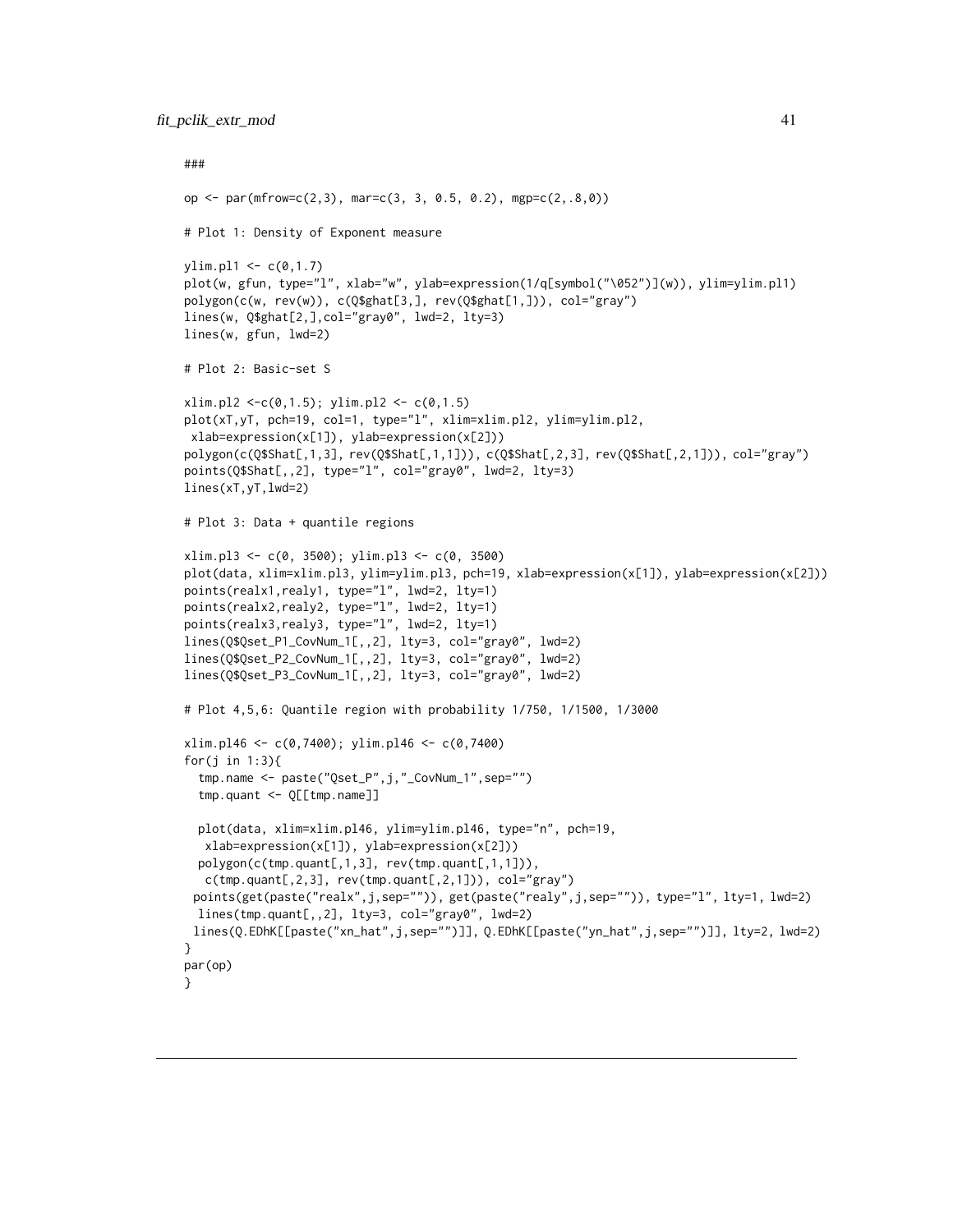<span id="page-41-0"></span>fit\_pclik\_extr\_mod *Fit extremal dependence models using pairwise composite likelihood*

#### **Description**

Estimates the parameters of the Husler-Reiss, Extremal-\$t\$ and Extremal Skew-\$t\$ models using pairwise composite likelihood, for up to 4 dimensional datasets.

#### Usage

fit\_pclik\_extr\_mod(model, data, parastart, trace)

#### Arguments

| model     | A string with the name of the model: "hr", "Extremalt" or "Skewt".                                                                                                    |
|-----------|-----------------------------------------------------------------------------------------------------------------------------------------------------------------------|
| data      | A data. frame or matrix obejet with up to 4 columns.                                                                                                                  |
| parastart | A vector containing the initial parameter values. See <b>Details</b> .                                                                                                |
| trace     | A non-negative integer. If positive, tracing information on the progress of the<br>optimization is produced. See the options of the routine optim in $R$ for details. |

#### Details

Data must be marginally on unit Frechet scale.

If model="hr" then the vector of initial values is made of choose( $d$ , 2) positive parameters,  $d=2,3$ . If model="Extremalt" then the vector of initial values is made of choose $(d, 2)$  dependence parameters and a degree of freedom,  $d=2,3$ . If model="Skewt" then the vector of initial values is made of choose(d,2) dependence parameters, d shape (or skewness) parameters and a degree of freedom, d=2,3.

In the case of bivariate data the regular likelihood estimation is performed.

#### Value

Returns the vector of estimated parameters and the value of the pairwise composite log-likelihood.

#### Author(s)

Simone Padoan, <simone.padoan@unibocconi.it>, <https://mypage.unibocconi.it/simonepadoan/>; Boris Beranger, <borisberanger@gmail.com><https://www.borisberanger.com/>;

#### References

Beranger, B. and Padoan, S. A. (2015). Extreme dependence models, chapter of the book *Extreme Value Modeling and Risk Analysis: Methods and Applications*, Chapman Hall/CRC.

Beranger, B., Padoan, S. A. and Sisson, S. A. (2017). Models for extremal dependence derived from skew-symmetric families. *Scandinavian Journal of Statistics*, 44(1), 21-45.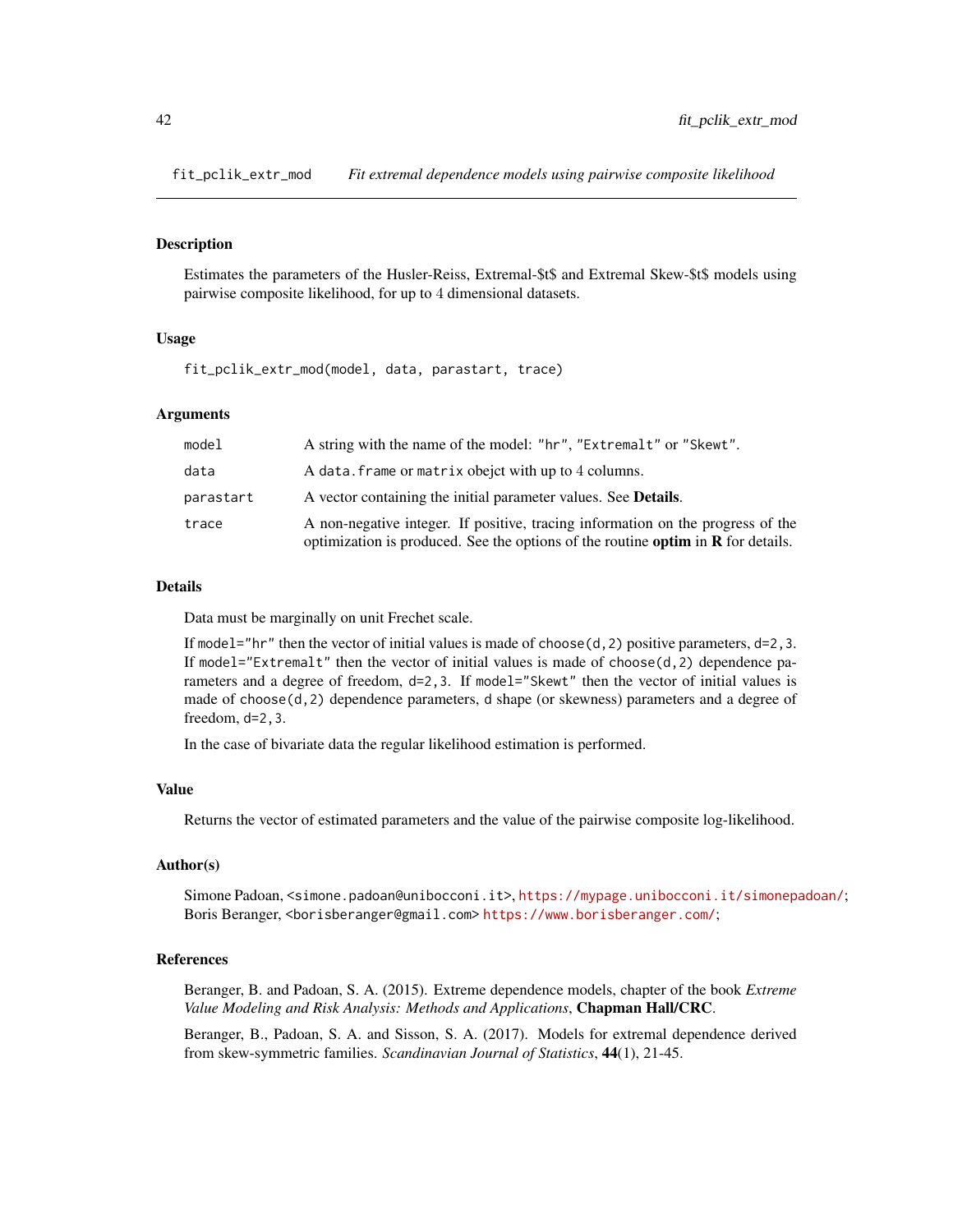#### fit\_pclik\_extr\_mod 43

#### Examples

```
## Reproduce the real data analysis from
## Beranger et al. (2016), Section 5.
data(Wind)
## Vector of starting values
p0 <- c(rep(0.5,3),1)
### CLOU CLAY SALL
if (interactive()){
ext1 <- fit_pclik_extr_mod("Extremalt", CLOU.CLAY.SALL, p0, 2)
est.ext1 <- round(ext1$par,2)
p01 <- c(ext1$par[1:3],rep(0,3),ext1$par[4])
skewt1 <- fit_pclik_extr_mod("Skewt", CLOU.CLAY.SALL, p01, 2)
est.skewt1 <- round(skewt1$par,2)
}
### CLOU CLAY PAUL
if (interactive()){
ext2 <- fit_pclik_extr_mod("Extremalt", CLOU.CLAY.PAUL, p0, 2)
est.ext2 <- round(ext2$par,2)
p02 <- c(ext2$par[1:3],rep(0,3),ext2$par[4])
skewt2 <- fit_pclik_extr_mod("Skewt", CLOU.CLAY.PAUL, p02, 2)
est.skewt2 <- round(skewt2$par,2)
}
### CLAY SALL PAUL
if (interactive()){
ext3 <- fit_pclik_extr_mod("Extremalt", CLAY.SALL.PAUL, p0, 2)
est.ext3 <- round(ext3$par,2)
p03 <- c(ext3$par[1:3],rep(0,3),ext3$par[4])
skewt3 <- fit_pclik_extr_mod("Skewt", CLAY.SALL.PAUL, p03, 2)
est.skewt3 <- round(skewt3$par,2)
}
### CLAY SALL PAUL
if (interactive()){
ext4 <- fit_pclik_extr_mod("Extremalt", CLOU.SALL.PAUL, p0, 2)
est.ext4 <- round(ext4$par,2)
p04 <- c(ext4$par[1:3],rep(0,3),ext4$par[4])
skewt4 <- fit_pclik_extr_mod("Skewt", CLOU.SALL.PAUL, p04, 2)
est.skewt4 <- round(skewt4$par,2)
}
```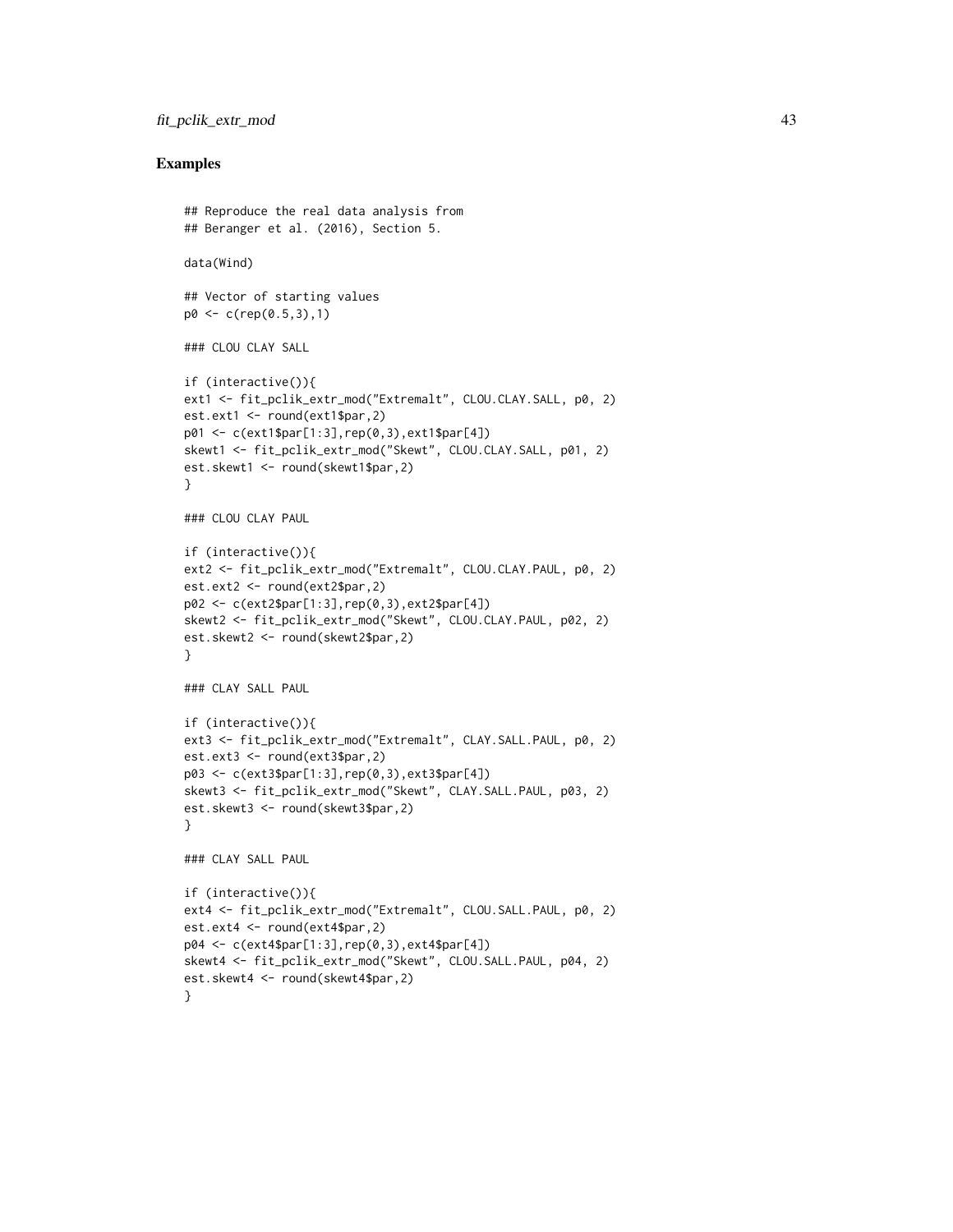<span id="page-43-0"></span>

#### Description

Computes a non-parametric estimate Pickands dependence function,  $A(w)$  for multivariate data, based on the madogram estimator.

#### Usage

```
madogram(w, data, margin = c("emp","est","exp","frechet","gumbel"))
```
#### Arguments

| w      | $(m \times d)$ design matrix (see <b>Details</b> ).                                                                             |
|--------|---------------------------------------------------------------------------------------------------------------------------------|
| data   | $(n \times d)$ matrix of data or data frame with d columns. d is the numer of variables<br>and n is the number of replications. |
| margin | string, denoting the type marginal distributions (margin="emp" by default, see<br>Details).                                     |

#### Details

The estimation procedure is based on the madogram as proposed in Marcon et al. (2017). The madogram is defined by

$$
\nu(\mathbf{w}) = \mathrm{E}\left(\bigvee_{i=1,\dots,d} \left\{ F_i^{1/w_i}\left(X_i\right) \right\} - \frac{1}{d} \sum_{i=1,\dots,d} F_i^{1/w_i}\left(X_i\right) \right),
$$

where  $0 < w_i < 1$  and  $w_d = 1 - (w_1 + \ldots + w_{d-1}).$ 

Each row of the design matrix w is a point in the unit d-dimensional simplex.

If  $X$  is a d-dimensional max-stable distributed random vector, with exponent measure function  $V(x)$  and Pickands dependence function  $A(w)$ , then

$$
\nu(\mathbf{w}) = V(1/w_1, \ldots, 1/w_d)/(1 + V(1/w_1, \ldots, 1/w_d)) - c(\mathbf{w}), \text{ where } c(\mathbf{w}) = d^{-1} \sum_{i=1}^d w_i/(1+w_i).
$$

From this, it follows that

$$
V(1/w_1, \ldots, 1/w_d) = \frac{\nu(w) + c(w)}{1 - \nu(w) - c(w)},
$$

and

$$
A(\mathbf{w}) = \frac{\nu(\mathbf{w}) + c(\mathbf{w})}{1 - \nu(\mathbf{w}) - c(\mathbf{w})}.
$$

An empirical transformation of the marginals is performed when margin="emp". A max-likelihood fitting of the GEV distributions is implemented when margin="est". Otherwise it refers to marginal parametric GEV theorethical distributions (margin="exp", "frechet", "gumbel").

#### Value

A numeric vector of estimates.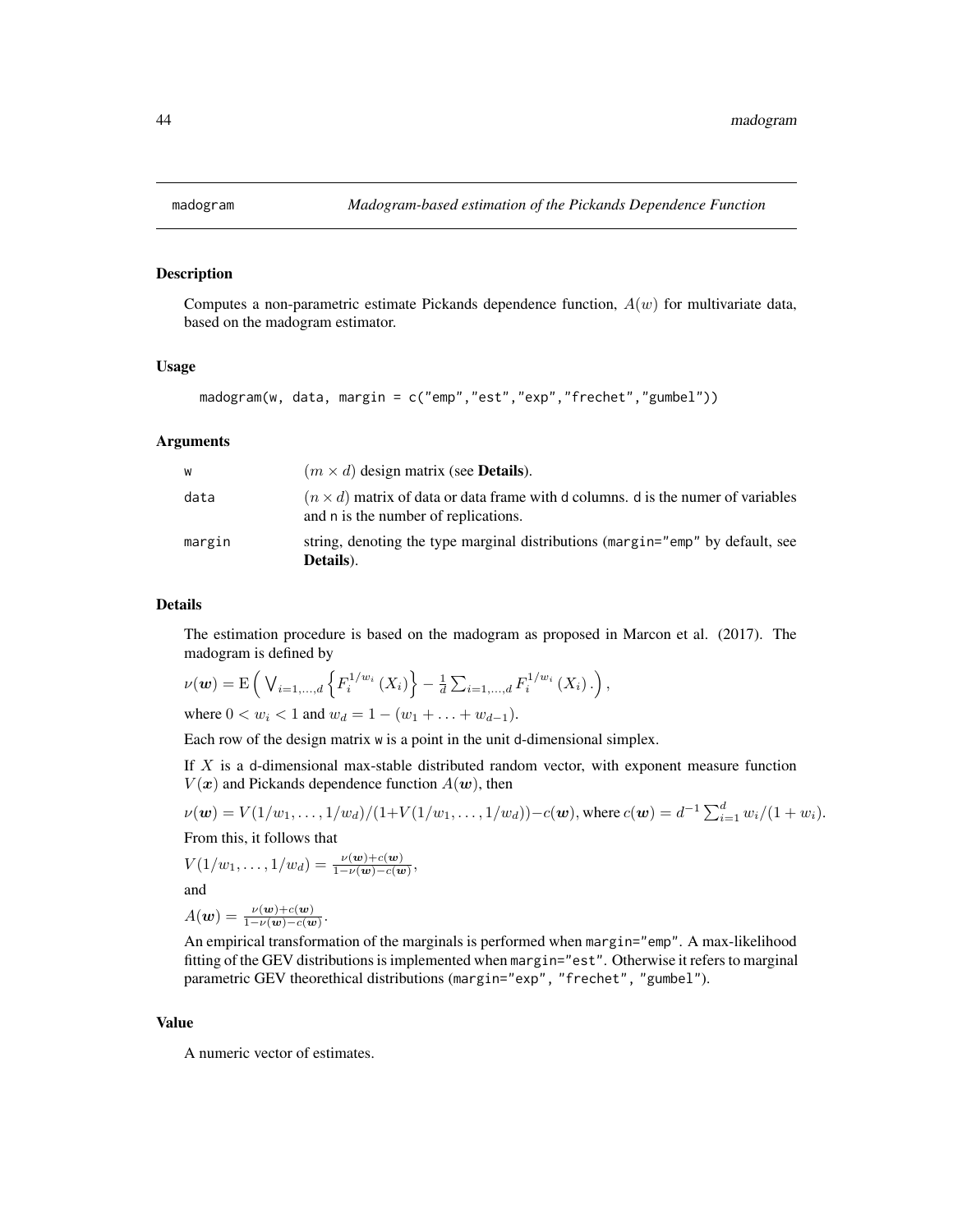#### <span id="page-44-0"></span>MilanPollution 45

#### Author(s)

Simone Padoan, <simone.padoan@unibocconi.it>, <https://mypage.unibocconi.it/simonepadoan/>; Boris Beranger, <borisberanger@gmail.com> <https://www.borisberanger.com/>; Giulia Marcon, <giuliamarcongm@gmail.com>

#### References

Marcon, G., Padoan, S.A., Naveau, P., Muliere, P. and Segers, J. (2017) Multivariate Nonparametric Estimation of the Pickands Dependence Function using Bernstein Polynomials. *Journal of Statistical Planning and Inference*, 183, 1-17.

Naveau, P., Guillou, A., Cooley, D., Diebolt, J. (2009) Modelling pairwise dependence of maxima in space, Biometrika, 96(1), 1-17.

#### See Also

[beed](#page-12-1), [beed.confband](#page-16-1)

#### Examples

```
x <- ExtremalDep:::simplex(2)
data <- evd::rbvevd(50, dep = 0.4, model = "log", mar1 = c(1,1,1))
Amd <- madogram(x, data, "emp")
Amd.bp <- beed(data, x, 2, "md", "emp", 20, plot=TRUE)
lines(x[,1], Amd, lty = 1, col = 2)
```
MilanPollution *Pollution data for summer and winter months in Milan, Italy.*

#### **Description**

Two datasets Milan.summer and Milan.winter, each containing 5 air pollutants: daily maximum of NO2, NO, O3 and SO2, daily mean of PM10; and 6 meteorological covariates: maximum precipitation, maximum temperature, maximum humidity, mean precipitation, mean temperature and mean humidity.

#### Format

A 1968 ∗ 12 data frame and a 1924 ∗ 12 data frame.

#### Details

The summer period corresponds to the period 30 April - 30 August between 2003 and 2017 and thus the dataset contains 1968 observations. The winter period corresponds to the period 32 November - 27(28) February. The records start from 31 December 2001 until 30 December 2017 and thus the dataset contains 1924 observations.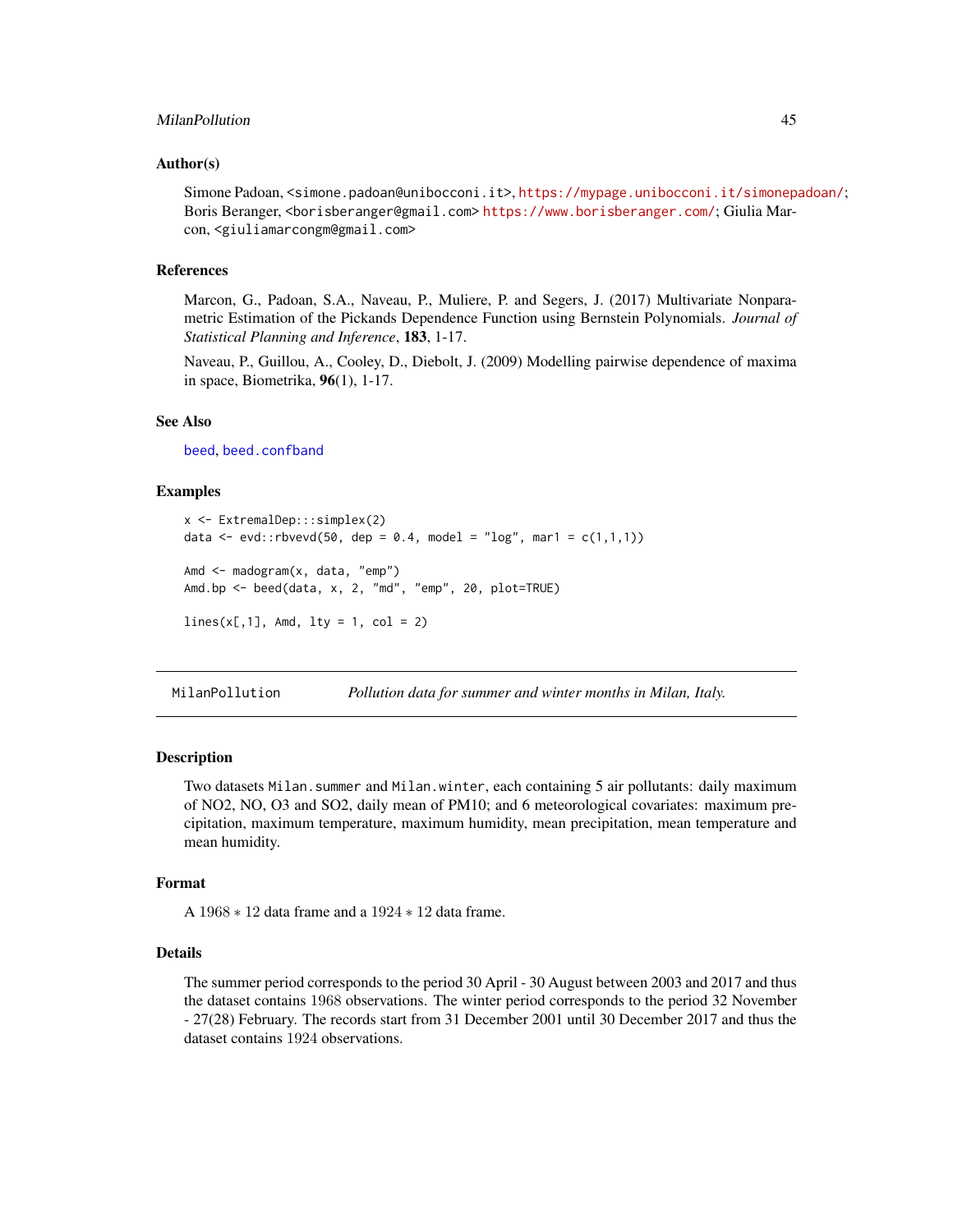<span id="page-45-0"></span>

#### Description

Evaluates the bivariate and trivariate Pickands dependence function for the extremal skew-\$t\$ model.

#### Usage

pk.extst(x, param)

#### Arguments

| X     | a vector of length 2 or 3 that belongs to the corresponding simplex.      |
|-------|---------------------------------------------------------------------------|
| param | the parameter vector, containing the dependence, shape and df parameters. |

#### Details

In the bivariate case, there is 1 dependence parameter, 2 shape parameters and a degree of freedom. In the trivariate case, there is 3 dependence parameter, 3 shape parameters and a degree of freedom. Dependence parameters must be between  $-1$  and 1, the degree of freedom must be positive.

#### Author(s)

Simone Padoan, <simone.padoan@unibocconi.it>, <https://mypage.unibocconi.it/simonepadoan/>; Boris Beranger, <borisberanger@gmail.com><https://www.borisberanger.com/>;

#### Examples

### Pickands dependence function for two-dimensional distribution

```
pk.extst(x=c(0.5,0.5), param=c(0.4,-2,4,3))
```

```
### Pickands dependence function for three-dimensional distribution
if (interactive()){
pk.extst(x=c(0.2,0.4,0.4), param=c(0.4,0.3,0.7,3,-1,0,2))
}
```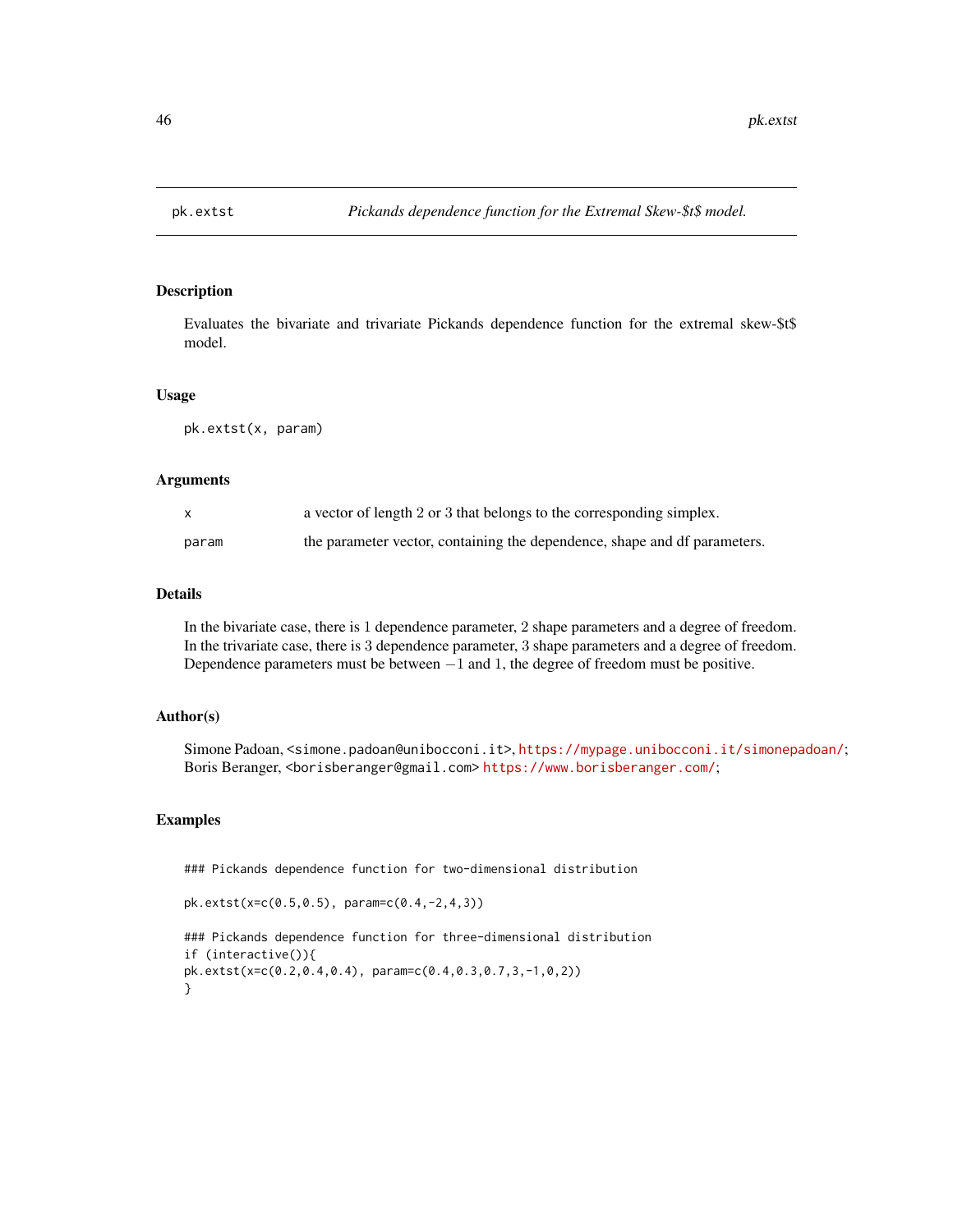<span id="page-46-1"></span><span id="page-46-0"></span>

#### Description

Produces one or more plots of the extremal dependence.

#### Usage

```
## S3 method for class 'bbeed'
plot(x, type = c("summary", "returns", "A", "h", "pm", "k"),mcmc, summary.mcmc, nsim, burn, y, probs, CEX=1.5, A_true, h_true,
          labels=c(expression(y[1]),expression(y[2])), ...)
```
#### **Arguments**

| X            | Vector on the unit simplex where the dependence function is evaluated.                                     |
|--------------|------------------------------------------------------------------------------------------------------------|
| type         | String, denoting the type of function to plot (see <b>Details</b> ).                                       |
| $m$ c $m$ c  | The output of the bbeed function.                                                                          |
| summary.mcmc | The output of the summary bedeed function.                                                                 |
| nsim         | The number of simulation in the mcmc algorithm.                                                            |
| burn         | The burn-in period.                                                                                        |
| y            | A 2-column matrix of unobserved thresholds at which the returns are calculated.<br>Required when type="y". |
| probs        | The probability of joint exceedances, the output of the return function.                                   |
| A_true       | The true pickands dependence function (evaluated at x).                                                    |
| h_true       | The true angular density function (evaluated at x).                                                        |
| <b>CEX</b>   | Label and axis sizes.                                                                                      |
| labels       | Labels.                                                                                                    |
| $\ddots$     | Additional graphical parameters. See plot function for details.                                            |
|              |                                                                                                            |

#### Details

If type="returns", a (contour) plot of the probabilities of exceedances for some threshold y is returned.

If type="A", a plot of the estimated Pickands dependence function is drawn. If A\_true is specified the plot includes the true Pickands dependence function and a functional boxplot for the estimated function. If type="h", a plot of the estimated angular density function is drawn. If h\_true is specified the plot includes the true angular density and a functional boxplot for the estimated function. If type="pm", a plot of the prior against the posterior for the mass at  $\{0\}$  is drawn. If type="k", a plot of the prior against the posterior for the polynomial degree  $k$  is drawn. If type="summary", a 2 by 2 plot with types "A", "h", "pm" and "k" is returned.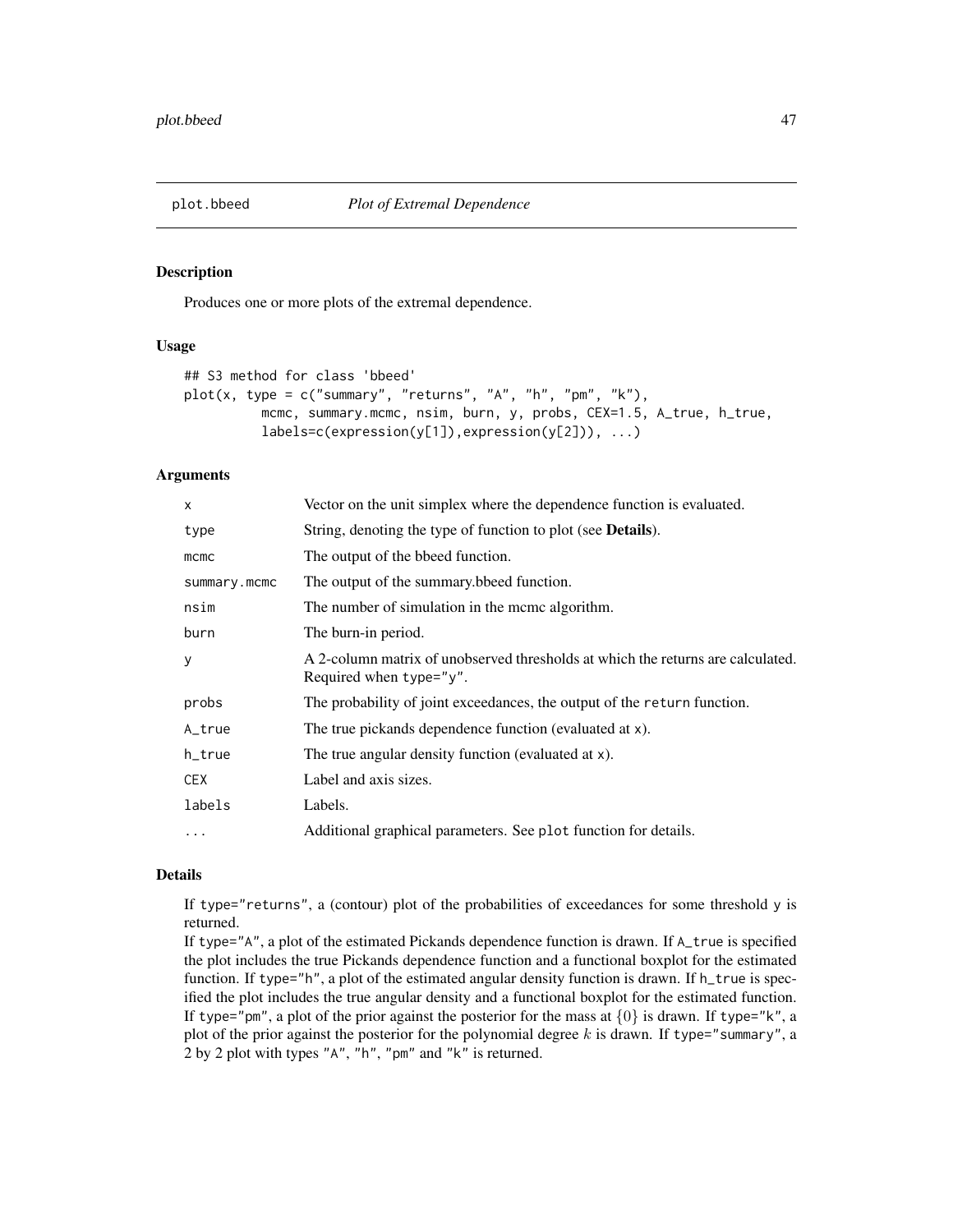#### <span id="page-47-0"></span>Author(s)

Simone Padoan, <simone.padoan@unibocconi.it>, <https://mypage.unibocconi.it/simonepadoan/>; Boris Beranger, <borisberanger@gmail.com> <https://www.borisberanger.com/>; Giulia Marcon, <giuliamarcongm@gmail.com>

#### References

Marcon, G., Padoan, S.A., Naveau, P., Muliere, P., Segers, J. (2017) Multivariate Nonparametric Estimation of the Pickands Dependence Function using Bernstein Polynomials. *Journal of Statistical Planning and Inference*, 183, 1-17.

#### See Also

[beed.confband](#page-16-1).

#### Examples

```
if (interactive()){
```

```
# This reproduces some of the results showed in Fig. 1 (Marcon, 2016).
set.seed(1890)
data <- evd::rbvevd(n=100, dep=.6, asy=c(0.8,0.3), model="alog", mar1=c(1,1,1))
nsim = 500000burn = 400000
mu.nbinom = 3.2var.nbinom = 4.48hyperparam <- list(a.unif=0, b.unif=.5, mu.nbinom=mu.nbinom, var.nbinom=var.nbinom)
k0 = 5pm0 = list(p0=0.06573614, p1=0.3752118)
eta0 = ExtremalDep:::rcoef(k0, pm0)
mcmc <- bbeed(data, pm0, eta0, k0, hyperparam, nsim,
              prior.k = "nbinom", prior.pm = "unif")
w <- seq(0.001, .999, length=100)
summary.mcmc <- summary.bbeed(w, mcmc, burn, nsim, plot=TRUE)
plot.bbeed(type = "A", x=w, mcmc=mcmc, summary.mcmc, nsim=nsim, burn=burn)
plot.bbeed(type = "h", x=w, mcmc=mcmc, summary.mcmc, nsim=nsim, burn=burn)
plot.bbeed(type = "pm", x=w, mcmc=mcmc, summary.mcmc, nsim=nsim, burn=burn)
plot.bbeed(type = "k", x=w, mcmc=mcmc, summary.mcmc, nsim=nsim, burn=burn)
Atrue \leq evd::abvevd(w, dep=0.6, asy=c(0.3, 0.8), model='alog')
htrue <- evd::hbvevd(w, dep=0.6, asy=c(0.8,0.3), model='alog',half=TRUE)
plot.bbeed(type = "A", summary.mcmc=summary.mcmc, A_true=Atrue)
plot.bbeed(type = "h", summary.mcmc=summary.mcmc, h_true=htrue)
```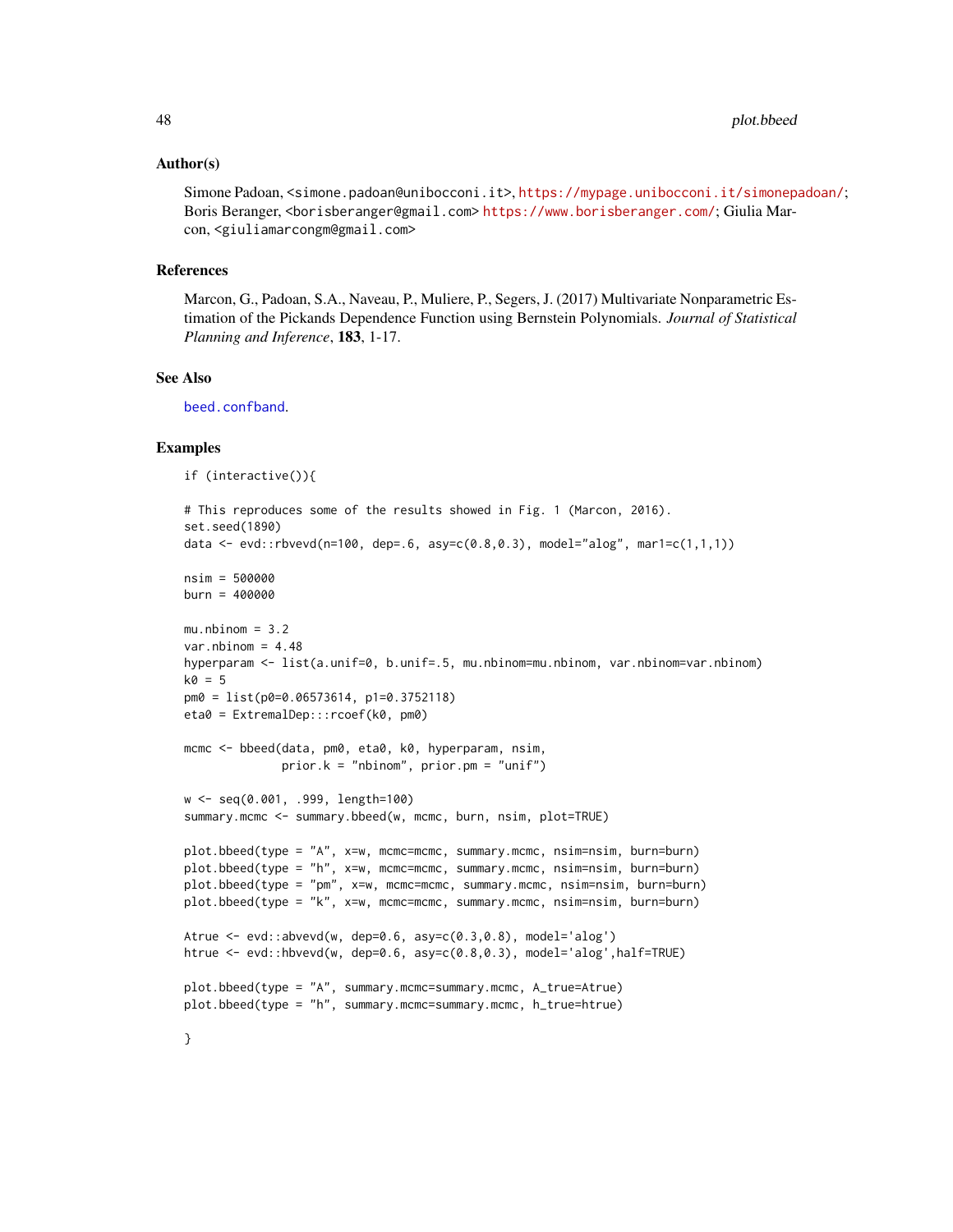<span id="page-48-0"></span>pollution *Air quality datasets containing daily maxima of air pollutants (PM10, NO, NO2, 03 and S02) recorded in Leeds (U.K.), during five winter seasons (November-Februrary) between 1994 and 1998.*

#### **Description**

Contains 6 datasets: PNS, PNN, NSN, PNNS, winterdat and Leeds.frechet.

#### Details

The dataset winterdat contains 590 (transformed) observations for each of the five pollutants. Contains NAs. Outliers have been removed according to Heffernan and Tawn (2004). The following datasets have been obtained by applying transformations to winterdat.

Leeds.frechet contains 590 observations corresponding to the daily maxima of five air pollutants transformed to unit Frechet scale.

NSN contains 100 observations in the 3-dimensional unit simplex for the daily maxima of nitrogen dioxide (NO2), sulfur dioxide (SO2) and nitrogen oxide (NO).

PNN contains 100 observations in the 3-dimensional unit simplex for the daily maxima of particulate matter (PM10), nitrogen oxide (NO) and nitrogen dioxide (NO2).

PNS contains 100 observations in the 3-dimensional unit simplex for the daily maxima of particulate matter (PM10), nitrogen oxide (NO) and sulfur dioxide (SO2).

PNNS contains 100 observations in the 4-dimensional unit simplex for the daily maxima of particulate matter (PM10), nitrogen oxide (NO), nitrogen dioxide (NO2) and sulfur dioxide (S02).

The transformation to unit Frechet margins of the raw data has been considered by Cooley et al (2010). Only the 100 data points with the largest radial components were kept.

#### Source

<https://uk-air.defra.gov.uk/>

#### References

Cooley, D.,Davis, R. A., and Naveau, P. (2010). The pairwise beta distribution: a flexible parametric multivariate model for extremes. *Journal of Multivariate Analysis*, 101, 2103–2117.

Heffernan, J. E., and Tawn, J. A. (2004). A conditional approach for multivariate extreme values. *Journal of the Royal Statistical Society, Series B, Methodology*, 66, 497–546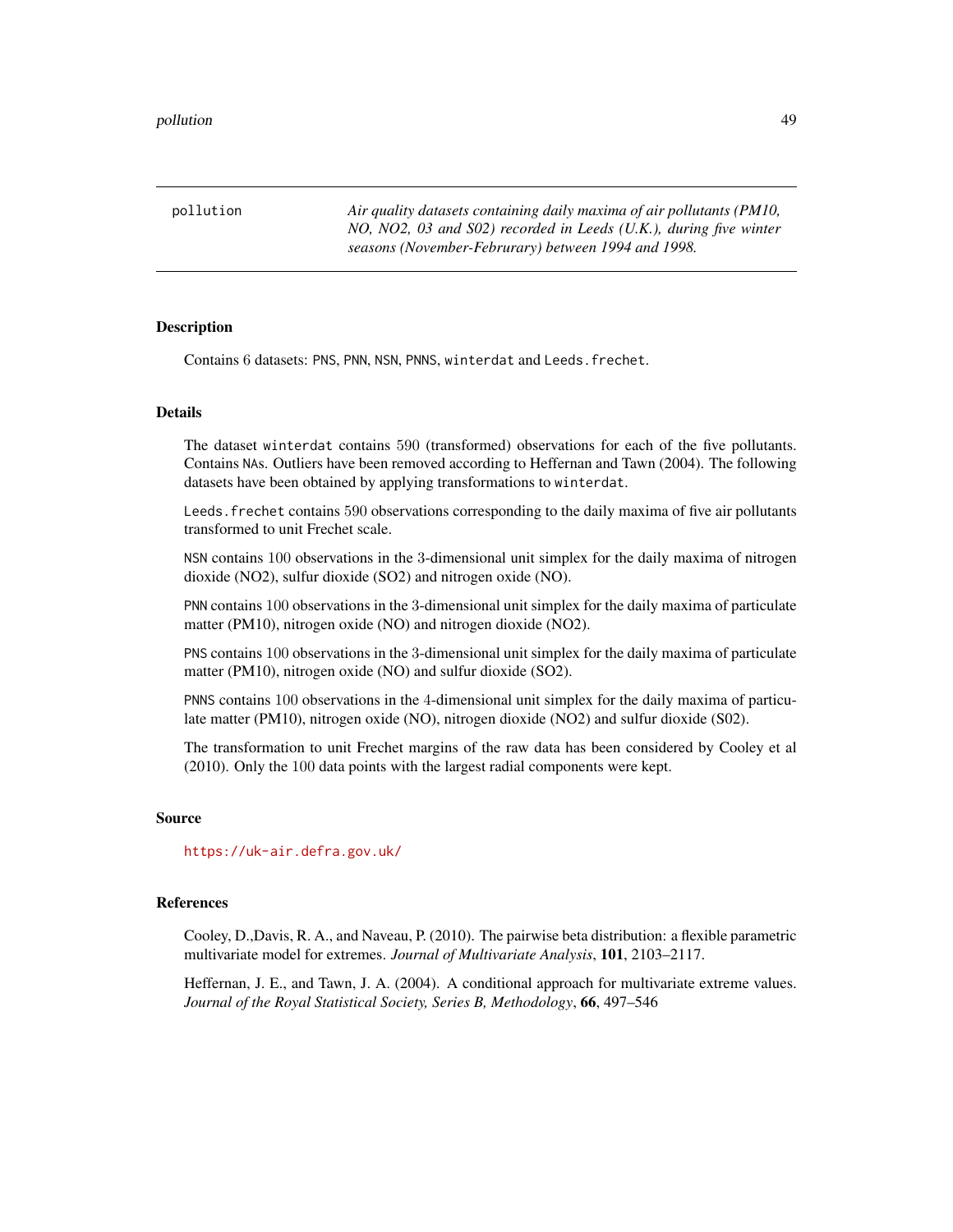<span id="page-49-0"></span>

#### Description

Generates a sample from the posterior distribution for the parameters and computes the posterior mean, component-wise variance and BIC.

### Usage

```
posteriorMCMC(Nsim, Nbin=0, Hpar, MCpar, dat, par.start=NULL,
              show.progress=floor(seq(1,Nsim, length.out=20)),
            seed=NULL, kind="Mersenne-Twister", save=FALSE,
              name.save=NULL, save.directory = "~",
              name.dat="", model, c=NULL)
```
#### Arguments

| Nsim           | Total number of iterations to perform.                                                                                                                                                                                                                                                                                                             |
|----------------|----------------------------------------------------------------------------------------------------------------------------------------------------------------------------------------------------------------------------------------------------------------------------------------------------------------------------------------------------|
| Nbin           | Length of the burn-in period.                                                                                                                                                                                                                                                                                                                      |
| Hpar           | A vector of hyper-parameters. See prior.                                                                                                                                                                                                                                                                                                           |
| MCpar          | MC MC parameter. See proposal.                                                                                                                                                                                                                                                                                                                     |
| dat            | Angular dataset. Each row corresponds to coordinates in the simplex.                                                                                                                                                                                                                                                                               |
| par.start      | Starting point for the MC MC sample.                                                                                                                                                                                                                                                                                                               |
| show.progress  | A vector of integers containing the times (iteration numbers) at which a message<br>showing progression will be printed on the standard output.                                                                                                                                                                                                    |
| seed           | The seed to be set via the routine set, see help of $R$ for details.                                                                                                                                                                                                                                                                               |
| kind           | The kind of random number generator. Default is "Mersenne-Twister". See<br>set.seed for details.                                                                                                                                                                                                                                                   |
| save           | Logical; if save=TRUE then the result is saved                                                                                                                                                                                                                                                                                                     |
| name.save      | A character string giving the name under which the result is to be saved. If NULL<br>(default), nothing is saved. Otherwise the result is saved in file paste (save . directory, "/",<br>name.save,".rda",sep=""). A "log" is also saved, named paste (name.save,<br>".log", sep=""), in file paste(save.directory,"/", name.log, ".rda", sep=""). |
| save.directory | A character string giving the directory where the result is to be saved (without<br>trailing slash).                                                                                                                                                                                                                                               |
| name.dat       | A character string naming the dataset used for inference. Default is "".                                                                                                                                                                                                                                                                           |
| model          | A character string. Possible models are "Pairiwse", "Husler", "Dirichlet",<br>"Extremalt" or "Asymmetric". See details.                                                                                                                                                                                                                            |
| c              | A real value in $[0, 1]$ , providing the decision rule to allocate a data point to a sub-<br>set of the simplex. Only required for the Extremal-t and Asymmetric Logistic<br>models.                                                                                                                                                               |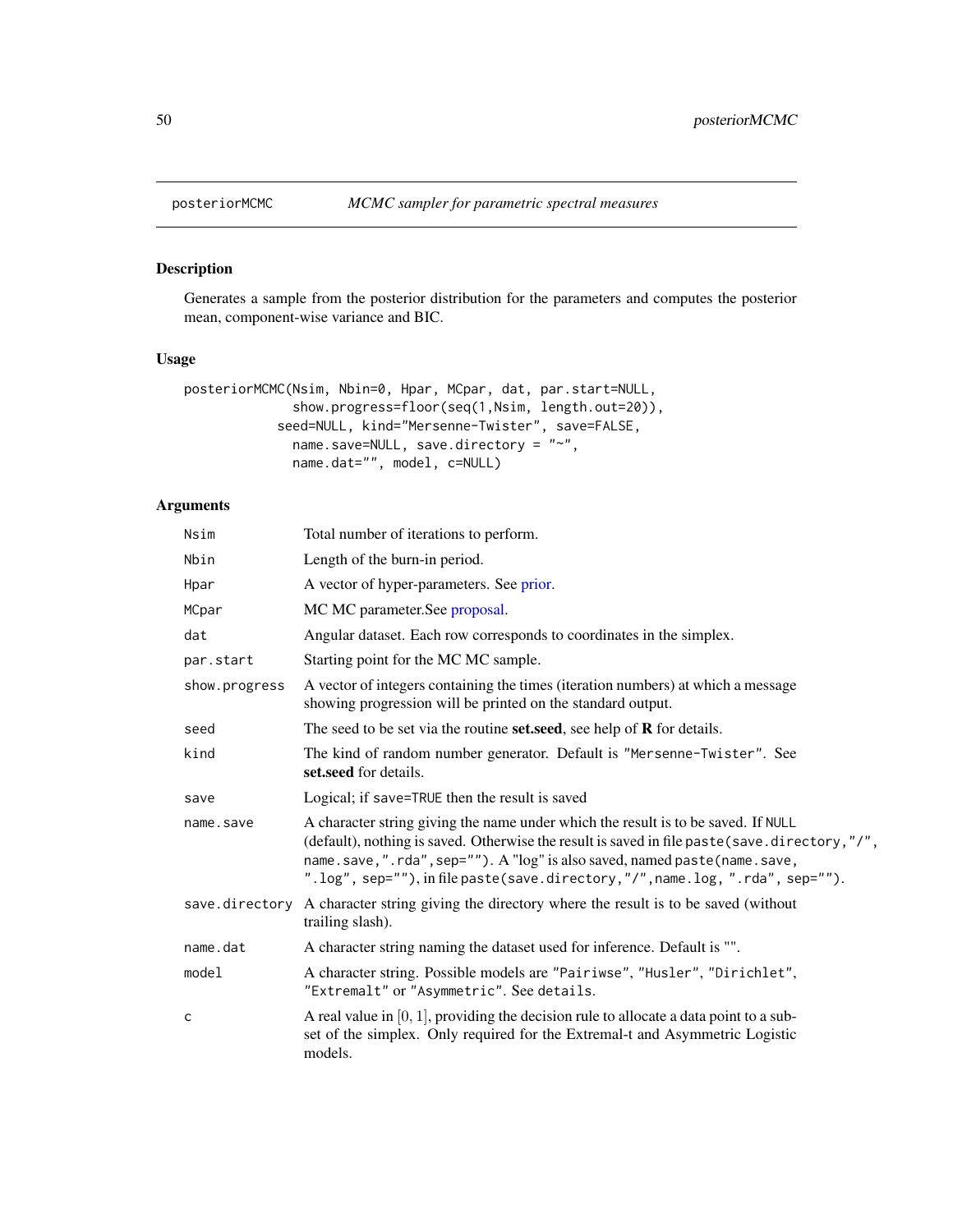#### posteriorMCMC 51

#### Details

When model="Pairwise" the Pairiwse Beta model is selected and prior.pb, proposal.pb, pb. Hpar , pb.MCpar are considered. Similarly model="Husler" selects the Husler-Reiss model, model="Dirichlet" the Tilted Dirichlet model, model="Extremalt" the Extremal-t and model="Asymmetric" the Asymmetric Logistic model and the functions associated to these models.

#### Value

A list made of

| stored.vales  | A $(Nsim - Nbin) * d$ matrix, where d is the dimension of the parameter space                                                            |
|---------------|------------------------------------------------------------------------------------------------------------------------------------------|
| llh           | A vector of size $(Nsim - Nbin)$ containing the log-likelihoods evaluadted at<br>each parameter of the posterior sample.                 |
| lprior        | A vector of size $(Nsim - Nbin)$ containing the logarithm of the prior densities<br>evaluated at each parameter of the posterior sample. |
| elapsed       | The time elapsed, as given by porc. time between the start and end of the run.                                                           |
| Nsim          | The same as the passed argument.                                                                                                         |
| Nbin          | Idem.                                                                                                                                    |
| n.accept      | The total number of accepted proposals.                                                                                                  |
| n.accept.kept | The number of accepted proposals after the burn-in period.                                                                               |
| emp.mean      | The estimated posterior parameters mean.                                                                                                 |
| emp.sd        | The empirical posterior sample standard deviation.                                                                                       |
| BIC           | The Bayesian Information Criteria.                                                                                                       |

#### Author(s)

Simone Padoan, <simone.padoan@unibocconi.it>, <https://mypage.unibocconi.it/simonepadoan/>; Boris Beranger, <borisberanger@gmail.com> <https://www.borisberanger.com/>;

#### Examples

```
################################################
# The following examples provide the results of
# the approximate bayesian analysis in Table 1.1
# of the paper Beranger and Padoan (2015)
################################################
## Load datasets :
data(pollution)
Nsim <- 50e+4
Nbin <- 30e+4
MCpar < -0.35Hpar.pb <- list(mean.alpha=0, mean.beta=3,sd.alpha=3, sd.beta=3)
Hpar.hr <- list(mean.lambda=0, sd.lambda=3)
Hpar.di <- list(mean.alpha=0, sd.alpha=3)
Hpar.et <- list(mean.rho=0, mean.mu=3,sd.rho=3, sd.mu=3)
```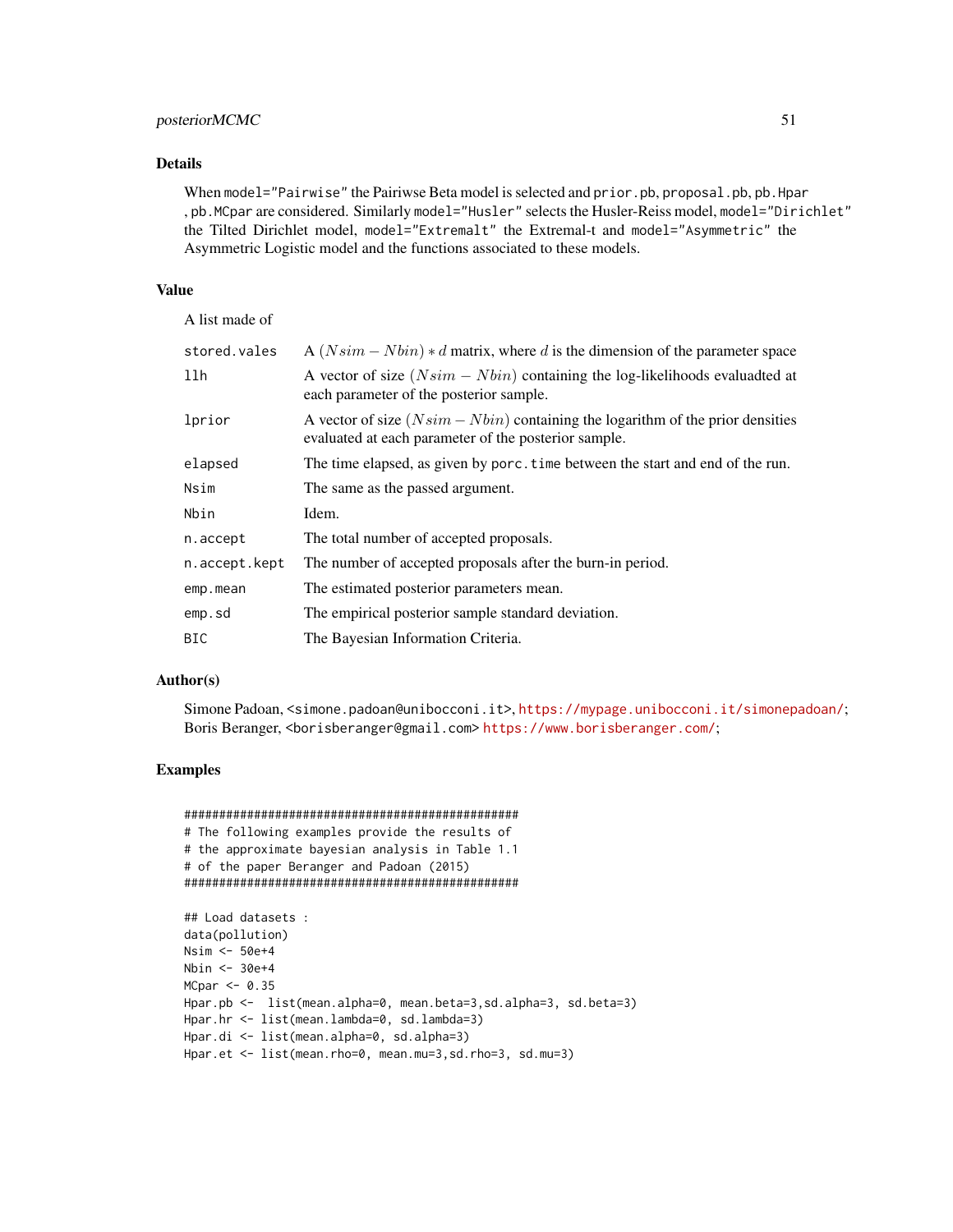```
## Using the PNS dataset
if (interactive()){
est.pb.PNS <- posteriorMCMC(Nsim, Nbin, Hpar.pb, MCpar, PNS, seed=14342, model='Pairwise')
est.pb.PNS$emp.mean
est.pb.PNS$emp.sd
est.pb.PNS$BIC
est.hr.PNS <- posteriorMCMC(Nsim, Nbin, Hpar.hr, MCpar, PNS, seed=14342, model='Husler')
est.hr.PNS$emp.mean
est.hr.PNS$emp.sd
est.hr.PNS$BIC
est.di.PNS <- posteriorMCMC(Nsim, Nbin, Hpar.di, MCpar, PNS, seed=14342, model='Dirichlet')
est.di.PNS$emp.mean
est.di.PNS$emp.sd
est.di.PNS$BIC
est.et.PNS <- posteriorMCMC(Nsim, Nbin, Hpar.et, MCpar, PNS, seed=14342, model='Extremalt',c=0.1)
est.et.PNS$emp.mean
est.et.PNS$emp.sd
est.et.PNS$BIC
}
## Using the NSN dataset
if (interactive()){
est.pb.NSN <- posteriorMCMC(Nsim, Nbin, Hpar.pb, MCpar, NSN, seed=14342, model='Pairwise')
est.pb.NSN$emp.mean
est.pb.NSN$emp.sd
est.pb.NSN$BIC
est.hr.NSN <- posteriorMCMC(Nsim, Nbin, Hpar.hr, MCpar, NSN, seed=14342, model='Husler')
est.hr.NSN$emp.mean
est.hr.NSN$emp.sd
est.hr.NSN$BIC
est.di.NSN <- posteriorMCMC(Nsim, Nbin, Hpar.di, MCpar, NSN, seed=14342, model='Dirichlet')
est.di.NSN$emp.mean
est.di.NSN$emp.sd
est.di.NSN$BIC
est.et.NSN <- posteriorMCMC(Nsim, Nbin, Hpar.et, MCpar, NSN, seed=14342, model='Extremalt',c=0.1)
est.et.NSN$emp.mean
est.et.NSN$emp.sd
est.et.NSN$BIC
}
## Using the PNN dataset
if (interactive()){
```
est.pb.PNN <- posteriorMCMC(Nsim, Nbin, Hpar.pb, MCpar, PNN, seed=14342, model='Pairwise')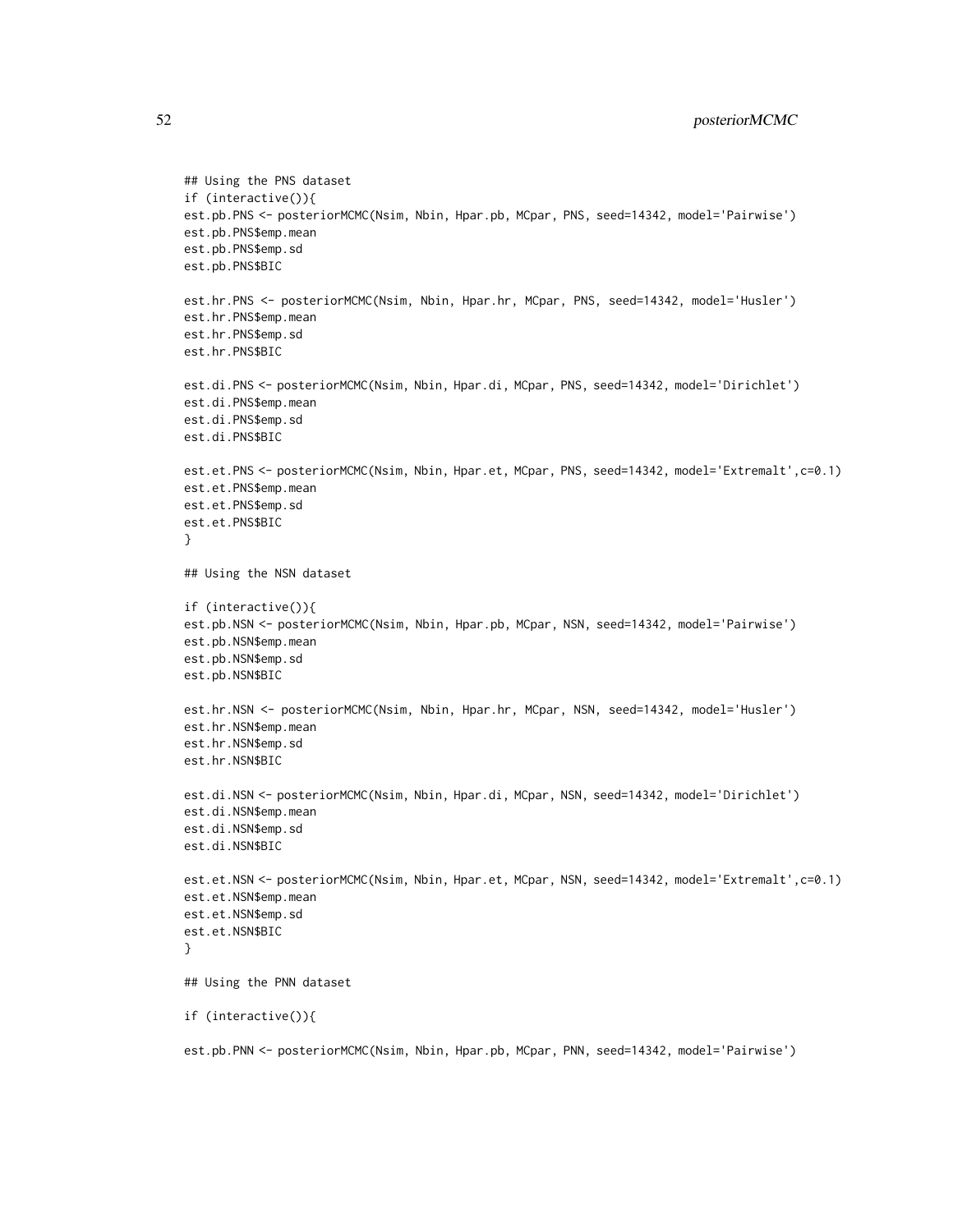#### <span id="page-52-0"></span>prior that the state of the state of the state of the state of the state of the state of the state of the state of the state of the state of the state of the state of the state of the state of the state of the state of the

```
est.pb.PNN$emp.mean
est.pb.PNN$emp.sd
est.pb.PNN$BIC
est.hr.PNN <- posteriorMCMC(Nsim, Nbin, Hpar.hr, MCpar, PNN, seed=14342, model='Husler')
est.hr.PNN$emp.mean
est.hr.PNN$emp.sd
est.hr.PNN$BIC
est.di.PNN <- posteriorMCMC(Nsim, Nbin, Hpar.di, MCpar, PNN, seed=14342, model='Dirichlet')
est.di.PNN$emp.mean
est.di.PNN$emp.sd
est.di.PNN$BIC
est.et.PNN <- posteriorMCMC(Nsim, Nbin, Hpar.et, MCpar, PNN, seed=14342, model='Extremalt',c=0.1)
est.et.PNN$emp.mean
est.et.PNN$emp.sd
est.et.PNN$BIC
}
################################################
# The following examples provide the results of
# the approximate bayesian analysis in Table 1.2
# of the paper Beranger and Padoan (2015)
################################################
# Using the PNNS dataset
if (interactive()){
est.pb.PNNS <- posteriorMCMC(Nsim, Nbin, Hpar.pb, MCpar, PNNS, seed=14342, model='Pairwise')
est.pb.PNNS$BIC
est.hr.PNNS <- posteriorMCMC(Nsim, Nbin, Hpar.hr, MCpar, PNNS, seed=14342, model='Husler')
est.hr.PNNS$BIC
est.di.PNNS <- posteriorMCMC(Nsim, Nbin, Hpar.di, MCpar, PNNS, seed=14342, model='Dirichlet')
est.di.PNNS$BIC
}
```
<span id="page-52-1"></span>prior *Prior parameter distribution for parametric models.*

#### Description

Random generation from the prior distribution for extremal parametric models or density evaluation of the extremal parametric models.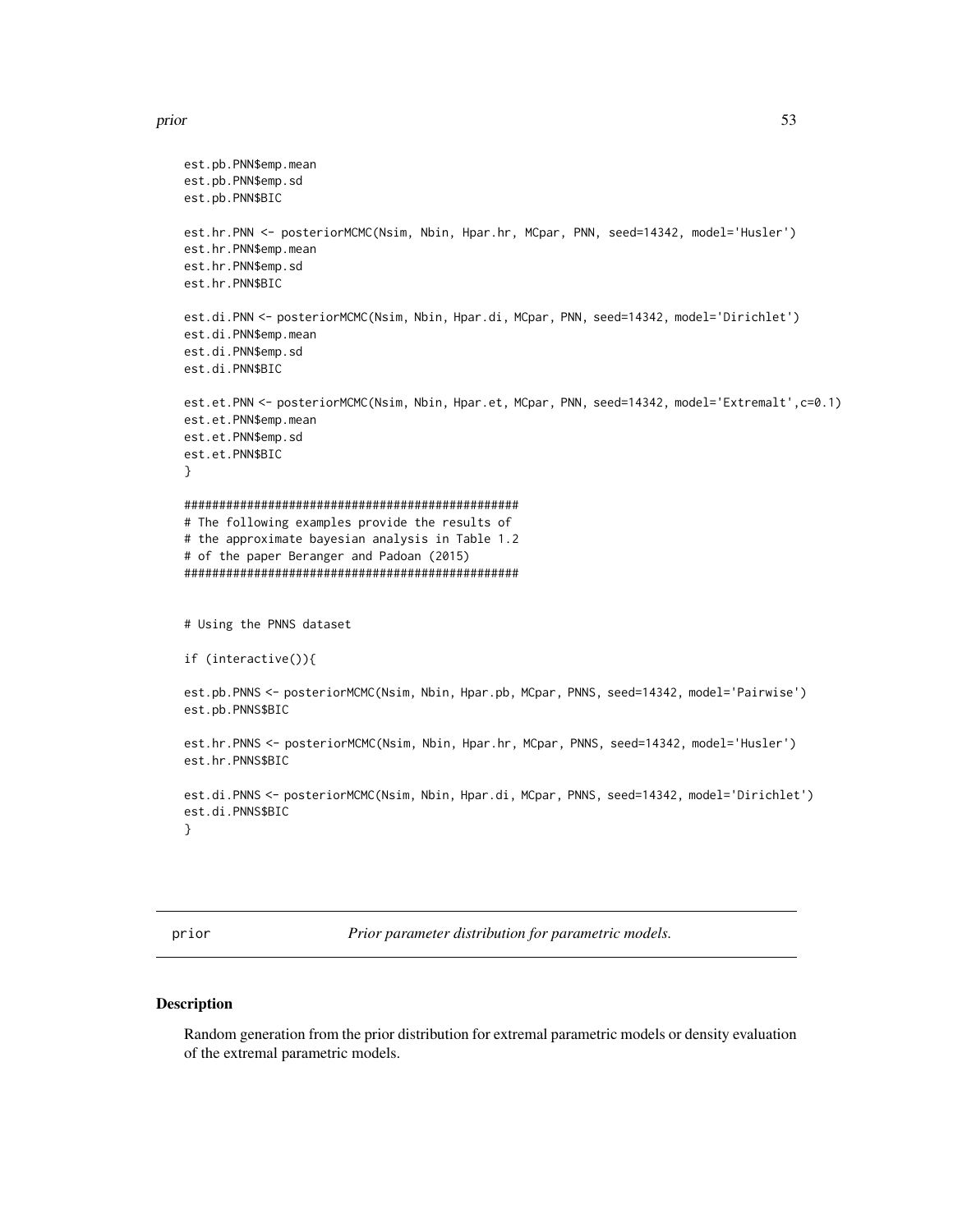#### Usage

prior(model, type = c("r", "d"), n, par, Hpar, log, dimData)

#### **Arguments**

| model   | The parametric model considered. Values can be model="Pairwise", model="Husler",<br>model="Dirichlet", model="Extremalt" and model="Asymmetric" respec-<br>tively for the Pairwise Beta, Hulser-Reiss, Tilted Dirichlet, Extremal-t and Asym-<br>metric Logistic. |
|---------|-------------------------------------------------------------------------------------------------------------------------------------------------------------------------------------------------------------------------------------------------------------------|
| type    | One of the character strings "r" or "d" representing random generation and den-<br>sity of the model considered.                                                                                                                                                  |
| n       | The number of parameters to be generated. Only used if type=="r".                                                                                                                                                                                                 |
| par     | The values of the parameters. Only used if type=="d". The first elements corre-<br>spond to the parameters alpha and the last parameters are the beta parameters.<br>See Details.                                                                                 |
| Hpar    | A list of hyper-parameters. See Details.                                                                                                                                                                                                                          |
| log     | Logical; Only used if type=="d" in order to obtain the log-density. TRUE is the<br>default.                                                                                                                                                                       |
| dimData | The dimension of the simplex.                                                                                                                                                                                                                                     |

#### Details

- For the Pairwise Beta model, the parameters components are independent, log-normal. The vector of parameters is of size choose(dim,2)+1 with positive components. The first elements are the pairiwse dependence parameters b and the last one is the global dependence parameter alpha. The list of hyper-parameters should be of the form mean.alpha=, mean.beta=, sd.alpha=, sd.beta=;
- For the Husler-Reiss model, the parameters components are independent, log-normal. The vector of parameters is of size choose(dim,2)+1 with positive components. The elements correspond to the lambda parameter. The list of hyper-parameters should be of the form mean.lambda=, sd.lambda=;
- For the Dirichlet model, the parameters' components are independent, log-normal. The vector of parameters is of size dimData with positive components. The elements correspond to the alpha parameter. The list of hyper-parameters should be of the form mean.alpha=, sd.alpha=;
- For the Extremal-t model, the parameters' components are independent, logit-squared for rho and log-normal for mu. The vector of parameters is of size dimData with positive components. The first elements correspond to the correlation parameters rho and the last parameter is the global dependence parameter mu. The list of hyper-parameters should be of the form mean.rho=, mean.mu=, sd.rho=, sd.mu=;
- For the **Asymmetric Logistic model**, the parameters' components are independent,  $log(+1)$ normal for alpha and logit for beta. The vector of parameters is of size  $2^{(dimData-1)}(dimData+2)$  - (2) dimData+1)2^dimData-1(dimData+2)-(2 dimData+1) with positive components. The list of hyper-parameters should be of the form mean.alpha=, mean.beta=, sd.alpha=, sd.beta=.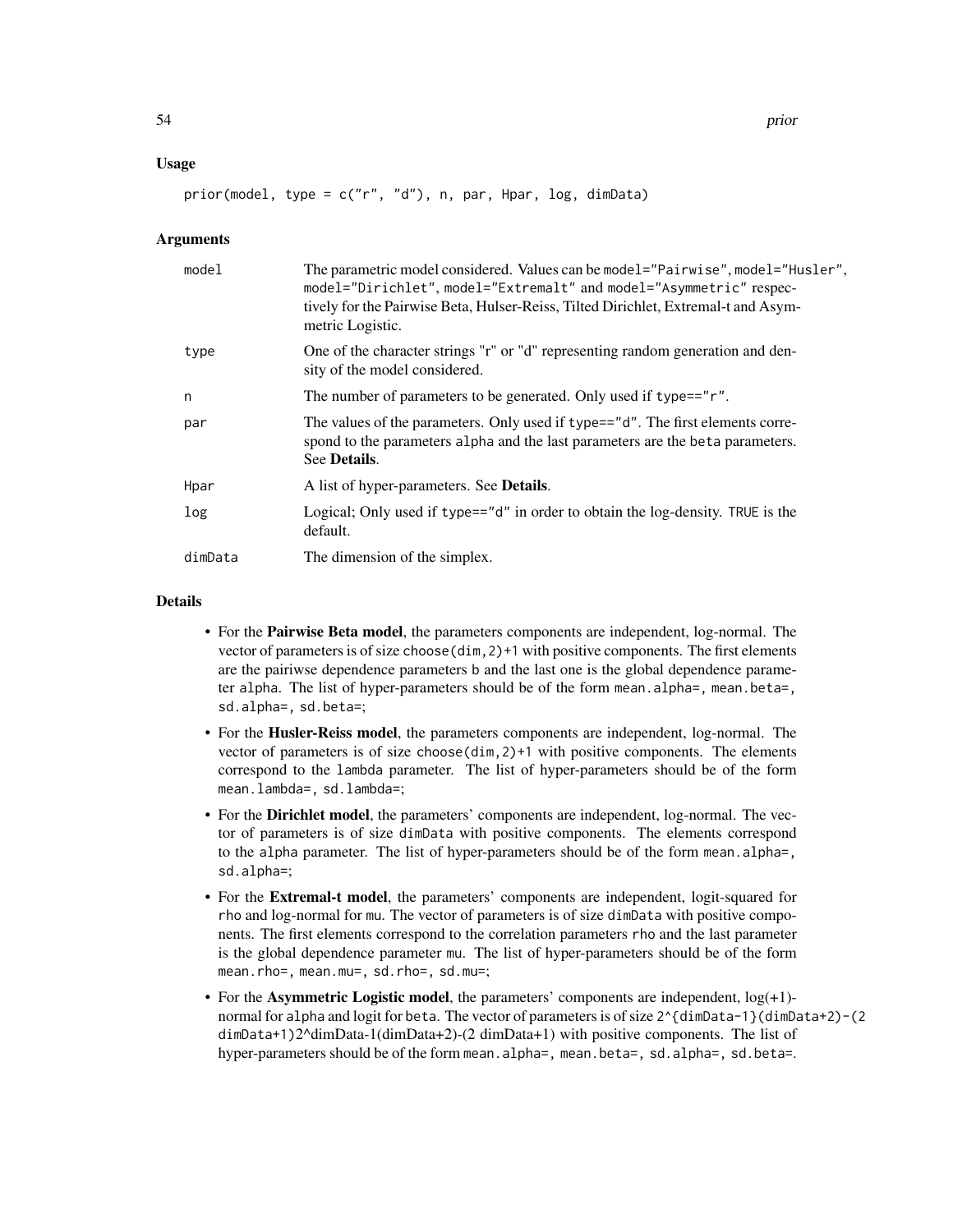#### <span id="page-54-0"></span>proposal 55

#### Value

If type==" $r$ ", a matrix with n rows containing a random parameter sample generated under the prior is returned, the (log)-density is returned if type=="d".

#### Author(s)

Simone Padoan, <simone.padoan@unibocconi.it>, <https://mypage.unibocconi.it/simonepadoan/>; Boris Beranger, <borisberanger@gmail.com><https://www.borisberanger.com/>;

#### Examples

```
MCpar < -0.35Hpar.pb <- list(mean.alpha=0, mean.beta=3,sd.alpha=3, sd.beta=3)
Hpar.hr <- list(mean.lambda=0, sd.lambda=3)
Hpar.di <- list(mean.alpha=0, sd.alpha=3)
Hpar.et <- list(mean.rho=0, mean.mu=3,sd.rho=3, sd.mu=3)
Hpar.alm <- list(mean.alpha=0, mean.beta=0, sd.alpha=3, sd.beta=3)
prior(model="Pairwise", type="r", n=5, Hpar=Hpar.pb, dimData=3)
prior(model="Pairwise", type="d", par=rep(1,choose(4,2)+1), Hpar=Hpar.pb, log=TRUE, dimData=3)
prior(model="Husler", type="r", n=5, Hpar=Hpar.hr, dimData=3)
prior(model="Husler", type="d", par=rep(1,choose(4,2)), Hpar=Hpar.hr, log=TRUE, dimData=3)
prior(model="Dirichlet", type="r", n=5, Hpar=Hpar.di, dimData=3)
prior(model="Dirichlet", type="d", par=rep(1,3), Hpar=Hpar.di, log=TRUE, dimData=3)
prior(model="Extremalt", type="r", n=5, Hpar=Hpar.et, dimData=3)
prior(model="Extremalt", type="d", par=c(rep(0.1,3),4), Hpar=Hpar.et, log=TRUE, dimData=3)
prior(model="Asymmetric", type="r", n=5, Hpar=Hpar.alm, dimData=3)
prior(model="Asymmetric", type="d", par=c(rep(2,4),rep(0.7,9)), Hpar=Hpar.alm, log=TRUE, dimData=3)
```
<span id="page-54-1"></span>proposal *Proposal distribution for parametric models*

#### **Description**

Density of the proposal distribution q(cur.par, prop.par) and random generator of the MCMC algorithm for parametric models.

#### Usage

```
proposal(model, type = c("r", "d"), cur.par, prop.par, MCpar, log = TRUE)
```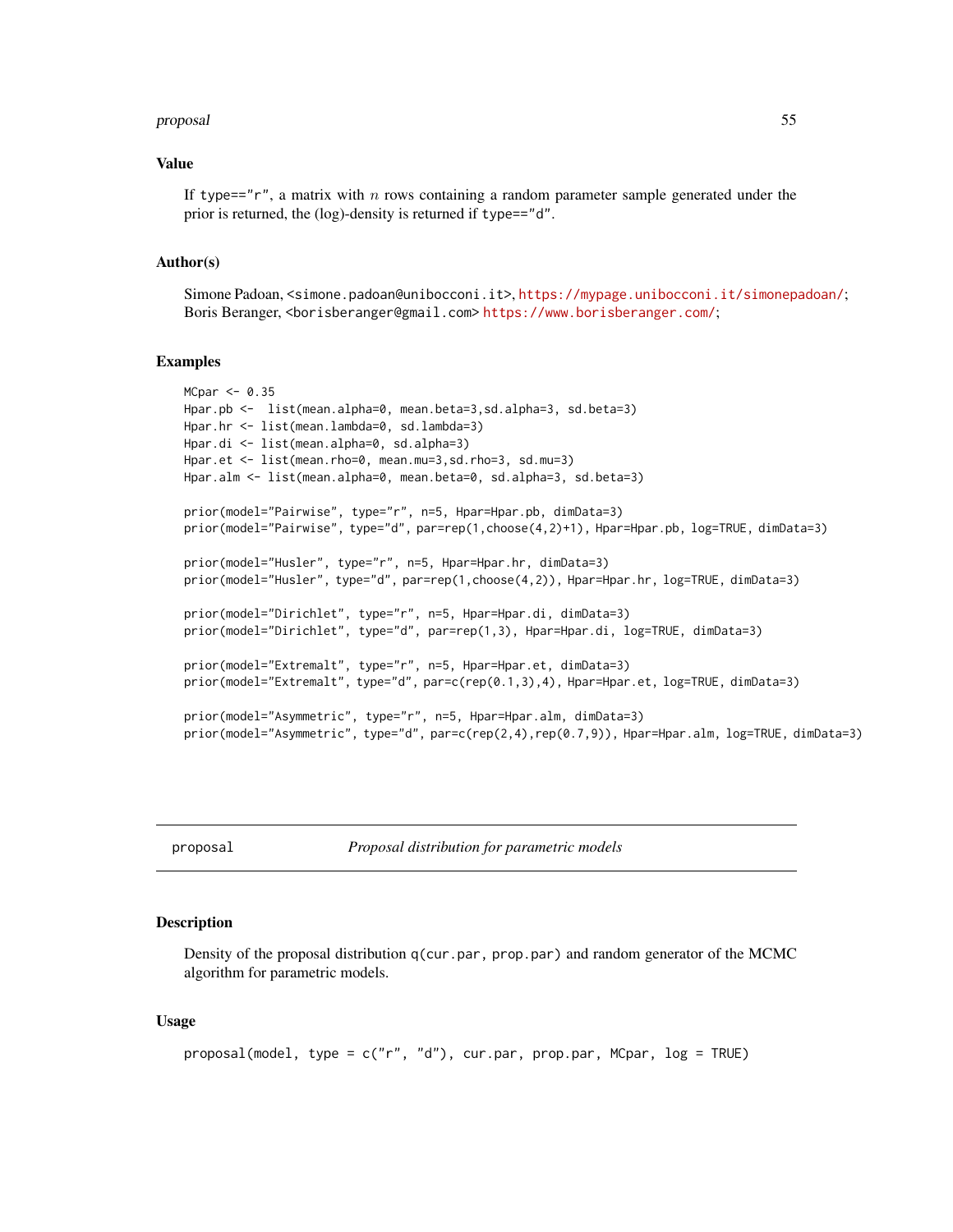#### **Arguments**

| model    | The parametric model considered. Values can be model="Pairwise", model="Husler",<br>model="Dirichlet", model="Extremalt" and model="Asymmetric" respec-<br>tively for the Pairwise Beta, Hulser-Reiss, Tilted Dirichlet, Extremal-t and Asym-<br>metric Logistic. |
|----------|-------------------------------------------------------------------------------------------------------------------------------------------------------------------------------------------------------------------------------------------------------------------|
| type     | One of the character strings "r" or "d" representing random generation and den-<br>sity for the Asymmetric Logistic model.                                                                                                                                        |
| cur.par  | Vector representing the current state of the chain. See <b>Details</b> .                                                                                                                                                                                          |
| prop.par | Vector representing the candidate parameters. See <b>Details</b> .                                                                                                                                                                                                |
| MCpar    | A list made of a single element: MC MC parameter. Re-centering parameters<br>for the proposal distribution.                                                                                                                                                       |
| log      | Logical; Only used if type=="d" in order to obtain the log-density. TRUE is the<br>default.                                                                                                                                                                       |

#### Details

- For the Pairwise Beta model, cur.par and prop.par are of size choose(dim,2)+1. The components prop.par[i] of the proposal distribution are generated independently from the log-normal distribution. prop.par = rlnorm(length(cur.par), meanlog=log(cur.par), sdlog = rep(MCpar\$sdlog, length(cur.par)));
- For the Husler-Reiss model, cur.par and prop.par are of size choose(dim,2). The components  $prop.par[i]$  of the proposal distribution are generated independently from the log-normal distribution. prop.par = rlnorm(length(cur.par), meanlog=log(cur.par), sdlog = rep(MCpar\$sdlog, length(cur.par)));
- For the Tilted Dirichlet model, cur.par and prop.par are of size dim. The components prop.par[i] of the proposal distribution are generated independently from the log-normal distribution. prop.par = rlnorm(length(cur.par), meanlog=log(cur.par), sdlog = rep(MCpar\$sdlog, length(cur.par)));
- For the **Extremal-t model**, cur.par and prop.par are of size choose(dim, 2)+1. The components  $prop.par[i]$  of the proposal distribution are generated independently from the square root of an inverse logit transformation of the normal distribution for the correlation parameters rho and from the log transformation of the normal distribution for the global dependence parameter (the degreee of freedom mu);
- For the Asymmetric Logistic model, cur.par and prop.par are of size  $2^{d-1}(d+2)-(2d-$ 1). The components prop.par[i] of the proposal distribution are generated independently from the log transformation of the normal distribution (minus 1) for the parameters alpha and from the inverse logit transformation of the parameters beta;

#### Value

Either the (log)-density of the proposal prop.par, given cur.par (if type=="d") or a proposal parameter (a vector), if type=="r".

#### Author(s)

Simone Padoan, <simone.padoan@unibocconi.it>, <https://mypage.unibocconi.it/simonepadoan/>; Boris Beranger, <borisberanger@gmail.com><https://www.borisberanger.com/>;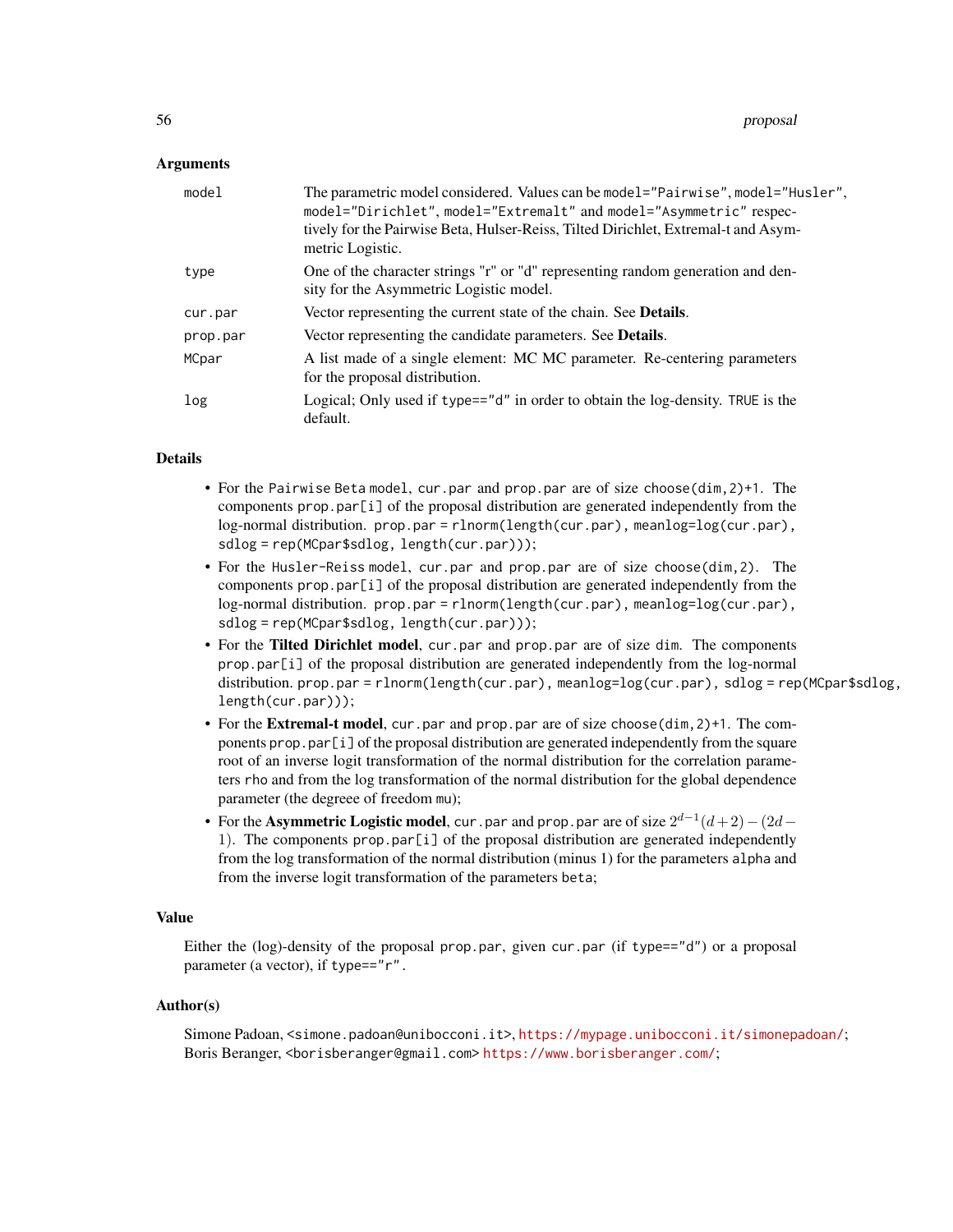#### <span id="page-56-0"></span>returns 57

#### Examples

```
proposal("Pairwise", "r", rep(1,4), MCpar=0.35)
proposal("Pairwise", "d", rep(1,4), rep(1.2,4), MCpar=0.35)
proposal("Husler", "r", rep(1,4), MCpar=0.35)
proposal("Husler", "d", rep(1,4), c(1.2,4), MCpar=0.35)
proposal("Dirichlet", "r", rep(1,3), MCpar=0.35)
proposal("Dirichlet", "d", rep(1,3), c(1.2,3), MCpar=0.35)
proposal("Extremalt", "r", rep(0.5,3), MCpar=0.35)
proposal("Extremalt", "d", c(rep(0.9,3),3), c(rep(0.8,3),2), MCpar=0.35)
proposal("Asymmetric", "r", c(rep(1.1,4),rep(0.1,9)), MCpar=0.35)
proposal("Asymmetric", "d", c(rep(1.1,4),rep(0.1,9)), c(rep(1.2,4),rep(0.1,9)), 0.35)
```
returns *Compute return values*

#### Description

Predicts the probability of future simultaneous exceedances

#### Usage

```
returns(mcmc, summary.mcmc, y, plot=FALSE)
```
#### Arguments

| $m$ cmc      | The output of the bbeed function.                   |
|--------------|-----------------------------------------------------|
| summary.mcmc | The output of the summary, bbeed function.          |
| У            | A 2-column matrix of unobserved thresholds.         |
| plot         | If plot=TRUE, then the plot bbeed function is used. |

#### Details

Computes for a range of unobserved extremes (larger than those observed in a sample), the pointwise mean from the posterior predictive distribution of such predictive values. The probabilities are calculated through

$$
P(Y_1 > y_1, Y_2 > y_2) = \frac{2}{k} \sum_{j=0}^{k-2} (\eta_{j+1} - \eta_j) \times \left( \frac{(j+1)B(y_1/(y_1+y_2)|j+2,k-j-1)}{y_1} - \frac{(k-j-1)B(y_2/(y_1+y_2)|k-j,j+1)}{y_2} \right),
$$

where  $B(x|a, b)$  denotes the cumulative distribution function of a Beta random variable with shape  $a, b > 0$ . See Marcon et al. (2016, p.3323) for details.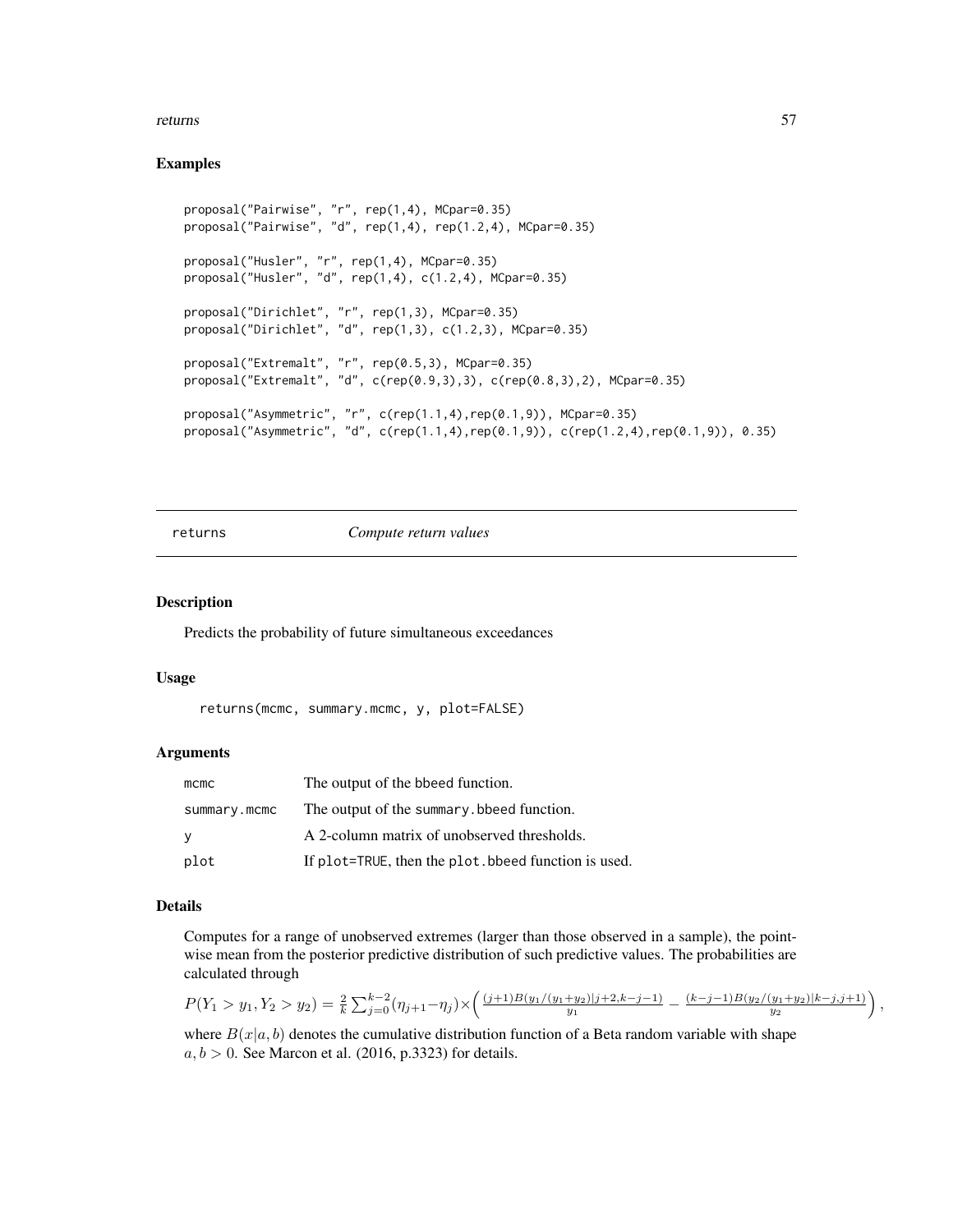#### Value

Returns a vector whose length is equal to the number of rows of the input value y.

#### Author(s)

Simone Padoan, <simone.padoan@unibocconi.it>, <https://mypage.unibocconi.it/simonepadoan/>; Boris Beranger, <borisberanger@gmail.com> <https://www.borisberanger.com/>; Giulia Marcon, <giuliamarcongm@gmail.com>

#### References

Marcon G., Padoan, S.A. and Antoniano-Villalobos I. (2016) Bayesian Inference for the Extremal Dependence. *Electronic Journal of Statistics*, 10.2, 3310-3337.

#### Examples

```
if (interactive()){
# This reproduces some of the results shown in Fig. 1 (Marcon, 2016).
set.seed(1890)
data <- evd::rbvevd(n=100, dep=.6, asy=c(0.8,0.3), model="alog", mar1=c(1,1,1))
nsim = 500000
burn = 400000
mu.nbinom = 3.2var.nbinom = 4.48hyperparam <- list(a.unif=0, b.unif=.5, mu.nbinom=mu.nbinom, var.nbinom=var.nbinom)
k0 = 5pm0 = list(p0=0.06573614, p1=0.3752118)
eta0 = ExtremalDep:::rcoef(k0, pm0)
mcmc <- bbeed(data, pm0, eta0, k0, hyperparam, nsim,
              prior.k = "nbinom", prior.pm = "unif")
w <- seq(0.001, .999, length=100)
summary.mcmc <- summary.bbeed(w, mcmc, burn, nsim, plot=TRUE)
plot.bbeed(type = "A", x=w, mcmc=mcmc, summary.mcmc, nsim=nsim, burn=burn)
plot.bbeed(type = "h", x=w, mcmc=mcmc, summary.mcmc, nsim=nsim, burn=burn)
plot.bbeed(type = "pm", x=w, mcmc=mcmc, summary.mcmc, nsim=nsim, burn=burn)
plot.bbeed(type = "k", x=w, mcmc=mcmc, summary.mcmc, nsim=nsim, burn=burn)
y \leq -\text{seq}(10, 100, 2)y <- as.matrix(expand.grid(y,y))
probs <- returns(mcmc = mcmc, summary.mcmc = summary.mcmc, y = y, plot = TRUE)
}
```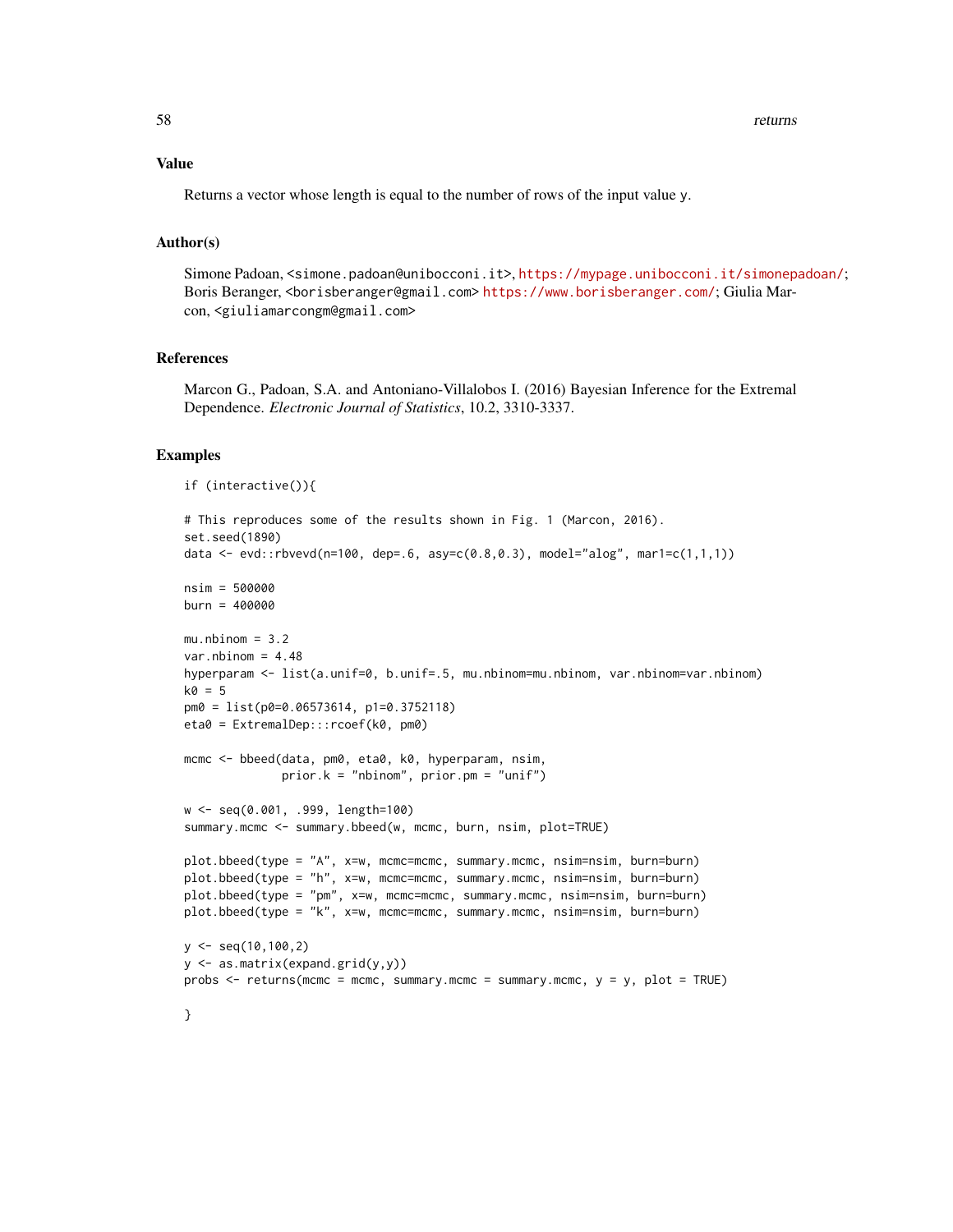<span id="page-58-0"></span>

#### Description

Generates random samples of iid observations from the Extremal-\$t\$ and Extremal Skew-\$t\$ models.

#### Usage

r\_extr\_mod(model, n, param)

#### Arguments

| model | A string with the name of the model: "Extremalt" or "Skewt".          |
|-------|-----------------------------------------------------------------------|
| n     | An integer indicating the number of numbers to be generated.          |
| param | A vector containing the parameters of the model. See <b>Details</b> . |

#### Details

If model="Extremalt" then the parameter vector is made of a dependence parameter vector of size  $choose(dim, 2)$  and a degree of freedom. If model="Skewt" then the parameter vector is made of a dependence parameter vector of size  $choose(dim, 2)$ , a vector of shape (or skewness) parameters of size dim and a degree of freedom.

#### Value

Returns a matrix with  $\dim$  columns and n columns.

#### Author(s)

Simone Padoan, <simone.padoan@unibocconi.it>, <https://mypage.unibocconi.it/simonepadoan/>; Boris Beranger, <borisberanger@gmail.com><https://www.borisberanger.com/>;

#### References

Beranger, B., Padoan, S. A. and Sisson, S. A. (2017). Models for extremal dependence derived from skew-symmetric families. *Scandinavian Journal of Statistics*, 44(1), 21-45.

#### Examples

```
### Extremal-t
if (interactive()){
## Bivariate
r_extr_mod("Extremalt", n=5, par=c(0.5,2))
}
```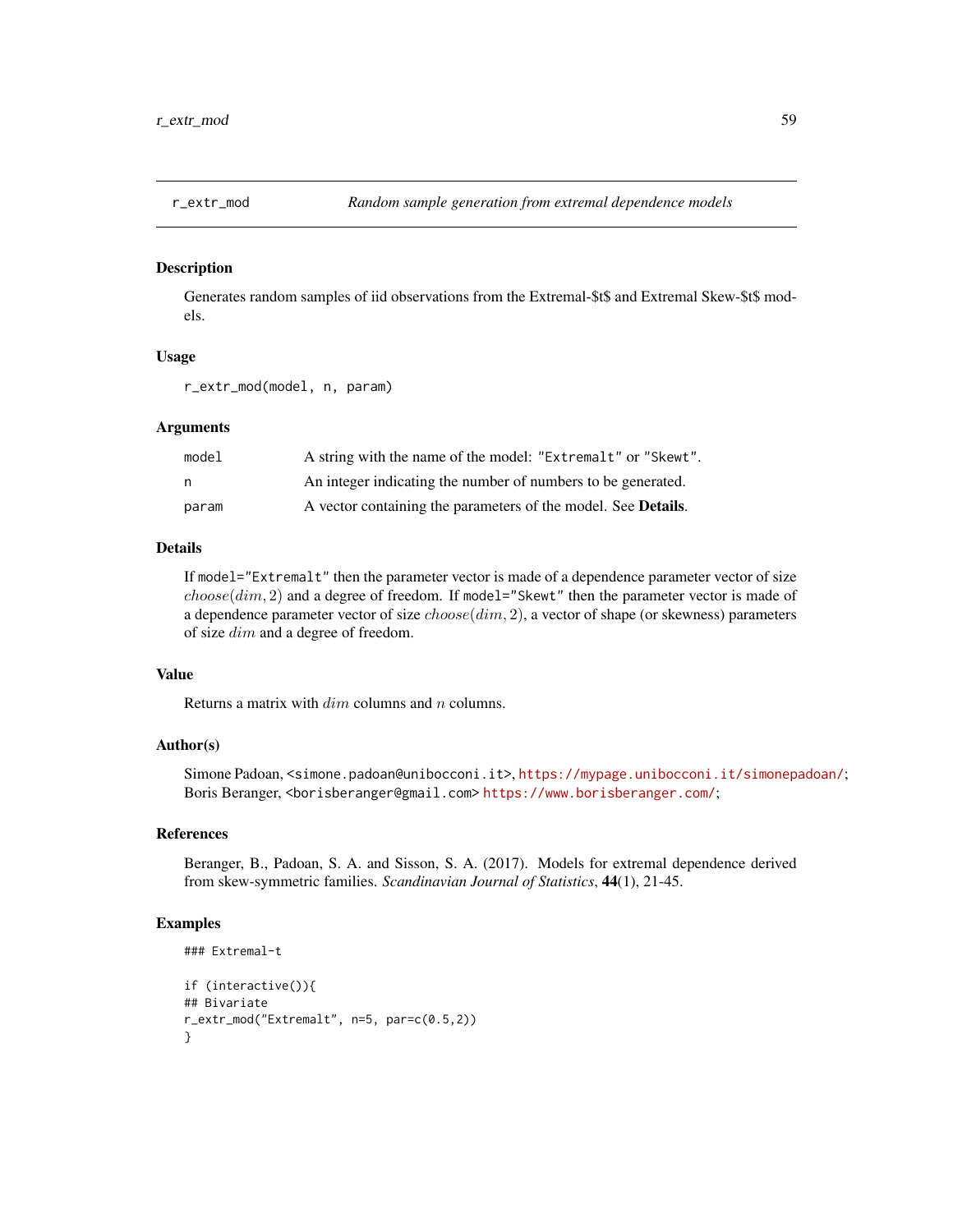```
if (interactive()){
## Trivariate
r_extr_mod("Extremalt", n=5, par=c(0.5,0.6,0.4,2))
}
### Extremal Skew-t
if (interactive()){
## Bivariate
r_extr_mod("Skewt", n=5, par=c(0.5,-1,1,2))
}
if (interactive()){
## Trivariate
r_extr_mod("Skewt", n=5, par=c(0.5,0.6,0.4,-2,-2,5,2))
}
```
summary.bbeed *Compute summary statistics from the MCMC output.*

#### Description

Summary statistics of the MCMC output obtained from the Bayesian method based on the Bernstein polynomials for inferring the angular measure and Pickands dependence functions.

#### Usage

## S3 method for class 'bbeed' summary(object, mcmc, burn, conf=0.95, plot=FALSE, ...)

#### Arguments

| object  | The values (on the simplex) at which the dependence is evaluated |
|---------|------------------------------------------------------------------|
| $m$ cmc | The output of an MCMC algorithm given by beed                    |
| burn    | The burn-in period                                               |
| conf    | The confidence region                                            |
| plot    | If plot=TRUE then the function plot, beed is used.               |
| .       | Arguments to be passed for the graphical parameters              |

#### Value

Returns a list that contains:

\* the conf-, 0.5- and 1-conf-quantiles and posterior sample for k (the polynomial order),

\* the conf- and 1-conf-quantiles, mean and posterior sample for h (the angular density), A (the Pickands dependence function), p0 and p1 (the point masses at the endpoints of the simplex), mar1 and mar2 (the marginal parameters, if they exist). To access them, the names are for example k.low, k.median, k.up and k\_post.

\* w and burn which are the inputs object and burn.

<span id="page-59-0"></span>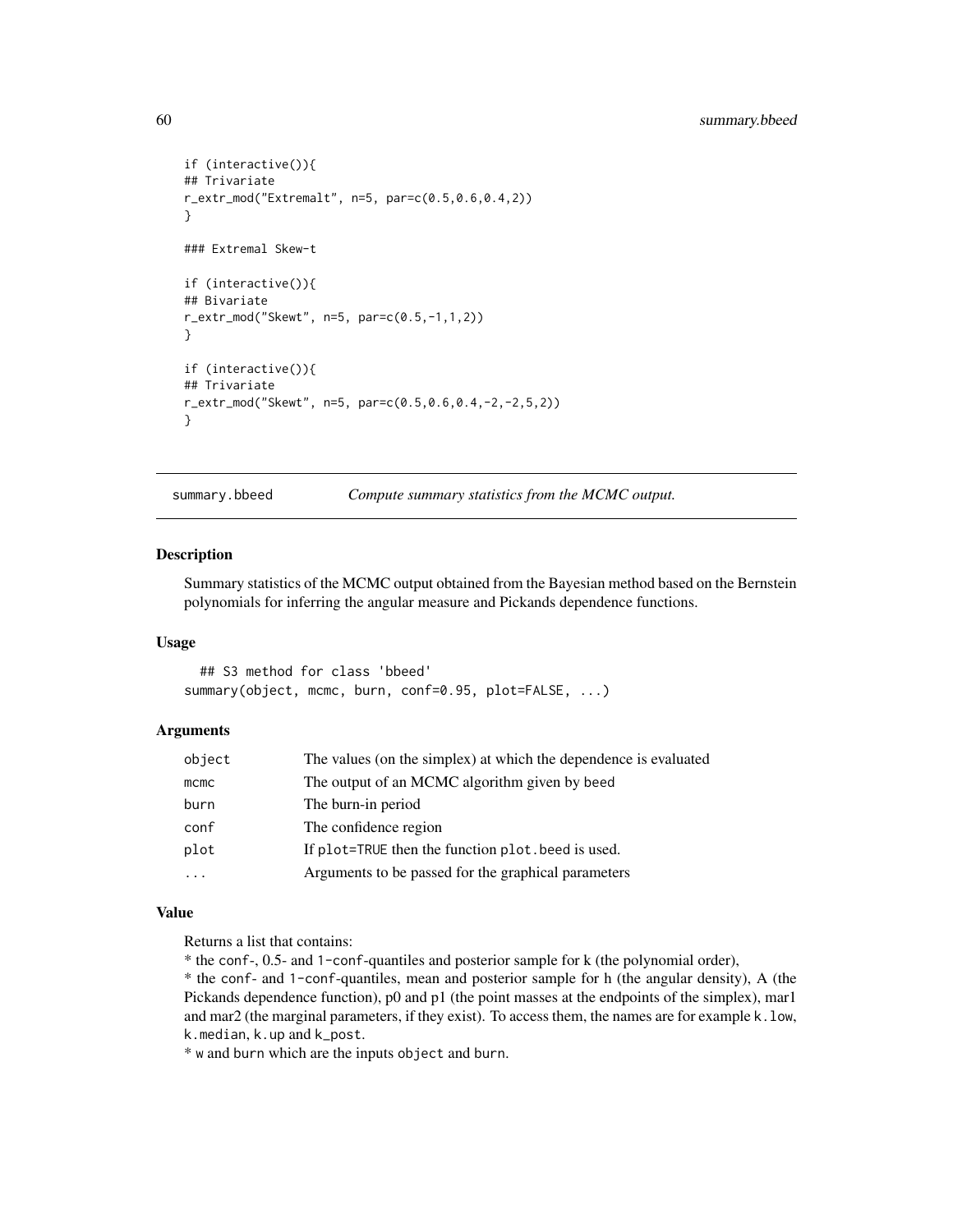#### <span id="page-60-0"></span>UniExt $Q$  61

#### Author(s)

Simone Padoan, <simone.padoan@unibocconi.it>, <https://mypage.unibocconi.it/simonepadoan/>; Boris Beranger, <borisberanger@gmail.com> <https://www.borisberanger.com/>; Giulia Marcon, <giuliamarcongm@gmail.com>

#### References

Marcon G., Padoan, S.A. and Antoniano-Villalobos I. (2016) Bayesian Inference for the Extremal Dependence. *Electronic Journal of Statistics*, 10.2, 3310-3337.

#### See Also

[plot.bbeed](#page-46-1).

```
Examples
    if (interactive()){
    # This reproduces some of the results showed in Fig. 1 (Marcon, 2016).
    set.seed(1890)
    data <- evd::rbvevd(n=100, dep=.6, asy=c(0.8,0.3), model="alog", mar1=c(1,1,1))
    nsim = 500000
   burn = 400000
   mu.nbinom = 3.2var.nbinom = 4.48hyperparam <- list(a.unif=0, b.unif=.5, mu.nbinom=mu.nbinom, var.nbinom=var.nbinom)
    k0 = 5pm0 = list(p0=0.06573614, p1=0.3752118)
    eta0 = ExtremalDep:::rcoef(k0, pm0)
    mcmc <- bbeed(data, pm0, eta0, k0, hyperparam, nsim,
                 prior.k = "nbinom", prior.pm = "unif")
    w <- seq(0.001, .999, length=100)
    summary.mcmc <- summary.bbeed(w, mcmc, burn, nsim, plot=TRUE)
    }
```
<span id="page-60-1"></span>UniExtQ *Univariate Extreme Quantile*

#### Description

Computes the extreme-quantiles of a univariate random variable corresponding to some exceedance probabilities.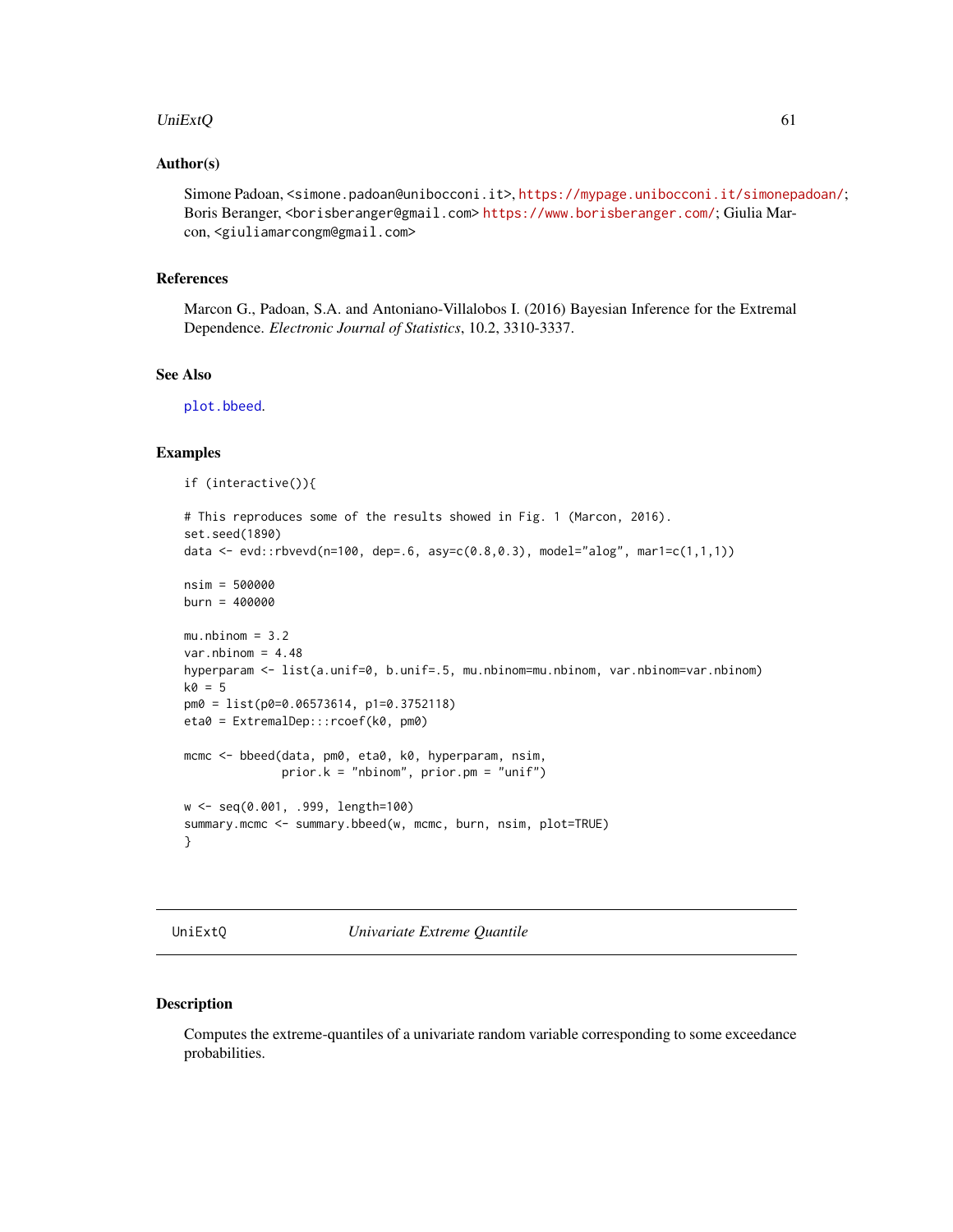#### Usage

```
UniExtQ(data, P=NULL, method="bayesian", U=NULL,
cov=as.matrix(rep(1,length(data))), QatCov=NULL,
param0=NULL, sig0=NULL, nsim=NULL, p=0.234,
optim.meth="BFGS", control=NULL, ...)
```
#### Arguments

| data       | A vector of $n$ observations.                                                                                                        |
|------------|--------------------------------------------------------------------------------------------------------------------------------------|
| P          | The vector of probabilities associated to the quantiles.                                                                             |
| method     | The estimation method can be "bayesian" or "frequentist".                                                                            |
| U          | The threshold value under which the observations are censored.                                                                       |
| COV        | A $n \times c$ matrix of covariates for the location parameter.                                                                      |
| QatCov     | $q \, n \times c$ matrix with the value of the covariates at which the quantiles should be<br>computed.                              |
| param0     | The vector of initial value for the parameters. It should be of length $c + 2$                                                       |
| sig0       | Only required when method="bayesian". Initial value for the standard devia-<br>tion of the multivarial normal proposal distribution. |
| nsim       | Only required when method="bayesian". Number of iterations in the Metropolis-<br>Hastings algorithm.                                 |
| p          | Only required when method="bayesian". Targeted acceptance ratio.                                                                     |
| optim.meth | Only required when method="frequentist". Optimisation algorithm as de-<br>fined in optim function.                                   |
| control    | Only required when method="frequentist". See details of optim function.                                                              |
| $\ddots$   | Only required when method="frequentist". See details of optim function.                                                              |
|            |                                                                                                                                      |

#### Details

For some dataset given by data, the extreme-quantiles corresponding to some exceedance probability(ies) given in P are computed. The observations below the threshold U are considered censored.

- If cov is specified then a linear model for the location parameter is fitted and QatCov must be specified. It sets the value of the covariates at which the extreme quantiles are evaluated;
- If method=="frequentist" then the GEV parameters are estimated via optimisation of the censored likelihood;
- If method=="bayesian" the the GEV parameters are estimated via a Metropolis-Hastings algorithm, where the proposal distirbution is a multivariate normal. After running for nsim iteration the algorithm is paused and some diagnostics plots are printed. The user then needs to enter the value of the burn-in period.

Refer to Beranger et al. (2019) for more details about the estimation procedures.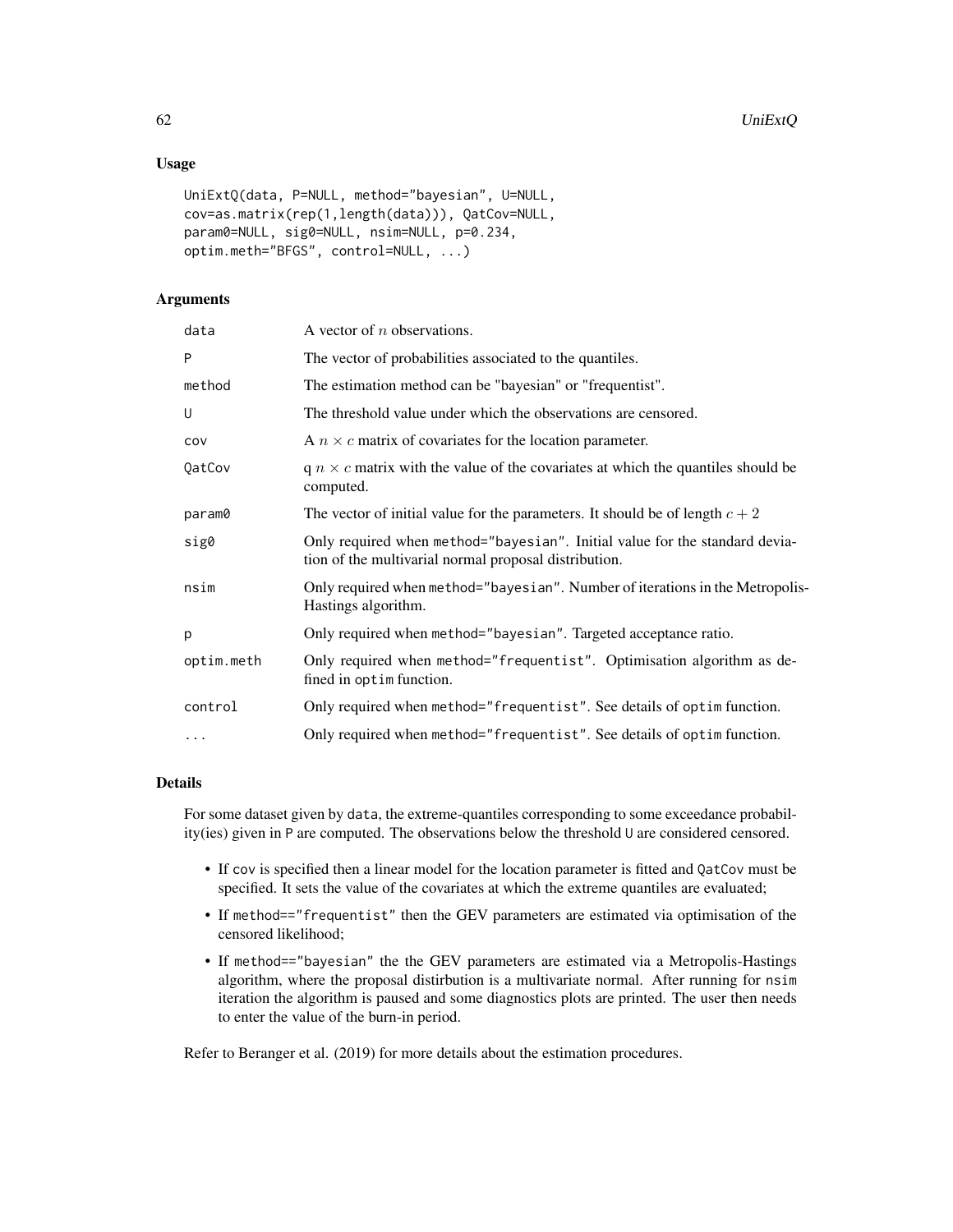#### <span id="page-62-0"></span>UniExtQ 63

#### Value

If method=="frequentist", a list with elements:

- Q.est: a matrix of extreme quantiles where each of the length(P) rows represents an associated probability P and each of the nrow(QatCov) columns represents a level of the covariates;
- kn: the proportion of observation above the threshold U, corresponds to  $\frac{k}{n}$ ;
- est: the vector of estimated parameters from the maximisation of the censored likelihood (on the log scale);
- VarCov: the variance-covariance matrix of the parameter estimates. Available if the hessian=TRUE is specified.

If method=="bayesian", a list with elements:

- Q.est: a list of extreme quantiles where each element is a vector and refers to a probability specified by P;
- post\_sample: a matrix containing the posterior sample of each parameter. The number of columns should be equal to ncol(cov)+2;
- straight.reject: the number of straight rejections from the proposal distribution;
- sig.vec: the vector of updated scale parameter in the multivariate normal proposal.

#### Author(s)

Simone Padoan, <simone.padoan@unibocconi.it>, <https://mypage.unibocconi.it/simonepadoan/>; Boris Beranger, <borisberanger@gmail.com><https://www.borisberanger.com/>;

#### References

Beranger, B., Padoan S. A. and Sisson, S. A. (2019). Estimation and uncertainty quantification for extreme quantile regions. *arXiv e-prints* arXiv:1904:08251.

#### See Also

**ExtOset** 

#### Examples

```
if (interactive()){
```
distribution <- "FRE" # MDA(FRE), Tail index "xi"

```
cat("\n Distribution:", distribution, "\n")
set.seed(999)
n < -1500loc < -3scale <- 1
shape <-1/3prob \leq -0.9cov \leq a s.matrix(rep(1,n)) # No covariates
```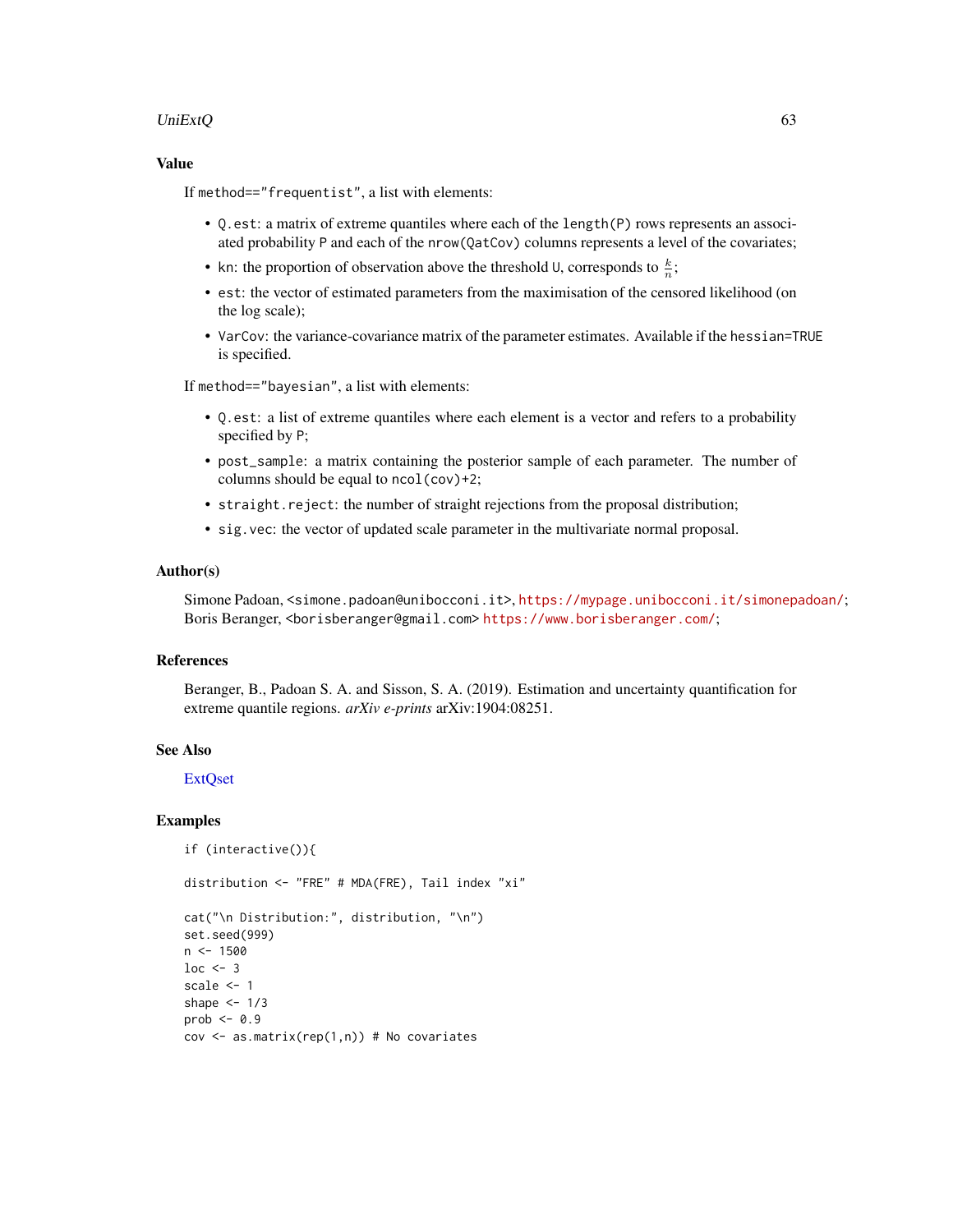```
data \leq rfrechet(n = n, mu = loc, sigma = scale, lambda = shape)
pars <- c(loc, scale, shape)
pars.name <- paste("loc", loc*10, "_scale", scale*10, "_shape", shape*10, sep="")
### Required for Bayesian Estimation
nsim <- 5e+4
param0 < -c(1, 2, 1)P <-c(1/750, 1/1500, 1/3000)
U <- quantile(data, probs=prob, type=3)
sig0 < -1### Estimation
# Bayesian approach:
mcmc.name <- paste("mcmc",distribution,"_n", n, "_prob", prob, "_", pars.name,sep="")
op <- par(mar=c(4.2,4.6,0.3,0.1))
assign(mcmc.name, UniExtQ(data=data, P=P, U=U, cov=cov, param0=param0, sig0=sig0,
   nsim=nsim))
### RUN UNTIL HERE AND SPECIFY BURN-IN PERIOD
# Frequentist approach:
q <- UniExtQ(data=data, method="frequentist", P=P, param0=param0,
 control = list(maxit = 5e+5, trace = 2)### Illustration
ti < -1/shape
mcmc <- get(mcmc.name)
Kern <- density(mcmc$post_sample[,ncol(cov)+2]) # KDE of the tail index
Hist <- hist(mcmc$post_sample[,ncol(cov)+2], prob=TRUE, col="lightgrey",
ylim=range(Kern$y), main="", xlab="Tail Index",
cex.lab=1.8, cex.axis=1.8, lwd=2)
ti_ic <- quantile(mcmc$post_sample[,ncol(cov)+2], probs=c(0.025, 0.975))
points(x=ti_ic, y=c(0,0), pch=4, lwd=4)
lines(Kern, lwd = 2, col = "dimgrey")
abline(v=ti, lwd=2)
abline(v=mean(mcmc$post_sample[,ncol(cov)+2]), lwd=2, lty=2)
#### Check the ability to estimate quantile regions
Q <- qfrechet(p = P, mu = loc, sigma = scale, lambda = shape, lower.tail=FALSE)
ci <- apply(log(mcmc$Q.est), 2, function(x) quantile(x, probes=c(0.025, 0.975)))for(i in 1:length(P)){
  cat("\n Confidence interval extreme quantile with Probability ", P[i],
  " : (", ci[1,i],",",ci[2,i],") \ \n\langle n" \rangle}
Kern.est <- apply(log(mcmc$Q.est),2,density)
R <- range(log(c(Q,mcmc$Q.est,data)))
Xlim <- c(log(quantile(data,0.95)), R[2])
```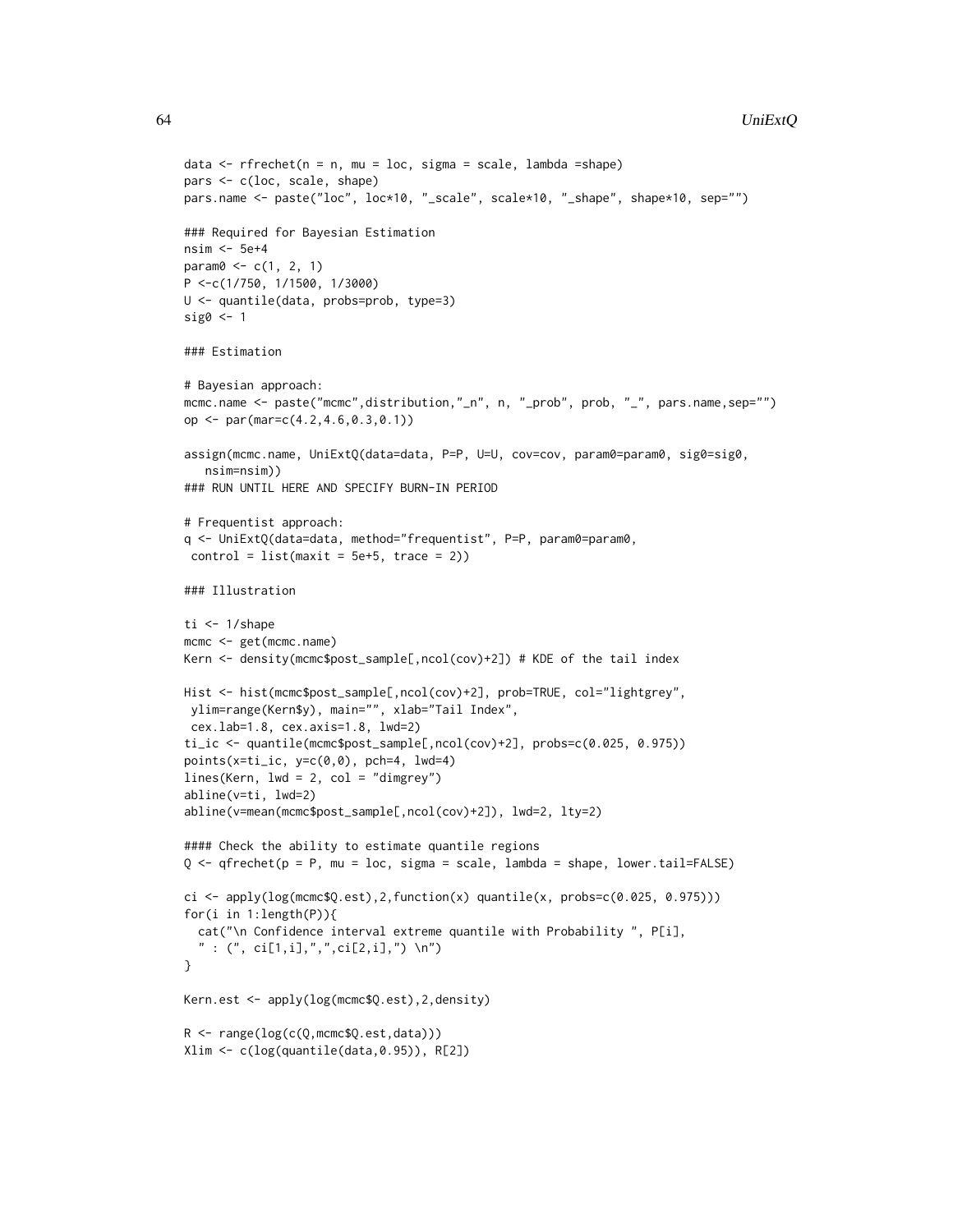#### <span id="page-64-0"></span> $Wind$  65

```
Ylim <- c(0, max(Kern.est[[1]]$y, Kern.est[[2]]$y, Kern.est[[3]]$y))
plot(log(data), rep(0,n), pch=16, main="", xlim=Xlim, ylim=Ylim,
xlab=expression(log(x)), ylab="Density", cex.lab=1.8, cex.axis=1.8, lwd=2)
polygon(Kern.est[[1]], col= rgb(211,211,211, 0.8*255, maxColorValue = 255),
border=rgb(211,211,211, 255, maxColorValue = 255), lwd=4)
polygon(Kern.est[[2]], col= rgb(169,169,169, 0.8*255, maxColorValue = 255),
border=rgb(169,169,169, maxColorValue = 255), lwd=4)
polygon(Kern.est[[3]], col= rgb(105,105,105, 0.8*255, maxColorValue = 255),
border=rgb(105,105,105, maxColorValue = 255), lwd=4)
points(log(data), rep(0,n), pch=16, lwd=2)
abline(v=log(Q), lwd=2, lty=1)
for(j in 1:length(P)){abline(v=mean(log(mcmc$Q.est[,j])), lwd=2, lty=2)}
abline(v=log(q$Q.est), lwd=2, lty=3)
par(op)
}
```
Wind *Weekly maximum wind speed data collected over 4 stations across Oklahoma, USA, over the March-May preiod between 1996 and 2012.*

#### Description

There are four datasets of weekly maximum wind speed data, for each triplet of locations: CLOU.CLAY.SALL, CLOU.CLAY.PAUL, CLAY.SALL.PAUL and CLOU.SALL.PAUL.

#### Details

CLOU.CLAY.SALL is a data.frame object with 3 columns and 212 rows. CLOU.CLAY.PAUL is a data.frame object with 3 columns and 217 rows. CLAY.SALL.PAUL is a data.frame object with 3 columns and 211 rows. CLOU.SALL.PAUL is a data.frame object with 3 columns and 217 rows. Missing observations have been discarded for each triplet.

#### References

Beranger, B., Padoan, S. A. and Sisson, S. A. (2017). Models for extremal dependence derived from skew-symmetric families. *Scandinavian Journal of Statistics*, 44(1), 21-45.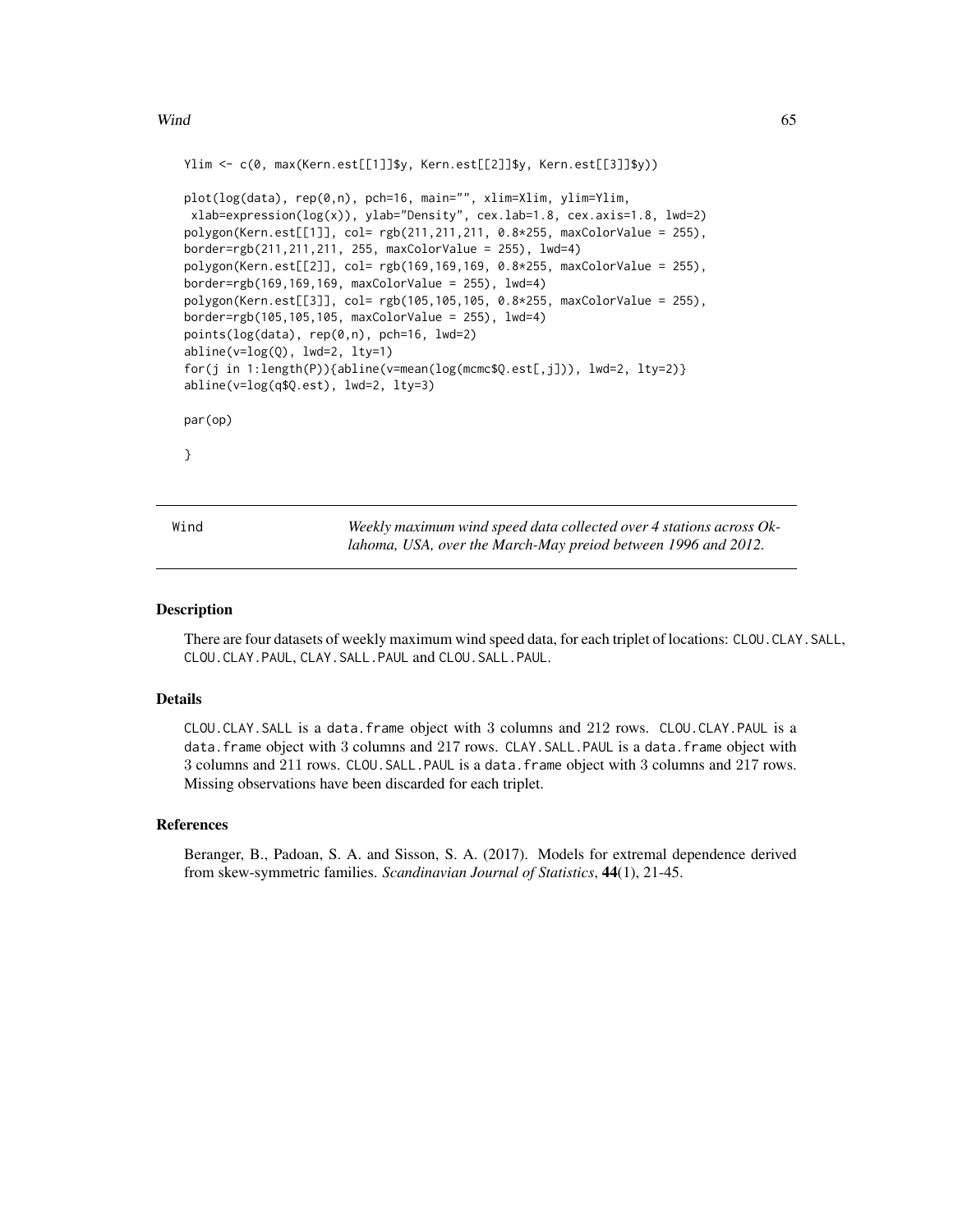# <span id="page-65-0"></span>Index

∗ Bayesian Nonparametric bbeed , [10](#page-9-0) ∗ Bootstrap confidence bands beed.confband , [17](#page-16-0) ∗ Nonparametric beed , [13](#page-12-0) plot.bbeed , [47](#page-46-0) ∗ aplot summary.bbeed, [60](#page-59-0) ∗ bootstrap beed.boot, [15](#page-14-0) ∗ datasets MilanPollution , [45](#page-44-0) pollution , [49](#page-48-0) Wind,  $65$ ∗ distribution desn , [27](#page-26-0) dest , [28](#page-27-0) dmesn , [29](#page-28-0) dmest , [31](#page-30-0) ∗ hplot AngDensPlot, [5](#page-4-0) ∗ htest ExtQset, [37](#page-36-0) UniExtQ, [61](#page-60-0) ∗ models chi.bsn , [19](#page-18-0) chi.extst , [20](#page-19-0) dens , [21](#page-20-0) dens\_extr\_mod , [26](#page-25-0) ellipse , [32](#page-31-0) excess\_pr\_extr\_mod , [34](#page-33-0) exponent\_extr\_mod , [35](#page-34-0) fit\_pclik\_extr\_mod , [42](#page-41-0) madogram , [44](#page-43-0) pk.extst , [46](#page-45-0) posteriorMCMC, <mark>5</mark>0 prior , [53](#page-52-0) proposal , [55](#page-54-0)

r\_extr\_mod , [59](#page-58-0) returns , [57](#page-56-0) ∗ optimize alik , [3](#page-2-0) alik , [3](#page-2-0) , *[5](#page-4-0)* AngDensPlot, <mark>[5](#page-4-0)</mark> angular , [8](#page-7-0) bbeed , [10](#page-9-0) , *[37](#page-36-0)[–39](#page-38-0)* beed , [13](#page-12-0) , *[16](#page-15-0)[–19](#page-18-0)* , *[38](#page-37-0) , [39](#page-38-0)* , *[45](#page-44-0)* beed.boot , [15](#page-14-0) , *[18](#page-17-0) , [19](#page-18-0)* beed.confband , *[15](#page-14-0)* , *[17](#page-16-0)* , [17](#page-16-0) , *[45](#page-44-0)* , *[48](#page-47-0)* chi.bsn , [19](#page-18-0) chi.extst,[20](#page-19-0) CLAY.SALL.PAUL *(*Wind *)* , [65](#page-64-0) CLOU.CLAY.PAUL *(*Wind *)* , [65](#page-64-0) CLOU.CLAY.SALL *(*Wind *)* , [65](#page-64-0) CLOU.SALL.PAUL *(*Wind *)* , [65](#page-64-0) dens , [21](#page-20-0) dens\_extr\_mod , [26](#page-25-0) desn , [27](#page-26-0) dest , [28](#page-27-0) dmesn , [29](#page-28-0) dmest , [31](#page-30-0) ellipse , [32](#page-31-0) excess\_pr\_extr\_mod , [34](#page-33-0) exponent\_extr\_mod, [35](#page-34-0) ExtQset , [37](#page-36-0) , *[63](#page-62-0)* fit\_pclik\_extr\_mod , [41](#page-40-0) Leeds.frechet *(*pollution *)* , [49](#page-48-0) madogram , [44](#page-43-0) Milan.summer *(*MilanPollution *)* , [45](#page-44-0) Milan.winter *(*MilanPollution *)* , [45](#page-44-0) MilanPollution, [45](#page-44-0)